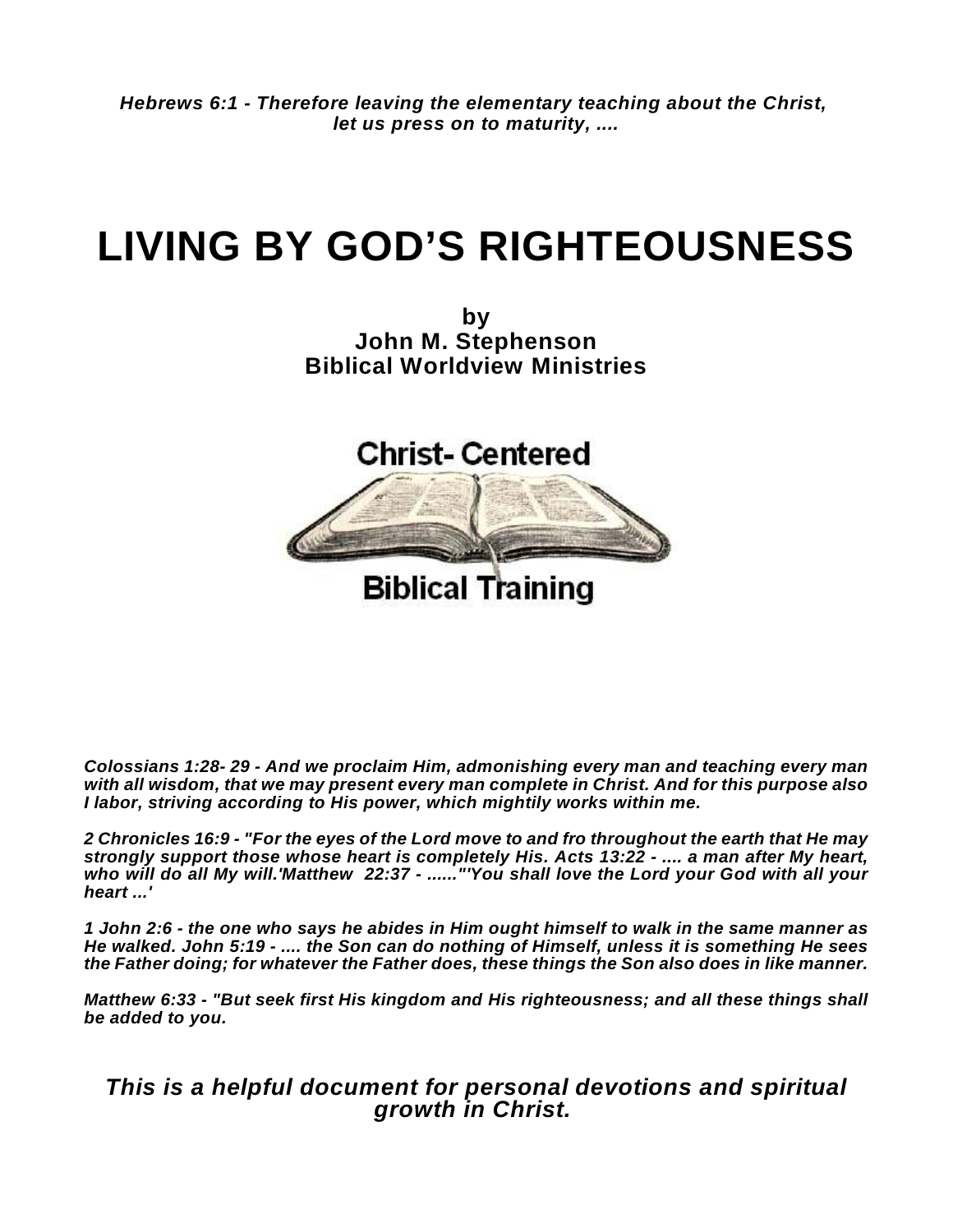# **PMB 283 1111 West El Camino Real #109 Sunnyvale, CA 94087 408-888-9196 (c)**

**(C) Copyright 1991 by John M. Stephenson**

**All Rights Reserved**

**Scripture quotations are taken from the New American Standard Bible.**

**(C) The Lockman Foundation 1960, 1962, 1963, 1968, 1971, 1972, 1973, 1975, 1977.**

**Used by permission**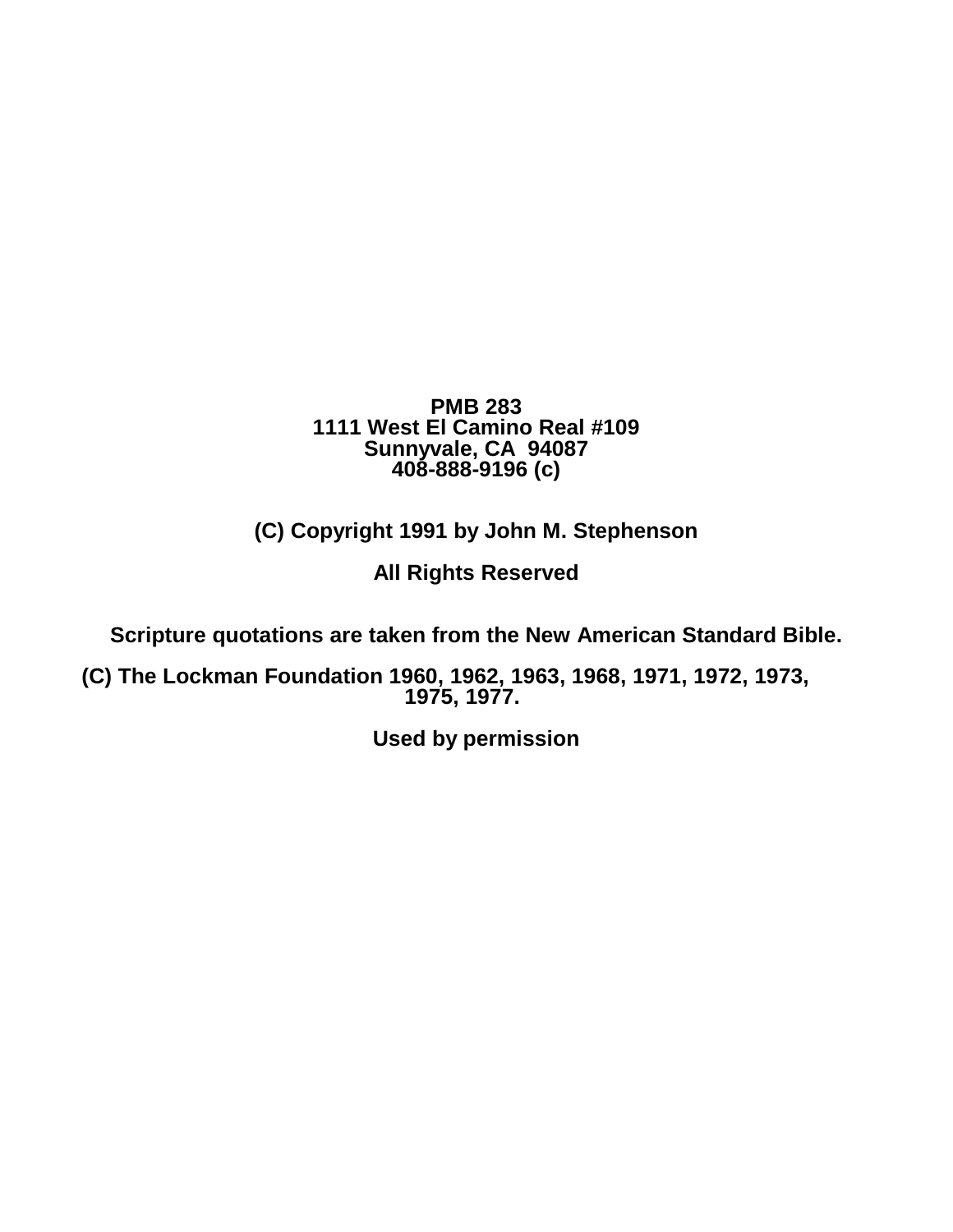# **BLUEPRINT FOR RIGHTEOUS LIVING**

We should learn and live by God's righteousness. God has given us the following ways to implement His righteousness:

- 1. "Praising God using the Psalms." This turns our hearts towards God.
- 2. "God's Promises To Memorize." Memorizing and applying over 40 promises to escape the world's lusts.
- 3. "God's Commandments That Implement Our Learning and obeying God's commandments demonstrates our love for God and Christ and brings us to maturity.
- 4. "We Know God By Knowing His Attributes." Learning of God's attributes to know God and use those which apply to our lives.
- 5. "God Desires Us To Meet Elder And Deacon Qualifications." Implementing the qualifications for elder and deacon into our lives brings us to a higher level of maturity.
- 6. "We Are To Have Love Characteristics In Our Implementing the characteristics of love into our lives allows us to live sacrificially for God and others.
- 7. "God Desires Us To Pray." Praying regularly with a faithful heart.

The above listed sections follow in the same sequence. Their Biblical teachings are meant to be repeatedly read and reviewed to improve our righteous walk with God. We can review them monthly and mark those in which we do poorly. We can then work on these to make improvements in our lives. In time our lives will be closer to where God desires them.

# **PRAISE GOD USING THE PSALMS**

The following Psalms can be used in our prayers and meditations to give praise to God. They give us a greater appreciation for Him. We can us a greater appreciation for Him. memorize them to give praise to God wherever we may be.

*Psalm 18:1-3 - I love Thee, O Lord, my strength. The Lord is my rock and my fortress and my deliverer, My God, my rock, in whom I take refuge; my shield and the horn of my salvation, my stronghold. I call upon the Lord, who is worthy to be praised, And I am saved from my enemies.* 

*Psalm 34:1-3 - I will bless the Lord at all times; His praise shall continually be in my mouth. My soul shall make its boast in the Lord; The humble* *shall hear it and rejoice. O magnify the Lord with me, And let us exalt His name together.*

*Psalm 48:9,10 - We have thought on Thy lovingkindness, O God, In the midst of Thy temple. As is Thy name, O God, so is Thy praise to the ends of the earth; Thy right hand is full of righteousness.* 

*Psalm 57:9-11 - I will give thanks to Thee, O Lord, among the peoples; I will sing praises to Thee among the nations. For Thy lovingkindness is great to the heavens, and Thy truth to the clouds. Be exalted above the heavens, O God; let Thy glory be above all the earth.* 

*Psalm 63:1-5 - O God, Thou art my God; I shall seek Thee earnestly; my soul thirsts for Thee, my flesh yearns for Thee, in a dry and weary land where there is no water. Thus I have beheld Thee in the sanctuary, to see Thy power and Thy glory. Because Thy lovingkindness is better than life, my lips will praise Thee. So I will bless Thee as long as I live; I will lift up my hands in Thy name. My soul is satisfied as with marrow and fatness, And my mouth offers praises with joyful lips.* 

*Psalm 66:1-10 - Shout joyfully to God, all the earth; sing the glory of His name; make His praise glorious. Say to God, "How awesome are Thy works! Because of the greatness of Thy power Thine enemies will give feigned obedience to Thee. "All the earth will worship Thee, and will sing praises to Thee; they will sing praises to Thy name." Selah. Come and see the works of God, Who is awesome in His deeds toward the sons of He turned the sea into dry land; they passed through the river on foot; there let us rejoice in Him! He rules by His might forever; His eyes keep watch on the nations; let not the rebellious exalt themselves. Selah. Bless our God, O peoples, and sound His praise abroad, Who keeps us in life, and does not allow our feet to slip. For Thou hast tried us, O God; Thou hast refined us as silver is refined.* 

*Psalm 73:25,26 - Whom have I in heaven but Thee? And besides Thee, I desire nothing on earth. My flesh and my heart may fail, but God is the strength of my heart and my portion forever.* 

*Psalm 84:11,12 - For the Lord God is a sun and shield; the Lord gives grace and glory; no good thing does He withhold from those who walk uprightly. O Lord of hosts, how blessed is the man who trusts in Thee!* 

*Psalm 90:1,2 - Lord, Thou hast been our dwelling place in all generations. Before the mountains were born, or Thou didst give birth to the earth and the world, even from everlasting to everlasting, Thou art God.*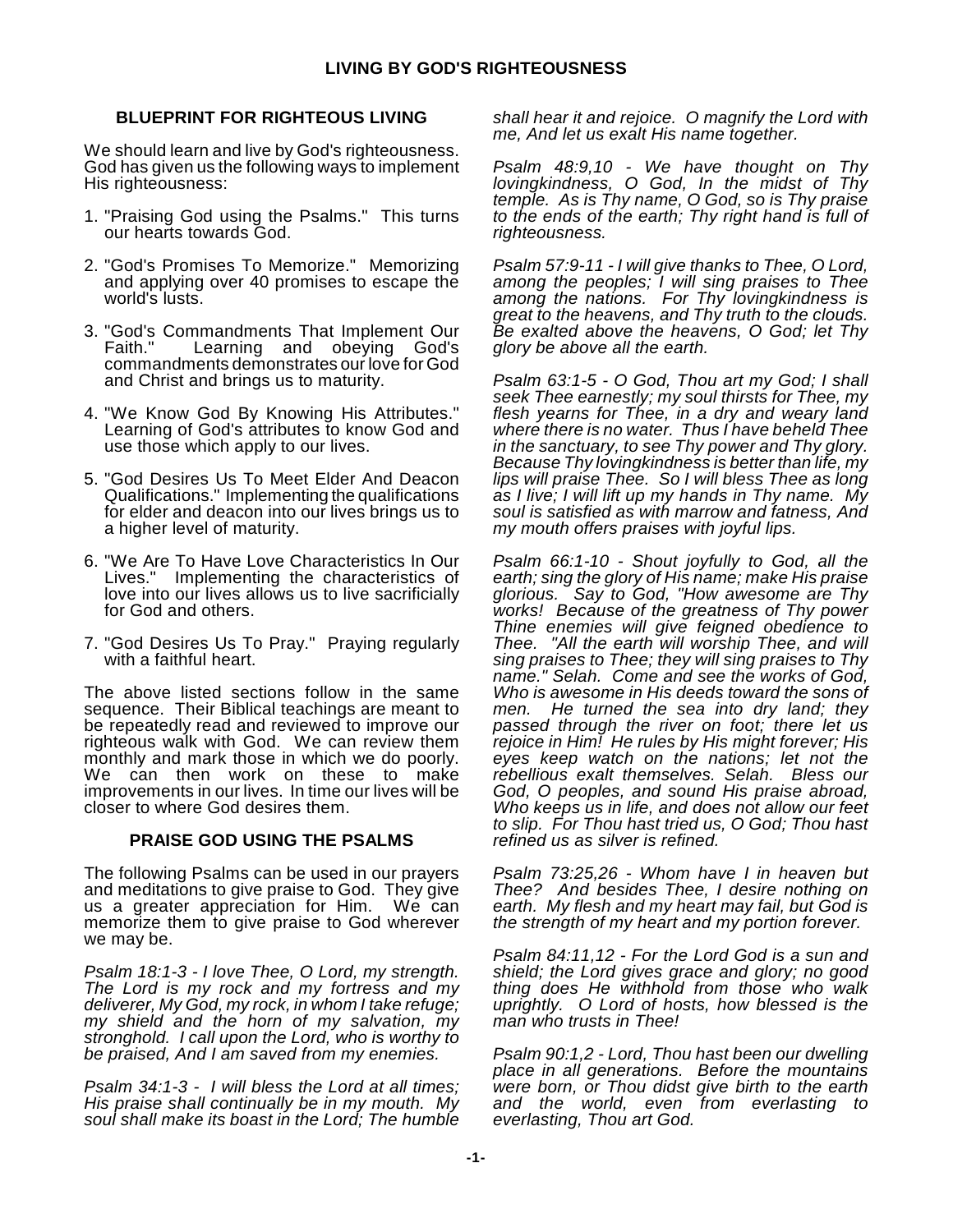*Psalm 100:1-5 - Shout joyfully to the Lord, all the earth. Serve the Lord with gladness; come before Him with joyful singing. Himself is God; It is He who has made us, and not we ourselves; we are His people and the sheep of His pasture. Enter His gates with thanksgiving, and His courts with praise. Give thanks to Him; For the Lord is good; His lovingkindness is everlasting, and His faithfulness to all generations.* 

*Psalm 103:1-5 - Bless the Lord, O my soul; And all that is within me, bless His holy name. Bless the Lord, O my soul, and forget none of His benefits; Who pardons all your iniquities; Who heals all your diseases; Who redeems your life from the pit; Who crowns you with lovingkindness and compassion; Who satisfies your years with good things, so that your youth is renewed like the eagle. Oh give thanks to the Lord, call upon His name; make known His deeds among the peoples.* 

*Psalm 105:1-4 - Oh give thanks to the Lord, call upon His name; make known His deeds among the people. Sing to Him, sing praises to Him; Speak of all His wonders. Glory in His holy name; let the heart of those who seek the Lord be glad. Seek the Lord and His strength; seek His face continually.* 

*Psalm 111:1-10 - Praise the Lord! I will give thanks to the Lord with all my heart, in the company of the upright and in the assembly. Great are the works of the Lord; they are studied by all who delight in them. Splendid and majestic is His work; and His righteousness endures forever. He has made His wonders to be* gracious and *compassionate. He has given food to those who fear Him; He will remember His covenant forever. He has made known to His people the power of His works, in giving them the heritage of the nations. The works of His hands are truth and justice; all His precepts are sure. They are upheld forever and ever; they are performed in truth and uprightness. He has sent redemption to His people; He has ordained His covenant forever; Holy and awesome is His name. The fear of the Lord is the beginning of wisdom; a good understanding have all those who do His commandments; His praise endures forever.* 

*Psalm 113:1-3 - Praise the Lord! Praise, O servants of the Lord. Praise the name of the Lord. Blessed be the name of the Lord From this time forth and forever. From the rising of the sun to its setting The name of the Lord is to be praised. Who is like the Lord our God, Who is enthroned on high,* 

*Psalm 116:1,2 - I love the Lord, because He hears my voice and my supplications. Because He has* *inclined His ear to me, therefore I shall call upon Him as long as I live.*

*Psalm 136:1-3 - Give thanks to the Lord, for He is good; for His lovingkindness is everlasting. Give thanks to the God of gods, for His lovingkindness is everlasting. Give thanks to the Lord of lords, for His lovingkindness is everlasting*.

# **GOD'S PROMISES TO MEMORIZE**

God has given us many promises to claim. They bring God's actions that allow us to partake of His divine nature, avoid sin, and escape the corruption in the world. They give action we are to take to have living faith. They influence our lives to be dependent upon God.

*II Peter 1:3,4 - seeing that His divine power has granted us everything pertaining to life and godliness, through the true knowledge of Him who called us by His own glory and excellence. For by these He has granted us His precious and magnificent promises, in order that by them you might become partakers of the divine nature, having escaped the corruption that is in the world by lust.*

We can memorize many promises to bring us close to God, and allow Him to intervene into our lives to make them successful. When memorized, they are instantly available as the situation requires. Although they are shown in the New American Standard translation, they may be memorized in another version.

*Joshua 1:8 - "This book of the law shall not depart from your mouth, but you shall meditate on it day and night, so that you may be careful to do according to all that is written in it; for then you will make your way prosperous, and then you will have success.* 

*II Chronicles 16:9a - "For the eyes of the Lord move to and fro throughout the earth that He may strongly support those whose heart is completely His.*

*Job 19:25,26 - "And as for me, I know that my Redeemer lives, And at the last He will take His stand on the earth. "Even after my skin is destroyed, yet from my flesh I shall see God; Psalm 27:14 - Wait for the Lord; be strong, and let your heart take courage; Yes, wait for the Lord.*

*Psalm 37:4,5 - Delight yourself in the Lord; and He will give you the desires of your heart. Commit your way to the Lord, trust also in Him, and He will do it.*

*Psalm 37:23,24 - The steps of a man are established by the Lord; and He delights in his <i>When he falls*, *he shall not be hurled*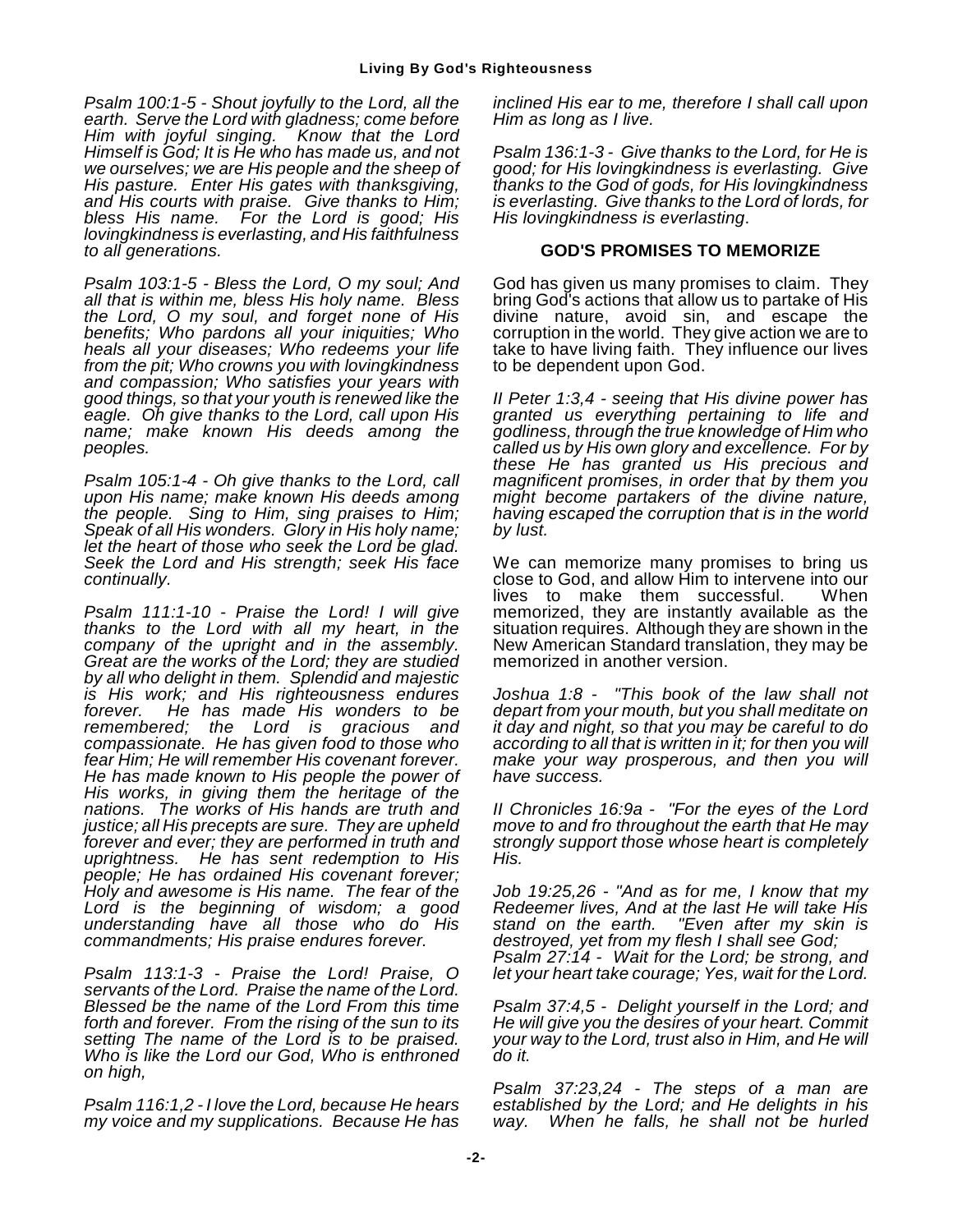*headlong; because the Lord is the One who holds his hand.*

*Psalm 55:22 - Cast your burden upon the Lord, and He will sustain you; He will never allow the righteous to be shaken.* 

*Psalm 56:3 - When I am afraid, I will put my trust in Thee.* 

*Psalm 84:11 - For the Lord God is a sun and shield; The Lord gives grace and glory; no good thing does He withhold from those who walk uprightly.*

*Psalm 118:8 - It is better to take refuge in the Lord Than to trust in man.* 

*Psalm 119:105 - Thy word is a lamp to my feet, and a light to my path.* 

*Proverbs 3:5,6 - Trust in the Lord with all your heart, and do not lean on your own understanding. In all your ways acknowledge Him, and He will make your paths straight.* 

*Proverbs 8:17 - "I love those who love me; and those who diligently seek me will find me.*

*Proverbs 16:7 - When a man's ways are pleasing to the Lord, He makes even his enemies to be at peace with him.* 

*Isaiah 26:3 - "The steadfast of mind Thou wilt keep in perfect peace, because he trusts in Thee."*

*Isaiah 40:31 - Yet those who wait for the Lord Will gain new strength; they will mount up with wings like eagles, they will run and not get tired, they will walk and not become weary.* 

*Isaiah 41:10 - 'Do not fear, for I am with you; do not anxiously look about you, for I am your God. I will strengthen you, surely I will help you, surely I will uphold you with My righteous right hand.'*

*Jeremiah 33:3 - 'Call to Me, and I will answer you, and I will tell you great and mighty things, which you do not know.'*

*Matthew 4:19 - .... "Follow Me, and I will make you fishers of men."* 

*Matthew 6:33 - "But seek first His kingdom and His righteousness; and all these things shall be added to you."*

*Matthew 7:7,8 "Ask, and it shall be given to you; seek and you shall find; knock, and it shall be opened to you. For every one who asks receives, and he who seeks finds; and to him who knocks it shall be opened.*

*Matthew 11:28-30 - "Come to Me, all who are weary and heavy-laden, and I will give you rest. "Take My yoke upon you, and learn from Me, for I am gentle and humble in heart; and you shall find rest for your souls. "For My yoke is easy, and My load is light."* 

*Matthew 21:22 - "And all things you ask in prayer, believing, you shall receive."* 

*John 14:1-3 - "Let not your heart be troubled; believe in God, believe also in Me. Father's house are many dwelling places; if it were not so, I would have told you; for I go to prepare a place for you. "And if I go and prepare a place for you, I will come again, and receive you to Myself; that where I am, there you may be also.*

*John 15:7 - "If you abide in Me, and My words abide in you, ask whatever you wish, and it shall be done for you.* 

*Romans 8:18 - For I consider that the sufferings of this present time are not worthy to be compared with the glory that is to be revealed to us.* 

*Romans 8:28 - And we know that God causes all things to work together for good to those who love God, to those who are called according to His purpose.* 

*I Corinthians 10:13 - No temptation has overtaken you but such as is common to man; and God is faithful, who will not allow you to be tempted beyond what you are able, but with the temptation will provide the way of escape also, that you may be able to endure it.*

*II Corinthians 12:9 - .... "My grace is sufficient for you, for power is perfected in weakness." Most gladly, therefore, I will rather boast about my weaknesses, that the power of Christ may dwell in me.* 

*Galatians 6:9 - And let us not lose heart in doing good, for in due time we shall reap if we do not grow weary.* 

*Ephesians 3:20 - Now to Him who is able to do exceeding abundantly beyond all that we ask or think, according to the power that works within us,*

*Philippians 1:6 - For I am confident of this very thing, that He who began a good work in you will perfect it until the day of Christ Jesus.*

*Philippians 4:6,7 - Be anxious for nothing, but in everything by prayer and supplication with thanksgiving let your requests be made known to God. And the peace of God, which surpasses all comprehension, shall guard your hearts and your minds in Christ Jesus.*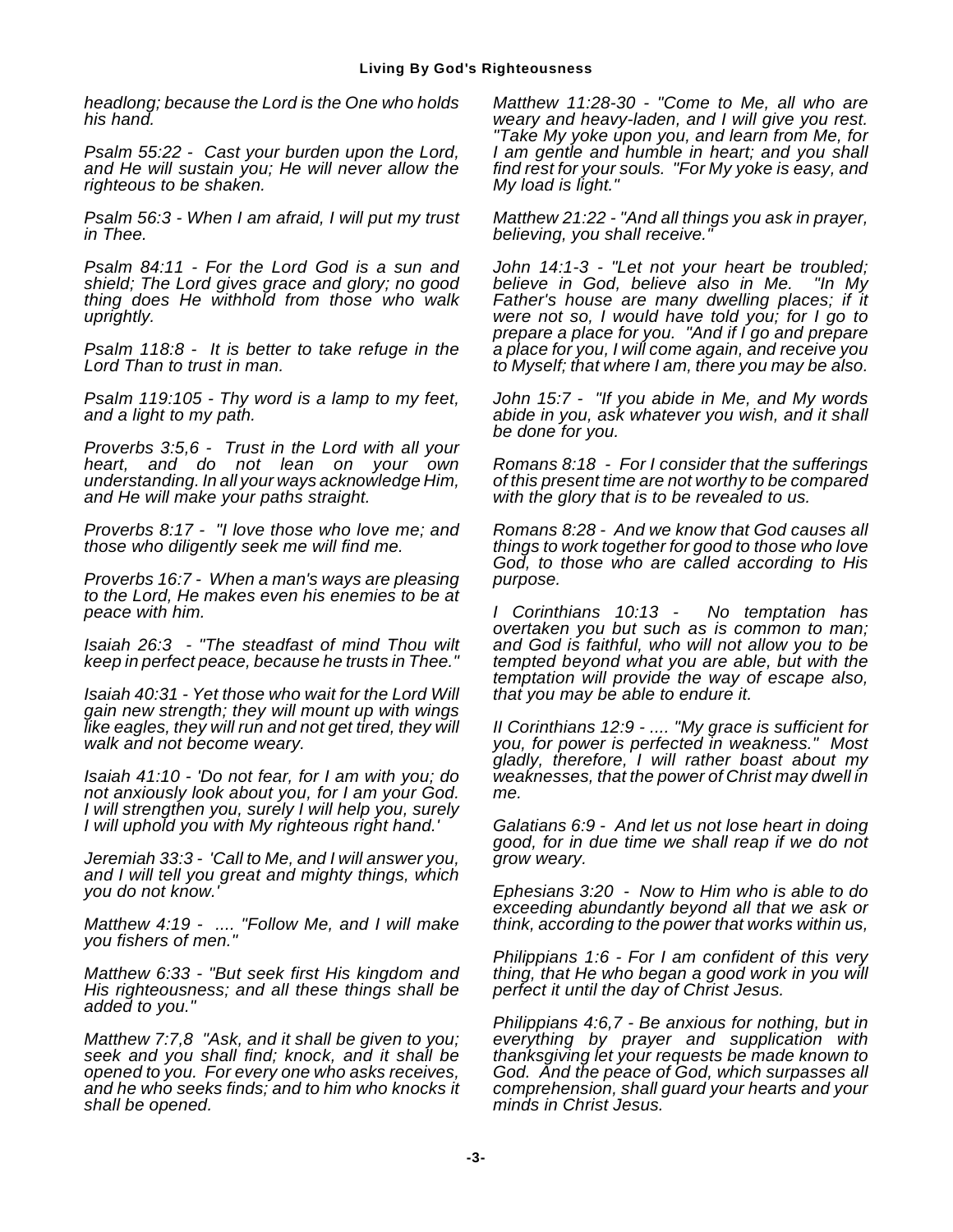*Philippians 4:19 - And my God shall supply all your needs according to His riches in glory in Christ Jesus.* 

*I Thessalonians 5:18 - in everything give thanks; for this is God's will for you in Christ Jesus.* 

*James 1:5 - But if any of you lacks wisdom, let him ask of God, who gives to all men generously and without reproach, and it will be given to him.*

*James 4:8 - Draw near to God and He will draw near to you. Cleanse your hands, you sinners; and purify your hearts, you double-minded.* 

*I Peter 3:12 - "For the eyes of the Lord are upon the righteous, and His ears attend to their prayer, but the face of the Lord is against those who do evil."* 

*I Peter 5:7 - casting all your anxiety upon Him, because He cares for you.* 

*II Peter 1:4 - For by these He has granted to us His precious and magnificent promises, in order that by them you might become partakers of the divine nature, having escaped the corruption that is in the world by lust.* 

*I John 1:9 - If we confess our sins, He is faithful and righteous to forgive us our sins and to cleanse us from all unrighteousness.*

## **GOD'S COMMANDMENTS TO OBEY FROM FAITH**

The Bible teaches many commandments for us to obey as we trust God to work all things together for our ultimate good. Our obedience shows our love for God and demonstrates our living faith and<br>abiding in Christ. As we obey God's As we obey God's commandments, we place our lives under God's control. We rest in God for success and abandon our own efforts. If we regularly keep God's commandments, God brings great blessings and works all things together for good.

*John 15:10 - "If you keep My commandments, you will abide in My love; just as I have kept My Father's commandments, and abide in His love.*

Below are over 300 paraphrased commandments from the Old and New Testaments. They maintain the words and meaning of Scripture. The Scripture references are given for us to read the Scriptures directly if we prefer. We should read the commandments twice a week for six months and then weekly for the rest of our lives. We should sift them through our minds and lives and begin to make changes in our lives to be more obedient to God. This allows us to grow to possess God's intended spiritual maturity.

They are as follows (Parentheses added in the commandments are by the author):

# **Old Testament Commandments**

- 1. Love and worship God with your total being, walk in His statutes, and be diligent to keep His commandments. You are always to obey and serve God with all your heart and soul. (Exodus 20:6; Deuteronomy 6:5,7; 10:12,13,20,21; 11:1; 27:10)
- 2. Teach God's commandments diligently to your family including your daughters. (Deuteronomy 6:7)
- 3. Have only the true God and worship only Him. You are not to have any other god to worship. (Deuteronomy 5:7; 6:13; Exodus 20:3; 23:24)
- 4. Do not have any false worship, burn incense or have images of any kind to which you bow down and you are not to walk after any other gods, serve them, worship them at their shrines (churches) or offer sacrifices to them. You are not to make idols or images of any god such as configured from stone to which you bow down. You shall not bring images into your homes and are to burn any of those which you have. (False gods and worship would include your

greatest motivations, drive or reason why you wish to live exclusive of the true God. These reasons could be marriage, wealth, fame, achievement, pleasure, survivability, and retirement. Any higher priority in life you have above the true God is idolatry and false worship because in practice we worship the wrong god. God will not allow you to have another god. Doing what is right in your eyes rather than obeying God is idolatry, sin and false worship. When you do this you worship false gods.)

(Exodus 20:4,5; 23:24; Deuteronomy 4:15- 19,23,24; 5:8,9; 6:14,15; 7:25,26; 27:15; 28:14; Leviticus 26:1; Jeremiah 7:6; Ezekiel 18:6)

- 5. Destroy the altars and images of false gods that are in your midst. (Deuteronomy 12:1-3)
- 6. Do not shed innocent blood or commit murder. (Exodus 20:13; Deuteronomy 5:17; Proverbs 6:17; Jeremiah 7:6)
- 7. Do not commit immorality, adultery, fornication, incest or defile your neighbor's wife. (Exodus 20:14; Deuteronomy 5:18; 27:20-23; Leviticus 18:6-18; 20:10-21)
- 8. Restore all debtors their pledge and use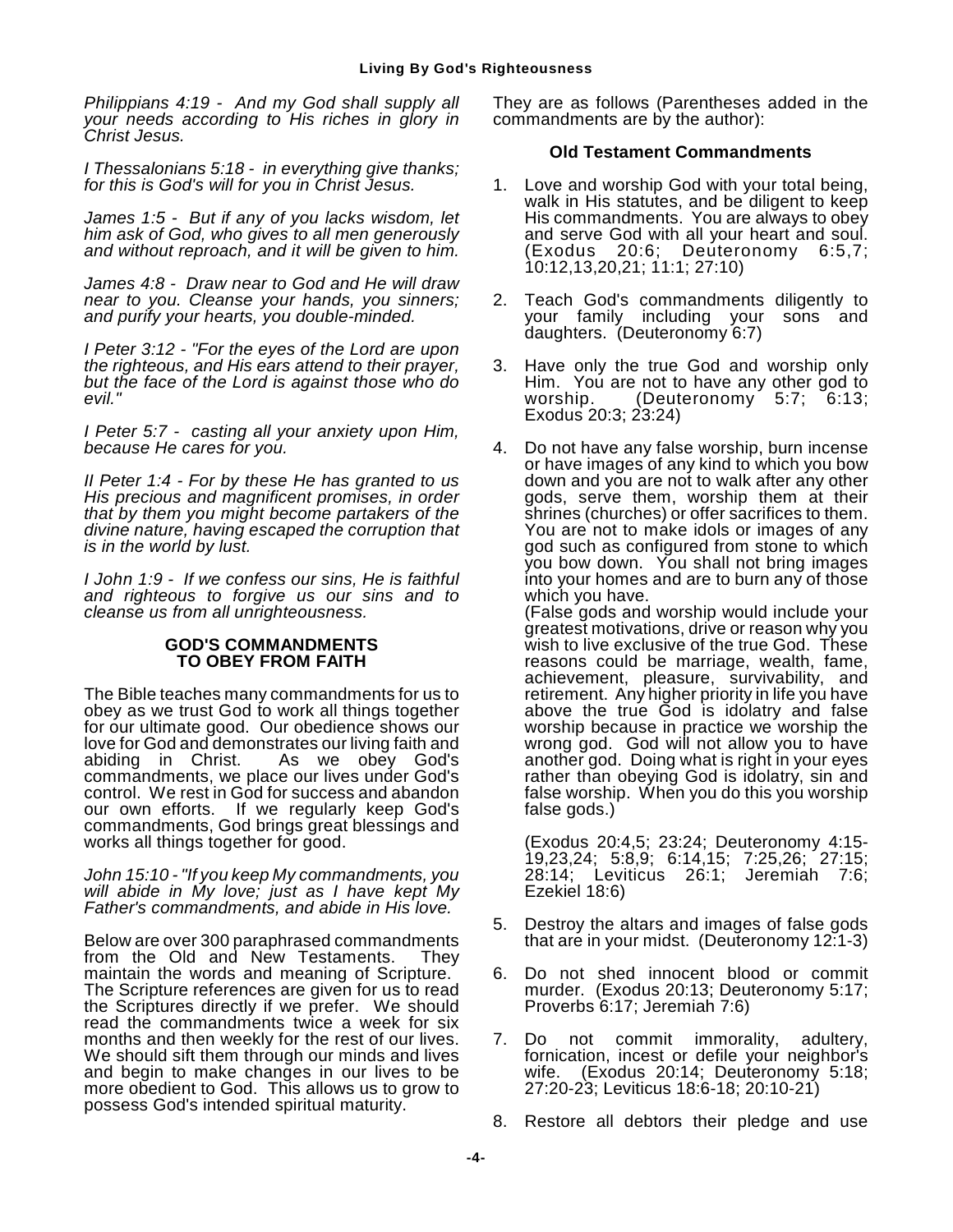honest and just weight or deal honestly with<br>people so no one is cheated. one is cheated. (Deuteronomy 25:13-15; Leviticus 19:35,36; Proverbs 11:1; Ezekiel 18:7)

- 9. Do not lend money on interest or take interest among Israel or Christian brothers, but only<br>among unbelievers. (Exodus 22:25; among unbelievers. Deuteronomy 23:19; Ezekiel 18:8)
- 10. Do not commit robbery or steal. (Exodus 20:15; Deuteronomy 5:19; Leviticus 19:11; Ezekiel 18:7)
- 11. Give bread to the hungry and cover the naked with clothing; give justice to the alien and orphan by giving them clothing and food. (Deuteronomy 10:18,19)
- 12. Do not approach a woman in her menstrual period. (Leviticus 20:18; Ezekiel 18:6)
- 13. Do not slander or bear false witness against anyone including your neighbor. You are not to be a witness against your neighbor without cause and you are not to deceive. (Exodus 20:16; Deuteronomy 5:20; Leviticus 19:16; Proverbs 5:19; 16:28; 19:5; 21:28; 24:28,29)
- 14. Do not use profanity or swear falsely so as to take the name of the Lord in vain and profane the Name of God. (Exodus 20:7; Leviticus 19:12; Deuteronomy 5:11)
- 15. Always honor, obey and never curse or bring shame to your father and mother.<br>(Exodus 20:12; Leviticus 20:9;  $20:12$ ; Leviticus Deuteronomy 5:16; 27:16; Proverbs 19:26; 20:20; 23:22-25)
- 16. Do not curse God or a ruler of the people. (Exodus 22:28)
- 17. As believers, you are not to marry unbelievers. (The implication is that you are not to go into partnership with unbelievers.) (Exodus 34:15,16; Joshua 23:12)
- 18. Do not distort justice due or oppress the needy, orphan, widow, alien or the poor, particularly those who have no means to resist. (Exodus 22:22; Deuteronomy 24:17; 27:19; Jeremiah 7:6; Ezekiel 18:7)
- 19. Do not be proud or great in your own eyes, but rather you are to be humble seeing only God as being great. (Proverbs 6:17; 8:12; 11:2; 16:5,18; 18:12; 21:4)
- 20. Do not do what is right in your own eyes as according to your own views, but rather you are to obey God's commandments. (Deuteronomy 12:8)
- 21. Act justly with righteousness and without distortion and prejudice toward all persons, and you are not to show partiality regardless of their wealth or station in life. (Leviticus 19:15; Jeremiah 7:5; Ezekiel 18:5,8)
- 22. Do not move your neighbor's boundary marker to his property. (Deuteronomy 27:17)
- 23. Do not accept bribes or otherwise strike down your neighbor or innocent person in secret or spread strife among the believers. (Deuteronomy 27:24,25; Proverbs 6:19)
- 24. Obey the laws of the nation in which you live.
- 25. Always speak the truth, never lie or deal falsely using deception. (Proverbs 6:16)
- 26. Always hate and avoid doing evil to anyone. (Proverbs 6:18; 8:13)
- 27. Love others as you love yourselves and do not take vengeance or revenge, nor bear a grudge against anyone. (You are to allow God to act if vengeance is needed.) (Leviticus 19:18)
- 28. Be holy for God is holy. (Leviticus 19:2; 20:7)
- 29. Do not practice divination, soothsaying, or fortune telling. (Leviticus 19:26)
- 30. Do not utilize or seek a medium or spiritist; otherwise you will be defiled by them. (Leviticus 19:31; 20:6,27)
- 31. Do not learn from or have among you anyone who practices false religion, uses divination, practices witchcraft, interprets omens, is a sorcerer, cast spells or is a medium, a spiritist or one who calls up (Deuteronomy 18:9-12)
- 32. Rise up before the grayheaded and honor the aged. (Leviticus 19:32)
- 33. Never do wrong or oppress a stranger including those who reside with you, and you are to love him as yourself. (Leviticus 19:33,34; Exodus 22:21)
- 34. Never allow your children to enter false religions, as this profanes the holy name of God. (Leviticus 20:1-5)
- 35. Do not be homosexuals. (Leviticus 18:22; 20:13)
- 36. Do not make or allow your daughters to prostitutes. (Leviticus 19:29)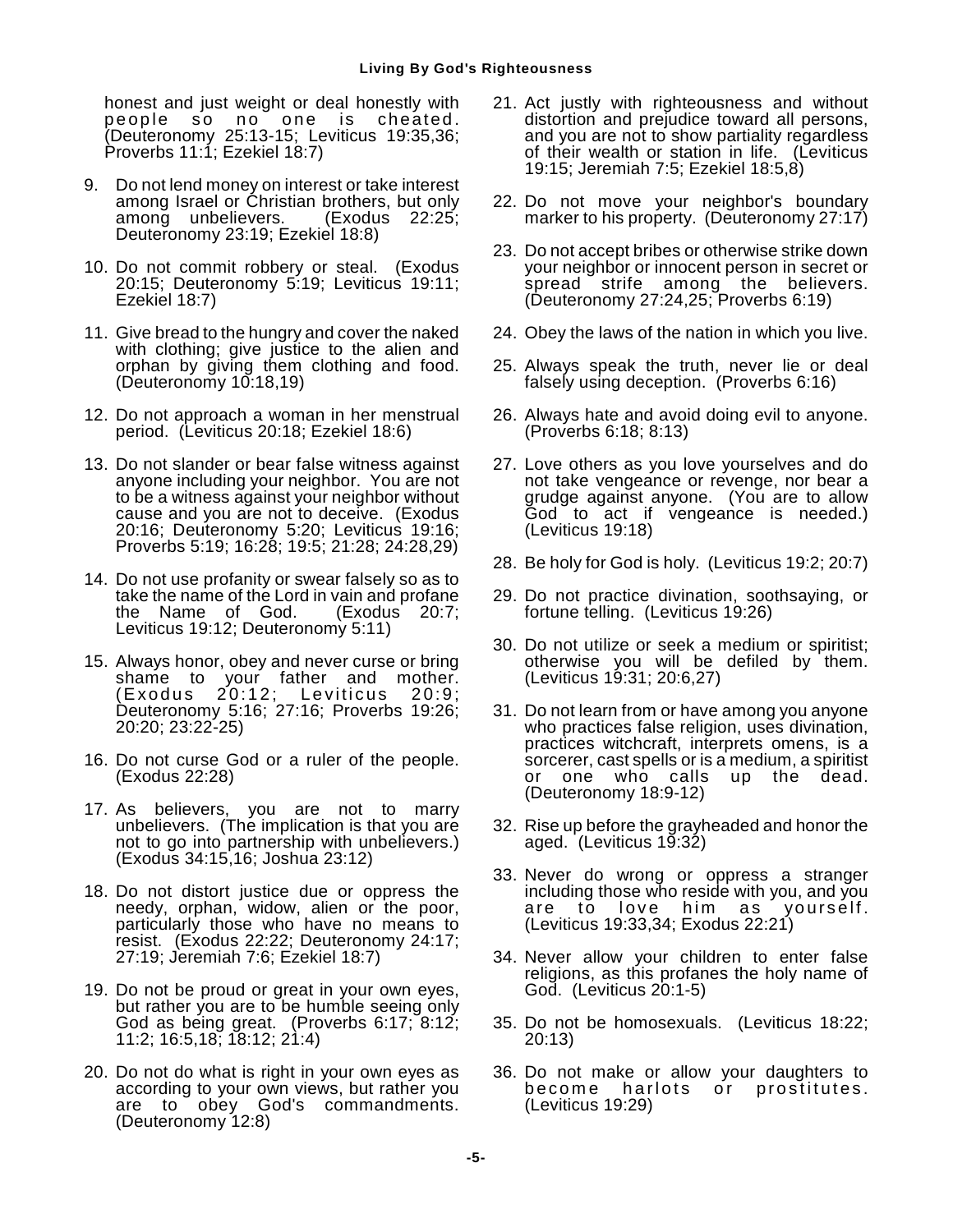- 37. Do not covet anything that belongs to your neighbor including his wife and property. (Deuteronomy 5:21; Exodus 20:17)
- 38. Do not have a perverted mouth. (Proverbs 8:13)
- 39. Accept accusations against another person only if it is confirmed by two or three witnesses. (Deuteronomy 19:15)
- 40. Do not put to death someone else because of the sin of another, such as a father for the sin<br>of his son or vice versa. of his son or vice versa. (Deuteronomy 24:16)
- 41. Observe the sabbath (Saturday) day in rest to keep it holy as the Lord has commanded. You are to rest on the seventh day after six days of work. However, after the cross and the day of Pentecost, the sabbath rest became a continual 7 day rest in the Lord (Hebrews 4:9-11).

(The picture of the Sabbath day is a reminder that God rested on the seventh day after six days of creation. On the seventh day he rested after His labors. Israel was to do the same thing. (Deuteronomy 5:12-15; Exodus 20:8; 23:12; 31:15-17; 35:2)

- 42. As you worship the Lord, give Him a portion of what He has supplied you. What you give must have originated from Him and must not be a product of your own hands, which you have initiated, for He rejects the work of your hands. We can give a portion of our wages because He gives us jobs and businesses.<br>(Genesis 4:4:2-7: Exodus 20:22-26: (Genesis 4:4:2-7; Exodus 20:22-26; Numbers 18:26; Deuteronomy 26:1-11; Proverbs 3:9,10; Malachi 3:10)
- 43. Abstain from seed planting or harvesting your land every seven years. It may be possible to portion the land into seven sections so a portion of the land is always at rest. (Exodus 23:10,11)
- 44. Grant a remission of debt at the end of every seven years from your brothers and believers. In this manner every creditor shall release what he has loaned to a neighbor. (This commandment does not apply between<br>believers and unbelievers.) believers and unbelievers.) (Deuteronomy 15:2)
- 45. Lend or give generously to your brothers in need and do not harden your heart against the poor in your midst. The poor will always be in the land. You who have been given much are always to extend your hands out to them. (Deuteronomy 15:7-11)
- 46. Do not wear clothing that is indicative of the opposite sex, for this is an abomination to the Lord. (Deuteronomy 22:5)
- 47. Do not mislead anyone, particularly blind persons, along the road of life. (Deuteronomy 27:18)
- 48. Seek after the wisdom and the commandments of the Lord and walk in them. You are not to be ignorant of the ways of the Lord. If you know the ways of the Lord and follow them, you will discern righteousness and justice. You will walk in the ways of the Lord and keep yourselves from sin and destruction. (Proverbs 1:7; 2-1-22; 21:3)
- 49. Trust in the Lord and His understanding and not in your own. You are to share with Him all your ways and trust Him to guide your life. In this way you avoid being wise in your own eyes which is sin. You are to commit your way and works to God and He will establish the plan for your life. You are to delight yourselves in His ways and then He will give you the desires of your heart (those desires<br>which are already His). (Psalms 37:3.4; which are already His). Proverbs 3:5-7; 16:3,9,10)
- 50. Honor the Lord for who and what He is and what He has done for you by giving to Him the first of your produce. If you do, your barns will be full and your vats of wine will be overflowing. (Proverbs 3:9,10)
- 51. Do not reject the discipline of the Lord because this is a way that He shows His love for you. He will discipline you like a father does his son. (Proverbs 3:11,12; 13:1,24)
- 52. Do not withhold good from those to whom it is due when it is in your power to give it. You should give to your neighbor what you owe him when you have the means to pay it. (Proverbs 3:27-29)
- 53. Do not proceed in the way or lifestyle of evil men, but you are to turn away from it and go another way. You are to keep yourselves from doing evil. (Proverbs 4:14-16,26,27)
- 54. Walk in the paths of God's righteousness and justice, for this is better than possessing gold and silver. The way of the Lord is to live God's righteousness and to do His justice. (Genesis 18:21; Proverbs 8:18-21)
- 55. Do not gossip, slander or malign any person or divulge matters, but rather you are to conceal matters and be held trustworthy and loyal. (Proverbs 4:24; 11:13; 12:16; 20:19)
- 56. Have many counselors around you to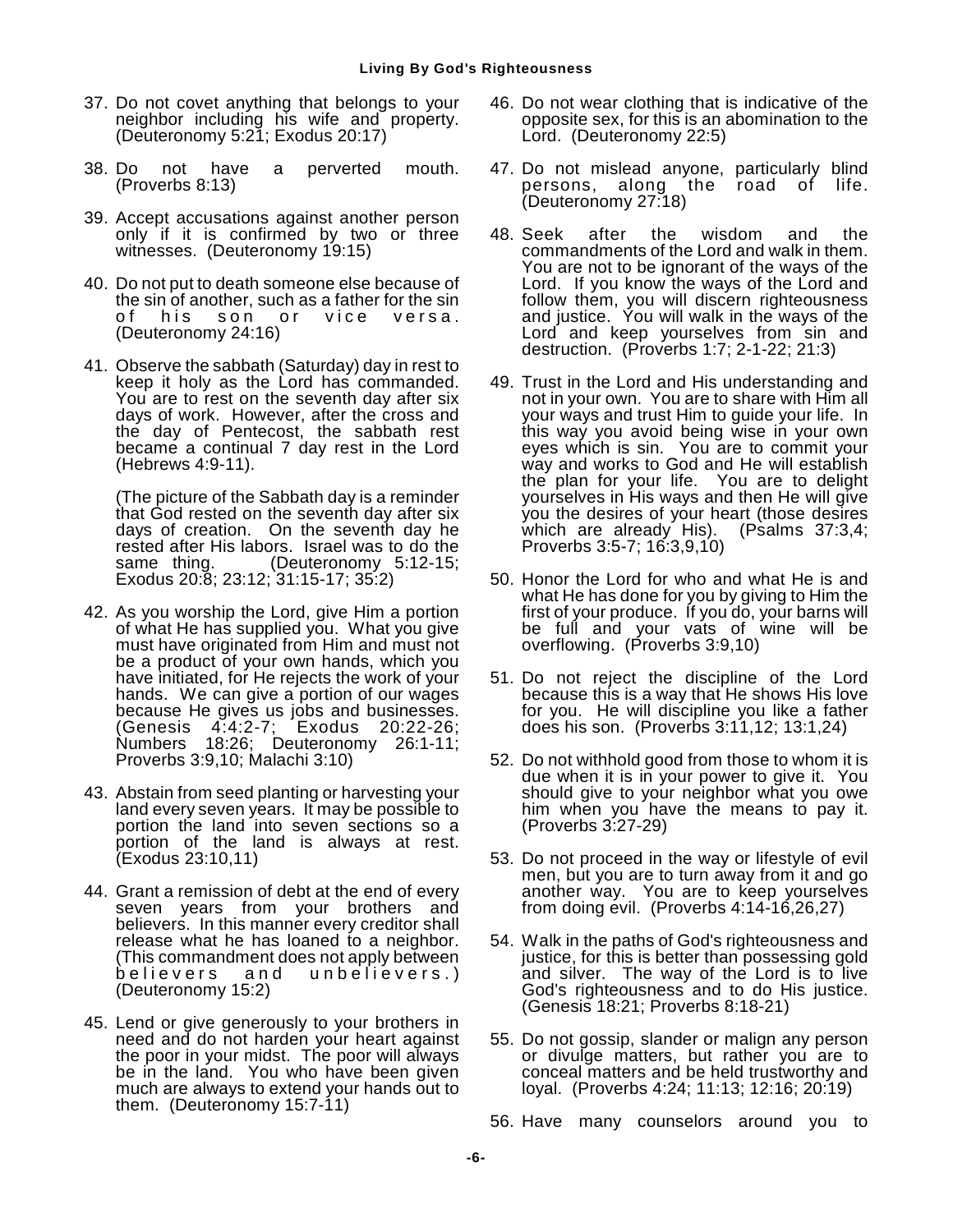overcome your blind spots, and be sure you are acting with the mind and will of God. (Proverbs 11:14; 12:15; 13:20; 27:17)

- 57. Do not be lazy, for if you are, you will suffer hunger in life from lack of food and all the good things that life offers. (Proverbs 19:15)
- 58. As parents, discipline your children and bring them up in the wisdom of the Lord. (Proverbs 13:18; 19:18,20; 22:6,15; 23:13,14; 29:17)
- 59. Do not constantly complain and gripe because this drives other people away from you. (Proverbs 21:9,19; 22:10; 25:24; 27:15)
- 60. Be greatly skilled in your work, and then you will stand before kings. (Proverbs 22:29)
- 61. Be generous toward others and you will be prosperous. He who waters will himself be watered. (Proverbs 11:25)
- 62. Do not seek after riches and wealth. You are to cease from consideration of it. Rather you are to obey the Lord, and He will supply your needs. (Proverbs 23:4,5)
- 63. Do not associate with heavy drinkers of wine and liquor or those who are gluttonous eaters of meat, for they will come to poverty. (Proverbs 20:1; 23:20,21)
- 64. Do not associate with evil men or be envious of them, for the lamp of the wicked will be put out. Do not associate with men given to anger or of hot temper, lest you learn their ways and find a snare for yourselves. (Proverbs 24:1,2,19,20; 22:24,25)
- 65. Have a vision or goal of what God wants you to do. (Proverbs 29:18)
- 66. Do not sign debt papers for others that cause you to make payment if your friends do not make payment. (Proverbs 22:26)

For additional lists of Old Testament commandments see: Exodus 21,22,23; 19,20; Numbers Deuteronomy 8,11,12,15,18-28; Proverbs.

# **New Testament Commandments**

1. Do not live by bread alone but by every word that comes out of the mouth of God. You shall not tempt the Lord your God (tempting God is asking God to participate in your plans<br>and activities which are sin). You shall and activities which are sin). worship the Lord your God and only Him shall you serve. (Matthew 4:4,7,10; Luke 4:4,8,12)

- 2. Immediately follow Christ when He calls you. The disciples left their father and work to follow Christ in ministry. He will make you fishers of men and allow you to lead your friends to Christ. Take people to the Savior for spiritual healing and the forgiveness of sins and salvation. (Matthew 4:18-22; 9:1-3,9; Mark 2:1-7,13,14; Luke 5:10,11,17-20,27,28; John 1:41-45)
- 3. Become born again to see the kingdom of God. He who drinks the water that Christ gives for the answer to life will never thirst again. To be saved and have eternal life, you must believe that the Father sent Christ. (John 3:3-7,16,36; 4:10-15; 5:24)
- 4. Christ must increase and you must decrease in the running of your life. He must have first place in everything. (John 3:30; Colossians 1:18)
- 5. Worship God the Father in truth and in spirit. (John 4:23,24)
- 6. Your food is to do the Father's will of keeping His commandments and to accomplish His work of discipling and evangelizing. The fields are white and ready for harvest. (John 4:34-38 with I John 2:6)
- 7. A prophet is not without honor except in his local area, home town, church, and family. People who know you well before you are called, do not accept you as a prophet of God. (Mark 6:4-6; Luke 4:24; John 4:44)
- 8. Pray in a lonely or private place part of the time. (Mark 1:35; Luke 4:42)
- 9. Be among unbelievers to lead them to Christ; do not just live among believers. (Matthew 9:10-13; Mark 15-17; Luke 5:29-32)
- 10. Being born again, use the Word of God in your new life, do not try to add it to your old Put new wine in new wineskins. (Matthew 9:15-17; Mark 2:21,22; Luke 5:37- 39)
- 11. Live your life under the initiative of God, not on your own initiative. Seek the will of God. God has taken the initiative to give you His Scriptures to follow. Learn these and do what they say. Live your life to honor and glorify God and not yourself. (John 5:19,20,30 with I John 2:6)
- 12. Do not try to be your own witness or it will not be true. You must obey the Scriptures and they will give witness that your new life is true. The Scriptures bear witness of Christ. (John 5:31-34,39)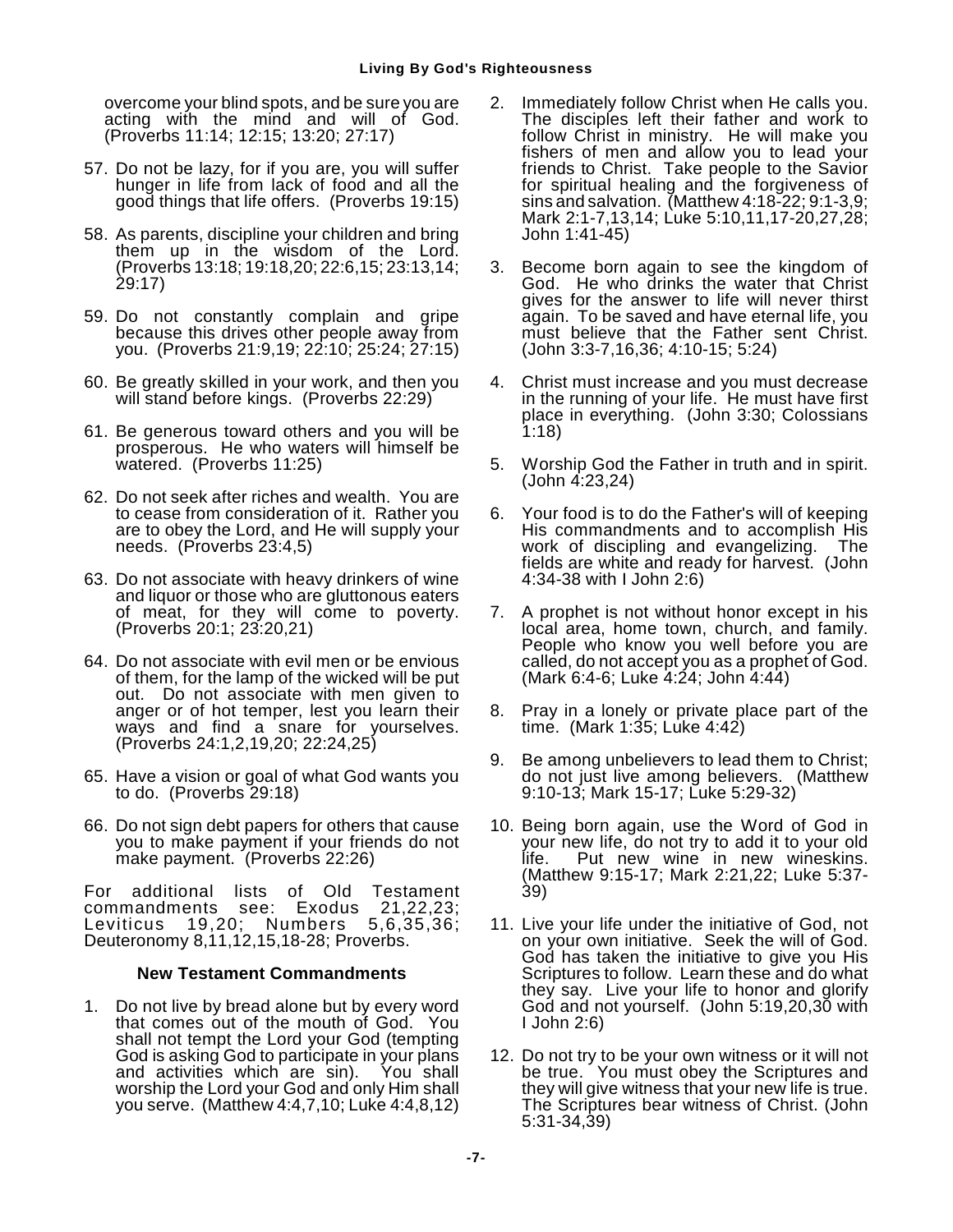- 13. Be poor in spirit, mourn for the truth, gentle to all, hunger and thirst after righteousness, be merciful to all, have a pure heart, be a peacemaker with the gospel, and be persecuted for the sake of righteousness. (Matthew 5:1-11; Luke 6:20-26)
- 14. Let your light shine before men in such a way that they may see your good works and glorify your Father who is in heaven. (Matthew 5:16)
- 15. Do not be angry with your brother, for this can be equivalent to murder; you shall be guilty before the court. (Matthew 5:21,22)
- 16. If your brothers have something against you, be reconciled to them before you present your offerings to God. (Matthew 5:23,24)
- 17. Make friends and work things out with your opponent at law before you get to court in order that your opponent may not deliver you to the judge who may cast you into prison. If you are cast into prison you will pay the full penalty. (Matthew 5:25,26)
- 18. Do not commit adultery (This includes mental fantasies). A person who has looked at a woman lustfully has already committed adultery. If any part of your members causes you to sin such as an eye, it would be better for it to be removed than for you to be cast into hell. If your eye is bad, your whole body will be filled with darkness. But if your eye seeks the things of God, it will bring light into<br>your life and body. (Matthew 5:27-30; your life and body. 6:22,23)
- 19. Do not make any oaths for any reason; simply use either yes or no. (Matthew 5:33-37)
- 20. Do not resist him who is evil. If he strikes you on one cheek, offer him the other. If any one sues you to take your shirt, offer him your coat also. If anyone forces you to go with him one mile, go with him two. Give to him who asks of you. Do not turn away the person who wants to borrow from you. (Matthew 5:38-42)
- 21. Love your enemies and pray for those who persecute you. What reward do you have if you love those who love you? Do not the unbelievers do the same? (Matthew 5:43-48; Luke 6:27-36)
- 22. Do not practice your righteousness before men to be noticed by others. Give to the work of God privately. When you pray, do not pray in public to be seen of men, but pray in private. And when you pray, do not use meaningless repetition, but pray after the manner of, what has been termed, the Lord's

prayer. (Matthew 6:1-13; Luke 11:1-4)

Our Father who art in heaven, Hallowed be Thy Name. Thy kingdom come. Thy will be done, on earth as it is in heaven. Give us this day our daily bread. And forgive us our debts, as we also have forgiven our debtors. And lead us not into temptation, but deliver us from evil. For thine is the kingdom, and the power, and the glory forever. Amen

- 23. Forgive the transgressions of others toward you, and your heavenly Father will forgive yours. But if you will not, He may not. The more you realize how great a sinner you are and realize you have been forgiven by God and Christ, the more you will love them. This comes with a humble spirit. The less you believe you are a sinner, the less love you will have for Him. (Matthew 6:14,15; Luke 7:36- 50)
- 24. Do not lay up treasures on the earth, but lay up treasures in heaven. Where your treasure is, is also where your heart will be. (Matthew 6:19-21)
- 25. Do not try to serve two masters. You cannot serve Christ with the kingdom of God and riches with the world system at the same time. You must choose or focus. If you try to serve both, you will not serve either very well and you will end up with a lukewarm life which is neither useful to Christ or to the world. (Matthew 6:24; Luke 16:13; Revelation 3:15,16)
- 26. Do not be anxious for your life's needs. God takes care of those who are His. Therefore, seek first the kingdom of God and His righteousness, and God will supply your life's needs. (Matthew 6:25-34; Luke 12:22-34)
- 27. Do not judge or condemn others, for you may be judged or condemned by God in the same manner. Pardon others and you will be pardoned by God. For in the way you judge, you shall be judged. Be sure you take the log out of your own eye before you look for the speck in your brother's eye. Do not be a hypocrite and believe you are the perfect one. (Matthew 7:1-5; Luke 6:42)
- 28. Do not give what is holy to dogs and do not throw your pearls before swine lest they trample them underfoot and turn and tear you to pieces. In other words, do not give the spiritual teachings of the Word of God to those who are not obedient to God; for not understanding they will move against you. (Matthew 7:6)
- 29. You must exercise faith-action to receive from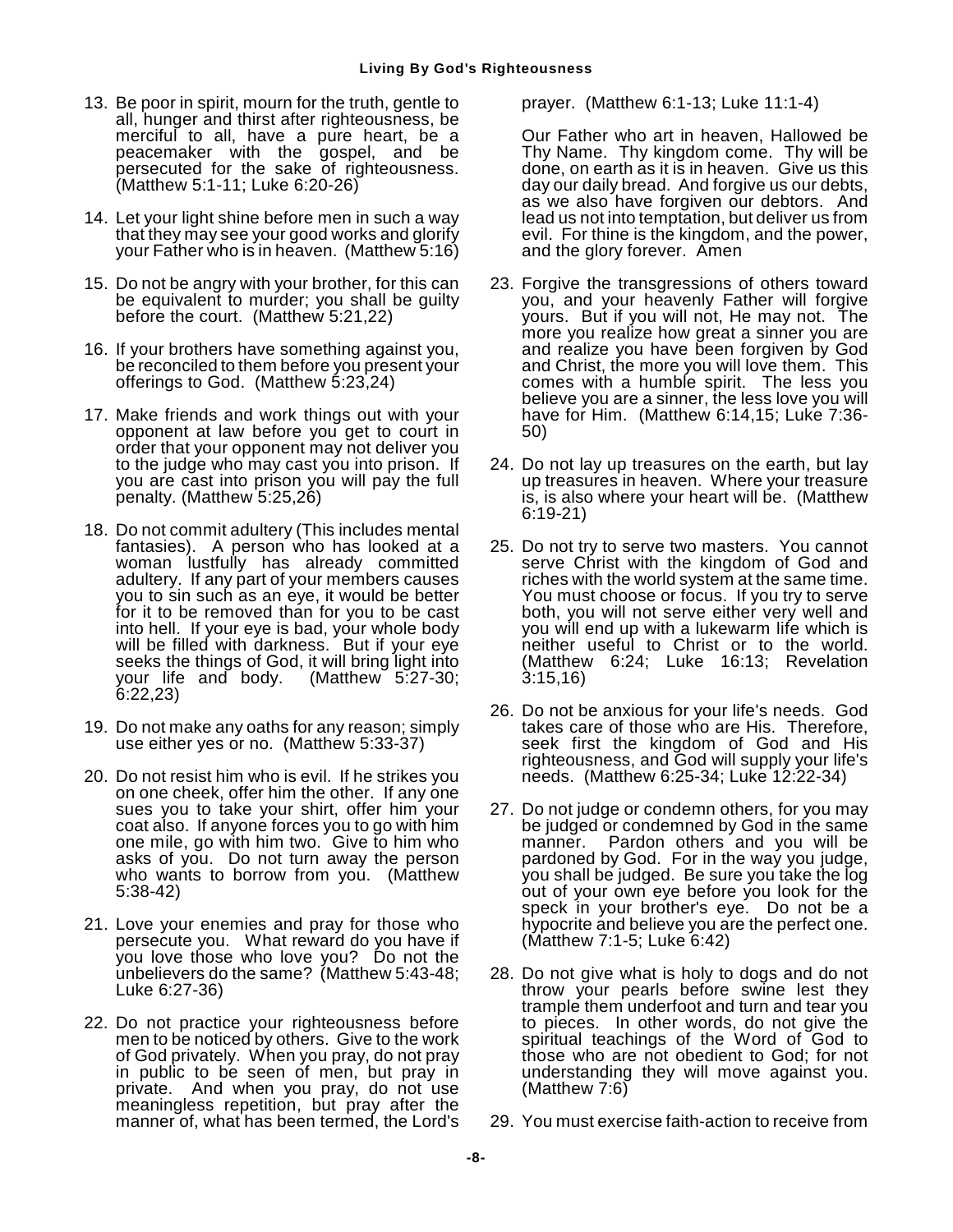God. You must ask to be given, seek to find, and knock for doors to open. You must have faith that God will respond. For he that comes to God must believe that He is a rewarder of those who seek Him. Seek Him with those who seek Him. persistence. (Matthew 7:7,8; Luke 11:5-10; Hebrews 11:6)

- 30. Treat others as you would have them treat you, for this is the law and the prophets. (Matthew 7:12; Luke 6:31)
- 31. Beware of false prophets who come to you disguised in sheep's clothing. Inwardly they are ravenous wolves. You can know them by their fruits. Their lives and actions will not match with the Word of God. Just because they preach and teach from the Bible does not mean that the Lord Jesus knows them, that they are believers and that they are going to heaven. (Matthew 7:15-23; Luke 6:43-46)
- 32. Hear and obey the Words of Christ and you will be like a wise person who builds his house on a rock rather than on the sand. (Matthew 7:24-27; Luke 6:47-49)
- 33. Be humble, love people and help them. Believe that Christ has the authority to do what He (the Word of God) says, and you will have greater faith than was found in all Israel. (Matthew 8:5-13; Luke 7:1-10)
- 34. Obey Christ and believe in Him. By your faith, Christ can work many miracles in your life. If you do not repent of your sin and obey Christ, your unbelief will prevent Him from working many miracles in your life. If you have been given great light of the Word of God and you still remain in disobedience, you will be greatly judged. We who are weary and heavy laden are to go to Christ and He will give us rest. We are to take His yoke upon us and lean on Him. We will find His yoke easy and His load light. (Matthew 11:20-30)
- 35. Make sure your house (family and church) is in unity or it will fall. A kingdom divided against itself cannot stand. People in disunity will drift apart. Since the efforts of God in the kingdom of God are in unity, it will stand. The efforts of Satan are divided; and his house cannot stand. (Matthew 12:22-27; Mark 3:22- 26)
- 36. Christ considers those who do the will of His Father to be members of His family. This is more important than blood relationships. (Matthew 12:45-50; Mark 3:31-35; Luke 8:19- 21)
- 37. Be sure you hear the Word of Christ. Be sure to remove the rocks (sin) from your personal

soil and fertilize it with obedience to the Word of God. This will cause your life to yield crops many fold. (Matthew 13:3b-23; Mark 4:3-20; Luke 8:5-15)

- 38. Be careful that your standard of measure is truly the Word of God. For by your standard of measure, it will be measured to you. If you have the right standard of measure, more will be added. If you have the wrong standard, it will be taken from you. (Mark 4:21-25; Luke 8:16-18)
- 39. Have compassion on the multitudes, for they are like sheep without a shepherd. harvest is plenty, and the workers are few. Beseech God that He will send workers. (Matthew 9:36-37)
- 40. Obey Christ's instructions as His workers:
	- a. Preach the gospel and the kingdom of God (Heaven).
	- b. Freely give as you have received.
	- c. Do not take money with you when you go out to do the work of God. It will be given you because the worker is worthy of His hire. Those who preach the gospel should live by the gospel.
	- d. Preach to those who will listen and give them your blessing; do the opposite for those who will not listen.
	- e. Be shrewd as serpents and innocent as doves as I send you out as sheep in the midst of wolves.
	- f. Beware of men, for they will deliver you up to the courts and scourge you in their synagogues.
	- g. Do not be anxious about how and what to speak when you are arrested and are brought before governors and kings for my sake as a testimony before them and to the Gentiles. The Holy Spirit of My Father will speak in you and give you the words to speak. (Mark 13:11; Luke 21:12-15)
	- h. Flee to the next city when they persecute you in this one. For brother will deliver up brother to death. And father against his child, and children will rise up against parents and cause them to be put to death. And you will be hated on account of My name, but he who endures to the end will be saved.
	- i. Speak in the light what you have heard from<br>Me in darkness. Proclaim from the Proclaim from the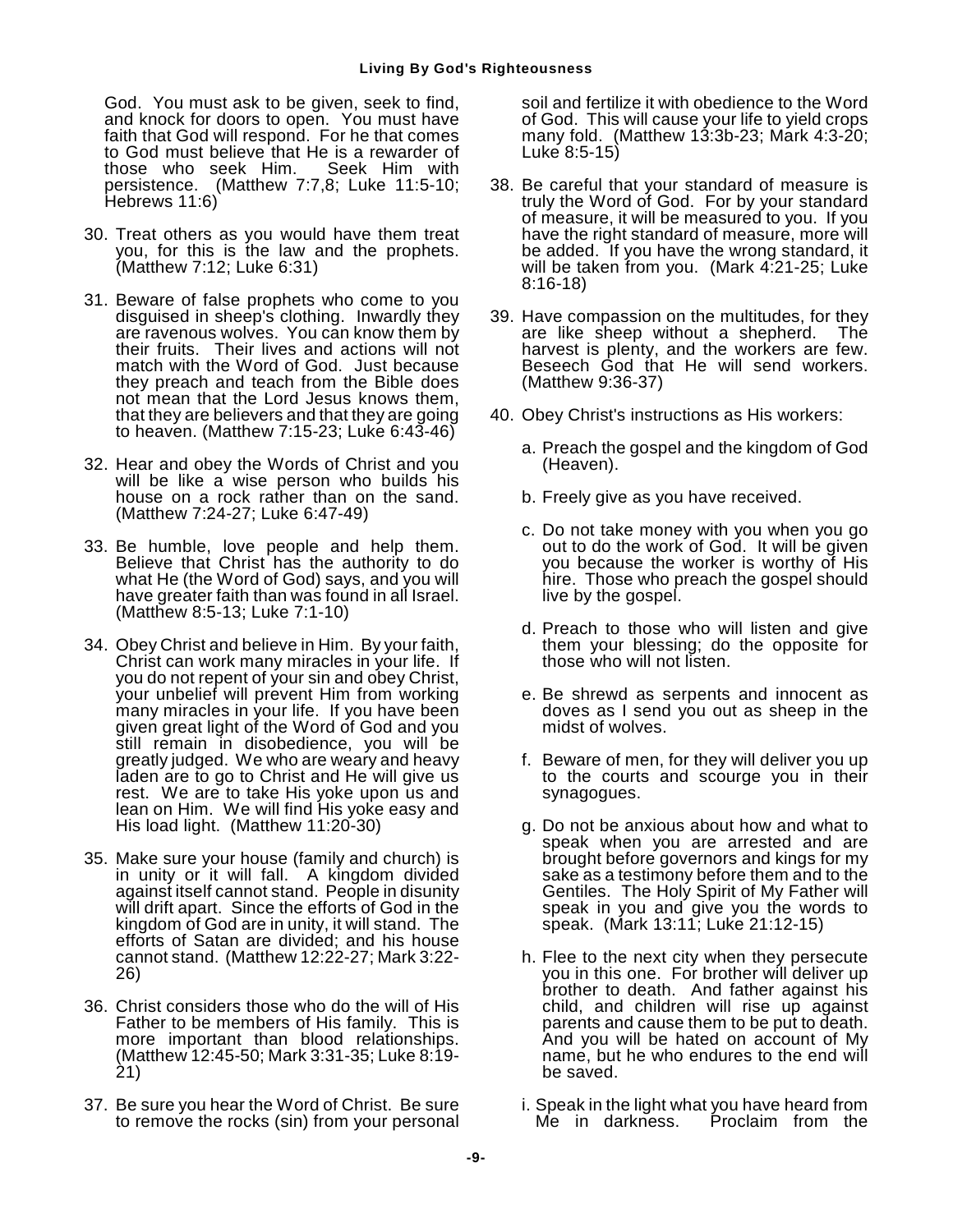housetops what is whispered to you.

- j. Do not fear those who can kill the body, but not the soul; but fear those who can destroy both the soul and the body in hell.
- k. Confess Me before men, and I will confess you before My Father in heaven. But those who deny me, I will also deny before My Father in heaven.
- l. Do not love your father, mother, and family more than Me, or you are not worthy of Me. He who does not take up his cross and follow Me is not worthy of Me.
- m. Lose your life for My sake, and you will find it. Otherwise you will lose it.
- n. Receive Me in order to receive My Father who sent Me.
- o. Give little ones a cup of water to drink in a disciple's name and you will not lose your reward.

(Matthew 10:1-42; Mark 6:7-11; Luke 9:1-5;  $10:1-16$ 

- 41. Work for the food that endures to eternal life which the Son gives you, and do not work for the food that perishes. (John 6:27)
- 42. Eat My flesh or the bread which is My body and drink My blood to have eternal life and to be raised up on the last day. My flesh is true food and My blood is true drink. Whoever eats My flesh and drinks My blood abides in Me, and I in him. (John 6:30-56)
- 43. Be careful of your speech and what comes out of your mouth that you do not become defiled. (Matthew 15:10-20; Mark 7:14-23)
- 44. Deny yourself daily, take up your cross for My sake and the gospel's, and follow Me. If you lose your life for My sake and the gospel's, you will find it. But if you try to save your life for your sake, you will lose it. What does it profit a man to gain the whole world and lose or forfeit his own soul. (Matthew 16:24-26; Mark 8:34-37; Luke 9:23-25)

Whoever is ashamed of Me and My words in this adulterous and sinful generation, I will also be ashamed of Him when I come in the glory of My Father with the holy angels. (Matthew 16:27; Mark 8:38; Luke 9:26)

45. Become last and servant of all to be first. Unless you are converted and become like children, you shall not see the kingdom of God (heaven). Humble yourself as a child and you will be the greatest in the kingdom of God (heaven). And whoever receives one such child receives Me, and the one who receives Me receives Him who sent Me; for the one who is the least among you is the greatest. Allow the little children to come to and receive Christ, for the kingdom of God belongs to such as these. The one who does not receive the kingdom of God like a child will not enter it. (Matthew 1-5; 19:13-15; Mark 9:33-37; 10:13-16; Luke 9:46-48; 18:15-17)

46. Go and reprove your brother in private if he sins. If he listens to you, you have won a brother. If he will not listen, then take one or more with you. If he still will not listen, tell it to the church. If he still refuses, then, treat him like an unbeliever (Gentile).

If two or three agree on earth regarding this matter, ask what you will and it will be done for you. For when two or three are gathered together for prayer in the name of Christ, there He is in the midst. Whatever you bind on earth will be bound in heaven. And whatever you loose on earth will be loosed in heaven. (Matthew 18:15-20)

- 47. You shall forgive your brother seventy times seven if required if he sins against you. (Matthew 18:21,22)
- 48. You shall have mercy on others from your heart just as your Lord has had mercy on you. (Matthew 18:23-35)
- 49. Follow the Lord immediately. Do not make excuses for not doing it such as having to go and bury your father first or having to go to say good bye to those at home (meaning you plan to postpone following Christ). (Matthew 8:19-22; Luke 9:57-62)
- 50. Do the will of God and you will know of His teaching whether or not anyone tells you the teaching. (John 7:17)
- 51. Do not speak from yourself to seek your own glory, but rather seek the glory of God, and there will be no unrighteousness found in you. (John 7:18)
- 52. Judge with righteous judgment, not according to appearance. (John 7:24)
- 53. Believe in Christ and you shall have the light of life and not walk in darkness; nor die of your sins. (John 8:12,24)
- 54. Abide in the word of Christ to be truly His disciple, and you shall know the truth, and the truth shall set you free. You shall never see death. (John 8:31,32,51)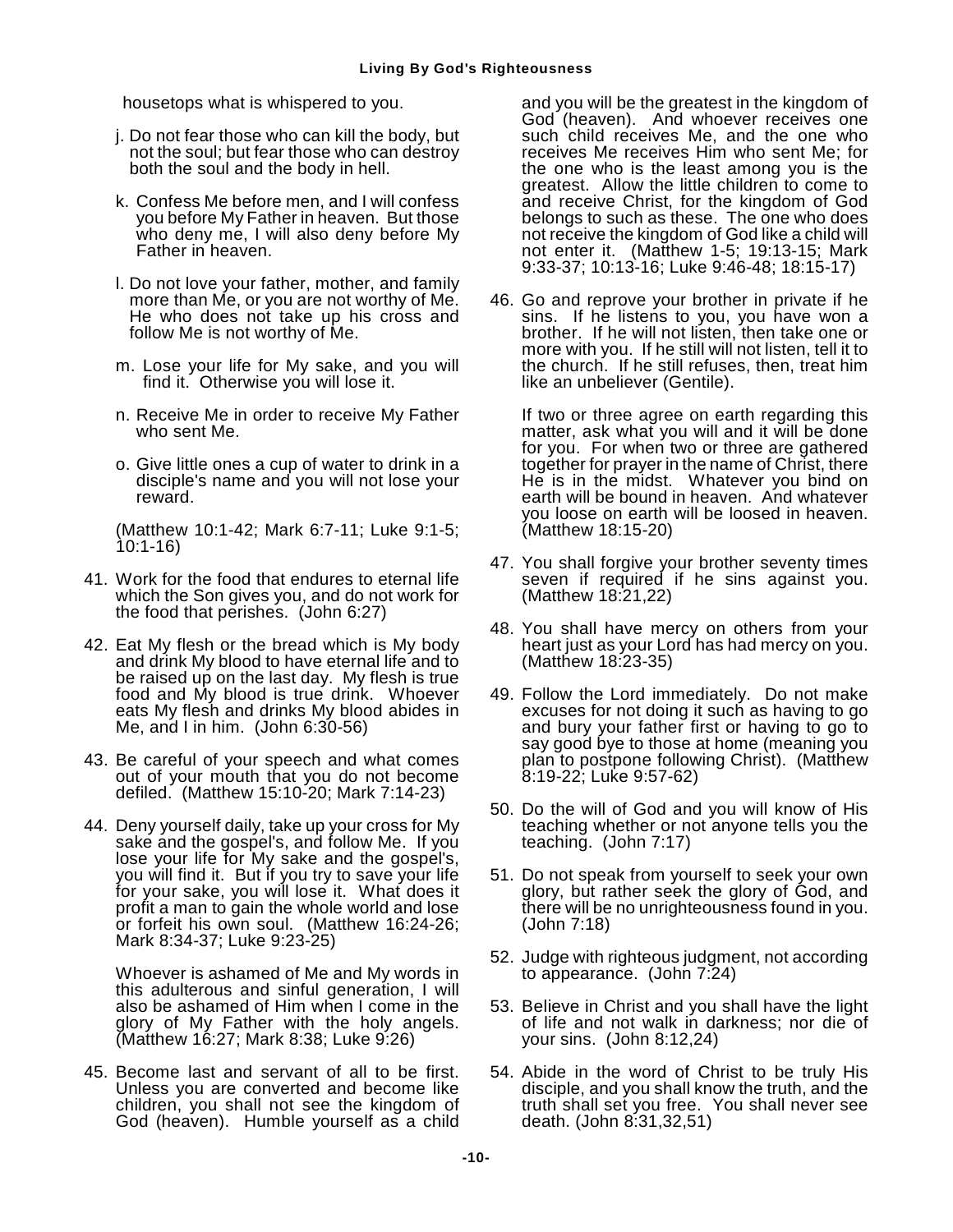- 55. Do not rejoice that the spirits are subject to you, but rather rejoice that your name is written down in heaven. (Luke 10:17-20)
- 56. Love the Lord your God with all your heart, and with all your soul, and with all your strength, and with all your mind (understanding) and your neighbor as yourself. There are no other commandments<br>
greater than these. On these two greater than these. commandments depend the whole Law and<br>the Prophets. (Matthew 22:34-40; Mark  $(Mat$ hew 22:34-40; Mark 12:28-34; Luke 10:25-30)
- 57. Show mercy and help those in need that come into your life. Spend your money on them if need be without any expectation of any return. These are your neighbors. (Parable of the good Samaritan.) Luke 10:29- 37)
- 58. Listen to the Word of God from the Lord as a higher priority than doing regular household chores. (Story of Mary and Martha.) (Luke 10:38-42)
- 59. Be faithful in obedience to the Lord and do His work He left you. Then when He comes, He will find you faithful and will say, "Well done good and faithful servant." When He comes He will put you in charge of His household and all his possessions. Blessed is the slave, who, when his master comes, finds him doing his will and taking charge of his household. Do not be careless and not do His work because you think His coming will be delayed.

Where God has given much, much will be required. Be careful to do the work of the ministry that God has called you to do. Bring a return to Him from what He has given you or what you have will be take away in eternity. If you do give Him a return, you will receive more responsibility in eternity, and if you do not, even what you have will be taken away. (Matthew 24:44-51; Luke 12:35-48; 19:11-28)

- 60. Receive the repentant person with a joyous heart. Give him the best that you have. (Parable of the Prodigal Son) (Luke 15:10- 32)
- 61. Be faithful in little, and you will be faithful in much. Do not be unrighteous in little, for you will be unrighteous in much. (Luke 16:10-12)
- 62. Pray at all times, and do not lose heart. (Luke 18:1)
- 63. Exalt yourself, and you shall be humbled; Humble yourself, and you shall be exalted. (Matthew 23:12; Luke 18:14)
- 64. Anyone who has left houses and family and farms for My name's sake and the gospel's sake shall receive great reward in the present age and in the age to come, eternal life. (Matthew 19:29,30; Mark 10:29-31; Luke 18: 29,30)
- 65. Do not commit adultery, murder, steal, or bear false witness; honor your father and mother and love your neighbor as yourself. (Matthew 19:18,19; Mark 10:19; Luke 18:20)
- 66. Do not ask to sit at Christ's right or left hand in eternity in order to rule over others. Do not lord over people to be in authority over them, but become their servant. Whoever wants to be first and great in this world must be the slave of others just as the Lord Jesus came to serve, not to be served and to give His life a ransom for many. The greatest among you shall be your servant. (Matthew 20:20-28; 23:11; Mark 10:35-45)
- 67. Move with compassion to help those who cannot help themselves such as the blind, and give them mercy. (Matthew 20:29-34)
- 68. Your life must die to self as a grain of wheat falls into the earth and dies. For when it dies, it will bear much fruit. He who loves his life shall lose it, and he who hates his life in this world shall keep it to life eternal. Let the one who serves Christ follow Him. Where Christ is will also be His servant. The Father will honor the one who serves Christ. Do not do things for the approval of men, but rather for the approval of God. (John 12:24-26,43)
- 69. Walk in the light which is Christ. Be careful that the darkness does not overtake you. While you have the light, believe in the light in order that you may become the sons of light. If we walk in the light as God is in the light and we have fellowship with each other. (John 12:35,36; I John 1:7)
- 70. Believe that what you ask in prayer, you have already received, and that shall be granted you. As you pray, forgive anything you have against a brother, and your Father in heaven will forgive your transgressions. If you do not forgive those of others, the Father will not forgive yours. (Matthew 21:22; Mark 11:24- 26)
- 71. Render to Caesar (the government) the things that are Caesar's, and to God, the things that are God's. (Matthew 22:21; Mark 12:17; Luke 20:25)
- 72. Only place requirements on others that you are willing to do yourself. Do not ask others to carry heavy loads which they cannot carry.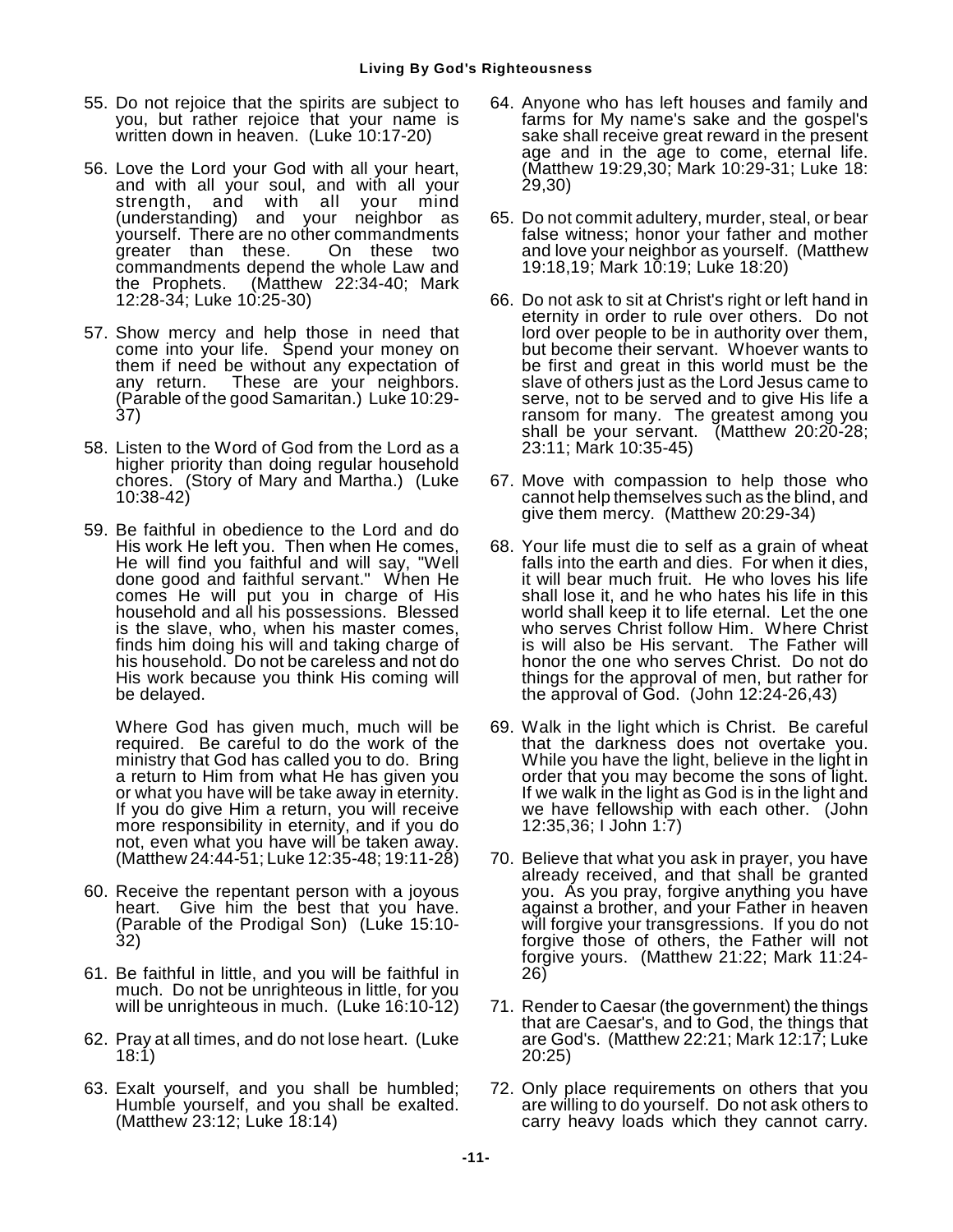(Matthew 23:4)

- 73. Do not do deeds to be noticed of men and to have the place of honor before people. (Matthew 6:1-18; 23:5,6; Mark 12:38,39; Luke 20:46)
- 74. Do not call any religious leader "father" on this earth. For the only one who is Father is your Father who is in heaven. Do not be called leaders who are the top authorities, for there is but one leader and top authority for<br>the earth, and He is Christ. (Matthew the earth, and He is Christ. 23:9,10)
- 75. Visit the sick and those in prison. Give to the hungry and the thirsty. Do this, and you will give to Christ. (Matthew 25:32-46)
- 76. Let not your heart be troubled with this world for someday you will be with Me; for in My Father's house there are many dwelling places. (John 14:1-3)
- 77. Love Me and keep My commandments. For He who has and keeps My commandments, loves Me and abides in My love just as I have kept My Father's commandments and have abided in His love. He who loves Me will be loved by My Father. I will love Him and disclose Myself to him. My Father and I will make our abode with him. (John 14:15,21,23; 15:10)
- 78. Abide in Me and My words in you. Then you can ask whatever you wish in My name, and it shall be done for you. Pray to the Father for anything in My name, and He will give it to you. (John 15:7; 16:23,24)
- 79. Bear much fruit of God in your life, and so prove to be Christ's disciples. In this the Father is glorified. You are commanded to bear fruit, and when you do, it shall remain. (John 15:8,16)
- 80. Love one another as Christ has loved you, for this is His commandment. You will have the greatest love if you lay down your life for your friends. The Lord said that He commands you to love one another. (John 15:12,13,17)
- 81. Be prepared to be persecuted. They persecuted Christ, they will also persecute you. Those who kept My word will also keep yours. (John 15:20)
- 82. Go and preach the gospel to all creation and disciple the world's people to observe what I have commanded you. Water baptize them in the name of the Father, Son, and Holy Spirit. This do because I have received all power of heaven and earth, and I will be with

you until the consummation of the age. (Matthew 28:18-20; Mark 16:15,16)

- 83. Be a witness for Christ starting at your Jerusalem, Judea, Samaria, and to the earth's remotest parts with the power of the Holy Spirit. (Acts 1:8)
- 84. Commit yourself to prayer with one mind. (Acts 1:14)
- 85. Repent (believe the gospel of Christ) and be water baptized in the name of Jesus Christ for the forgiveness of sins, and you shall receive the gift of the Holy Spirit. (Acts 2:38)
- 86. Continue to devote yourselves to the teaching of the Word of God, to fellowship, to the breaking of bread and to prayer. (Acts 2:42,46)
- 87. Do not stop speaking about the things you have seen and heard concerning Christ, even under persecution. You must obey God rather than men; continue to preach the gospel, even if it means imprisonment. (Acts 4:20; 5:25-29)
- 88. Believe in the Lord Jesus, and you and your household shall be saved. (Acts 16:31)
- 89. Search the Scriptures yourself to see that what you are being taught is true. Be a good Berean. (Acts 17:11)
- 90. Obey the heavenly vision given to you for ministry regardless of the difficulty because Christ is with you. (Acts 18:9-11; 26:19)
- 91. Do not shrink from declaring the whole purpose of God, and you will not be guilty of the blood of any people. Guard the flock if the Holy Spirit has made you an overseer. (Acts 20:26-28)
- 92. Do not speak evil of a high priest (spiritual ruler) of the people. (Acts 23:4,5)
- 93. Be of good courage to carry out your ministry as given to you, for things will turn out just as God said they will. (Acts 27:25)
- 94. Do not blaspheme the name of God among the people by teaching His commandments and not keeping them yourself. (Romans 2:20-24)
- 95. Consider yourself dead to sin and alive to God. (Romans 6:11)
- 96. Present the members of your body and yourself to God as an instrument of righteousness and as a living sacrifice. Be diligent to present yourself approved to God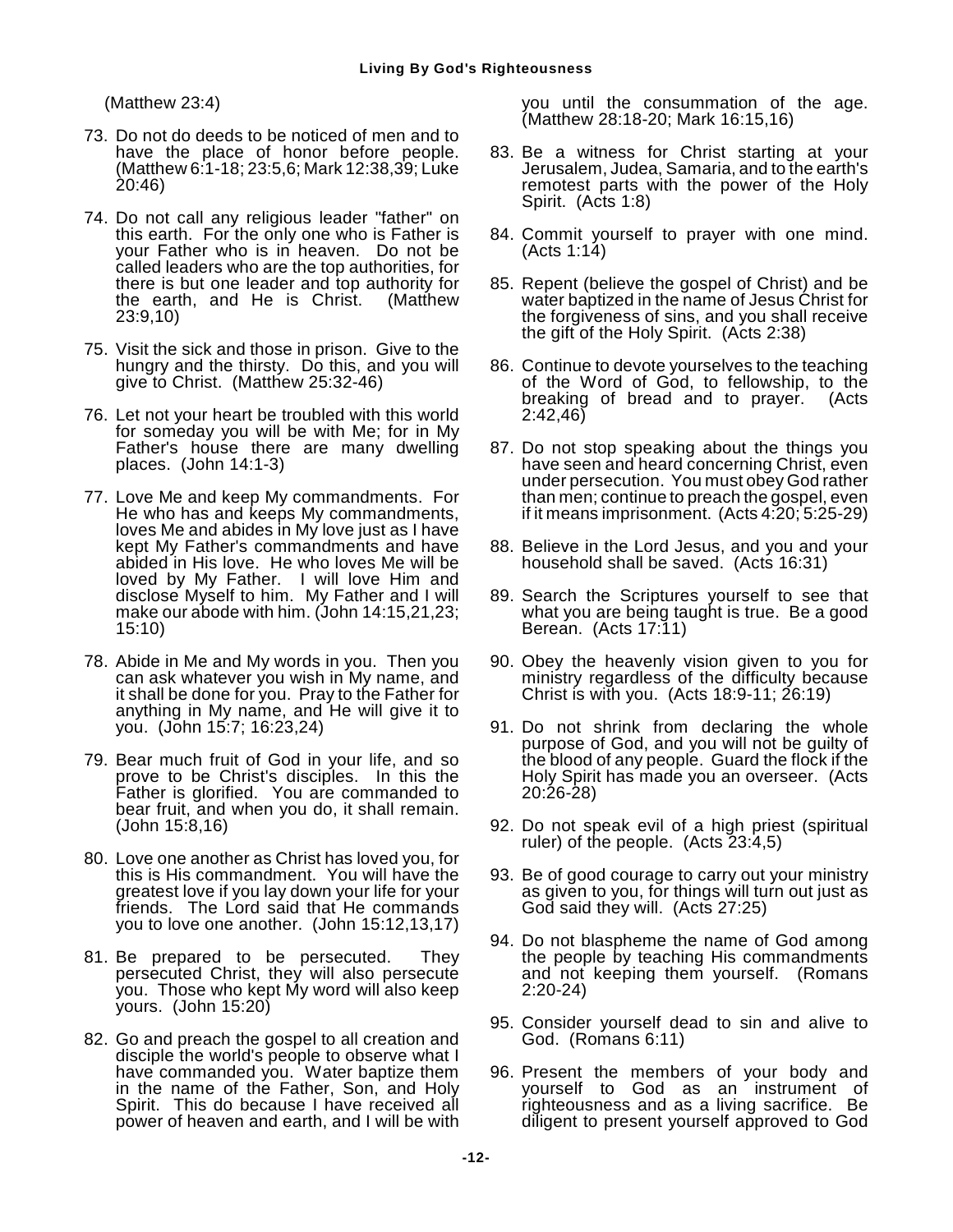as a workman that does not need to be ashamed, handling accurately the word of truth. (Romans 6:13; 12:1; II Timothy 2:15)

- 97. Do not maintain sin in your life for the wages of sin is death. (Romans 3:23)
- 98. Confess with your mouth Jesus as Lord and believe in your heart that God raised Him from the dead and you shall be saved. For with the heart man believes, resulting in righteousness, and with the mouth confesses, resulting in salvation. For whoever will call upon the name of the Lord will be saved. (Romans 10:9-13)
- 99. Do not be conformed to this world, but be transformed by the renewing of your minds with the Word and will of God. (Romans 12:2)
- 100. Do not think more highly of yourself than you ought to think, but think so as to have sound judgment as God has given to each<br>a measure of faith. (Romans 12:3; I a measure of faith. Corinthians 3:18)
- 101. Let each one exercise and use the gift that he has been given: prophecy, serving, teaching, exhortation, giving, leading, and mercy. (Romans 12:4-8)
- 102. Love without hypocrisy, abhor what is evil, cleave to what is good, be devoted to one another in brotherly love, give preference to one another in honor, do not lag behind in diligence, be fervent in spirit, serving the Lord, rejoicing in hope, persevering in tribulation, devoted to prayer, contributing to the needs of the saints, practicing hospitality. Bless those who persecute you, bless and curse not. Rejoice with those who rejoice, and weep with those who weep. Do not bite and devour one another. Do good to all men, particularly to those of the household of God. (Romans 12:9-15; Galatians 5:15; 6:10)
- 103. Be of the same mind towards one another. Do not be haughty. Associate with the<br>lowly. Do not be wise in your own Do not be wise in your own estimation. You are to agree and not have divisions among yourselves. You are to be of the same mind maintaining the same love, united in spirit, intent on one purpose. (Romans 12:16; I Corinthians 1:10; Philippians 2:2)
- 104. Do not pay back evil for evil or insult for insult to anyone. Never take revenge, leave vengeance to God. Respect what is right in the sight of all men. Be at peace with all men as far as its depends upon you. See

that no one repays evil for evil but seek after that which is good for one another and for all men. Give a blessing to others when someone gives you evil, for you were called for this very purpose. (Romans 12:17-19; I Thessalonians 5:15; I Peter 3:8-12)

- 105. Feed your enemies and give them drink. Do not be overcome by evil, but overcome evil with good. (Romans 12:20, 21)
- 106. Be subject to the authorities over you and the government and particularly of God, not only because of the wrath of the authority and of God, but because of conscience sake. For because of this, you also pay taxes, for rulers are servants of God, devoting themselves to this very thing. (Romans 13:3-6)
- 107. Render to all what is due them: tax to whom tax is due, custom to whom custom, fear to whom fear, honor to whom honor. Owe nothing to anyone except love to one another, for he who loves his neighbor has fulfilled the law. Because of this you shall not commit adultery, murder, steal, and covet. Love your neighbor as yourself and do no wrong to them. (Romans 13:7-10)
- 108. You are not to pass judgment on the opinions of those weak in the faith. Those who are strong ought to bear the weakness of others without strength. (Romans 14:1; 15:1)
- 109. You are not to judge the servant of another. He rises and falls by his own master. (Romans 14:4)
- 110. He who observes the day, observes it for the Lord, and he who eats, does so for the Lord, for he gives thanks to God; and the one who eats not, for the Lord he does not eat, and gives thanks to God. For not one of you lives for himself and not one dies for himself. For if you live your life for the Lord, or if you die, you die for the Lord; whether you live or die, you are the Lord's. (Romans 14:5-8)
- 111. Do not judge your brother, for you, too, will stand before the judgment seat of God. (Romans 14:10,13)
- 112. Pursue the things that make for peace and the building up of one another. Please your neighbor around you. Help restore a brother caught in a trespass. Bear one another's burdens and help him to carry his own. Speak the truth to one another, for we are members of one another. Do not be angry with one another and do not let the sun go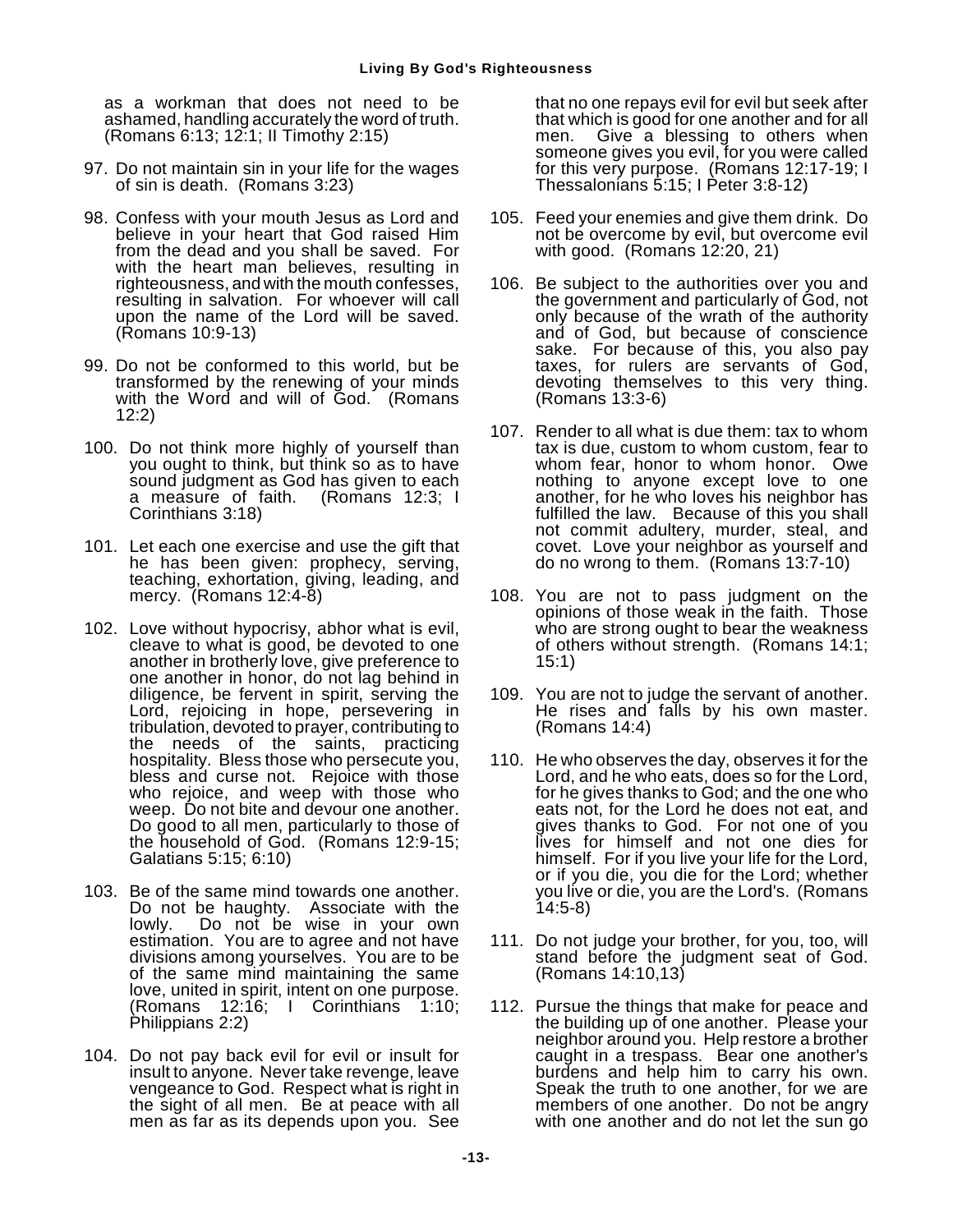down on your anger. Do not give the devil an opportunity. Be kindhearted towards one another and walk in love and forgive others as Christ has forgiven you. Encourage one another. (Romans 14:19; 15:2,3; Galatians 6:1-5; Ephesians 4:25-27,32; 5:2; I Thessalonians 5:11)

- 113. It is good not to eat meat or to drink wine, or do anything by which your brother stumbles. (Romans 14:21; I Corinthians 8:13)
- 114. Those who are strong ought to bear the weakness of those without strength and not just please ourselves. Let each of you please his neighbor for his good, to his edification. For even Christ did not please Himself. (Romans 15:1-3a)
- 115. Now I urge you brethren, by our Lord Jesus Christ and by the love of the Spirit, to strive together with others in your prayers for them. Pray that they may be delivered from those who are disobedient where they labor. Pray that their service there may prove acceptable to the saints so that they may come to you in joy by the will of God and find refreshing in your company. (Romans 15:30-32)
- 116. Continue to greet the brethren and fellow workers in the faith and who are beloved in<br>the Lord. Greet one another and the Greet one another and the<br>th a holy kiss. May all the brethren with a holy kiss. churches of Christ greet you. (Romans 16:3-16; I Thessalonians 5:26)
- 117. Now I urge you, brethren, keep your eyes on those who cause dissensions and hindrances contrary to the teaching you have learned, and turn away from them. For such men are not slaves of our Lord Christ, but of their own appetites. By their smooth and flattering speech, they deceive the hearts of the unsuspecting. (Romans 16:17,18)
- 118. Now I exhort you brethren, by the name of our Lord Jesus Christ, that you all agree, and there be no divisions among you, but be made complete in the same mind and in the same judgment. (I Corinthians 1:10)
- 119. Let no man boast before the Lord. If any man boast, let Him boast in the Lord Himself. (I Corinthians 1:29-31; II Corinthians 10:17)
- 120. Live as a faithful servant to God and be found trustworthy. (I Corinthians 4:2)
- 121. Do not go on passing judgment before the time, but wait until the Lord comes who will

both bring to light the things hidden in darkness and disclose the motives of men's hearts; and each man's praise will come to him from God. (I Corinthians 4:5)

- 122. Do not judge yourself as superior. For what you have, you have received from God, and you did not earn it. (I Corinthians 4:7)
- 123. Do not associate with a so-called brother who is immoral, covetous, an idolater, a reviler, a drunkard, and swindler - do not even eat with such a person. Remove the wicked man from among yourselves. (I Corinthians 5:11-13)
- 124. Do not take a brother in Christ to court. It is better to be defrauded then take him to a court operated by unbelievers. Take him rather to a court run by the church or by the saints of God. (I Corinthians 6:1-11)
- 125. Flee immorality, for when you sin, you sin against your own body. You have been bought with a price, therefore glorify God in your body. (I Corinthians 6:18-20)
- 126. It is not good for a man to touch a woman. But because of immoralities, let each man have his own wife and vice versa. Let each fulfill their duty to the other. Neither has authority over their own body, but the other does. Do not deprive one another except by agreement when you devote yourselves to prayer for a short time. Do not allow Satan to tempt you because of lack of self control. (I Corinthians 7:1-6)
- 127. Do not send away an unbelieving spouse if they consent to live with you. The marriage and the children are sanctified by the believer. Yet if the unbeliever leaves the marriage, let him leave, for God has called you to peace in Him. (I Corinthians 7:12-15)
- 128. Adapt yourself to the local culture without sin to win many to Christ. That is, become a Jew to the Jews that you may win them to Christ. (I Corinthians 9:20-23)
- 129. Run the race with God to win. Run in such a way as not to be disqualified. Set aside every encumbrance and sin which easily entangles you, and run the race before you with endurance fixing your eyes on the Lord Jesus, the author and perfecter of your faith. (I Corinthians 9:24-27; Hebrews 12:1,2)
- 130. Look for God's way out when you experience trials, testings, temptations, and persecutions. For He has provided the way of escape and also that you may be able to endure it. (I Corinthians 10:13)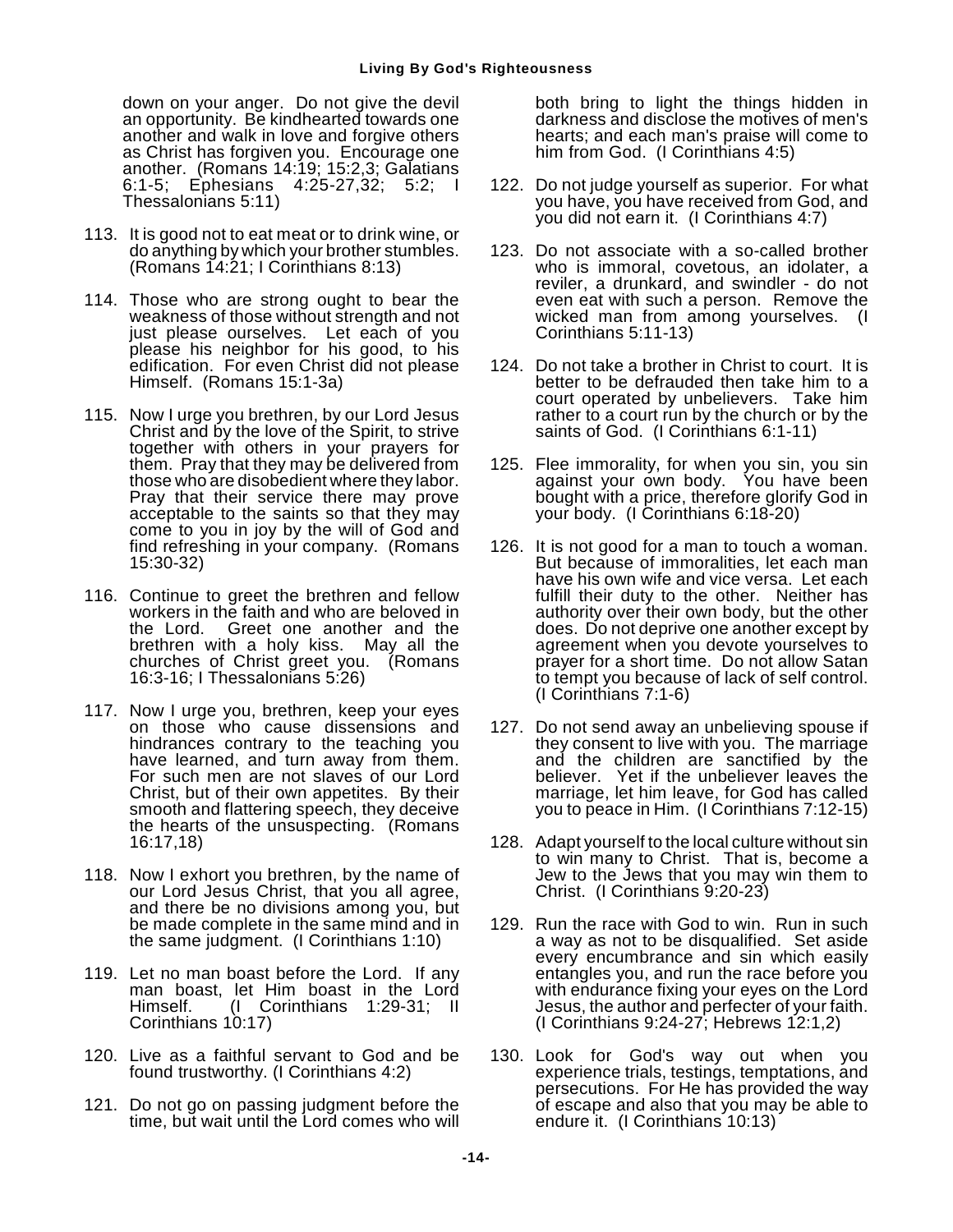- 131. Flee from idolatry. Guard yourselves from idols. (I Corinthians 10:14; I John 5:21)
- 132. Whatever you think and do, do to the glory of God. Whatever you do, do your work heartily at the work place as for the Lord rather than for men, knowing you will receive the reward of inheritance from the Lord whom you serve. (I Corinthians 10:31; Colossians 3:23,24)
- 133. Give no offense to anyone so that they may be saved. Let all that you do be done in love. Give no cause for offense that the ministry may not be discredited. ( I Corinthians 10:32,33; 16:14; II Corinthians 6:3)
- 134. Be an imitator of Paul as he is of Christ. Be an imitator of God. Live in the same manner as Christ lived. Imitate the faith of those who led you to Christ. (I Corinthians 11:1; Ephesians 5:1; Hebrews 13:7; I John 2:6)
- 135. If you are a man, do not have anything on your head, for it disgraces your head. If you are a woman, have your head covered while praying and prophesying, or you disgrace your head. The man ought not have his head covered since he is in the image and glory of God, but the woman is in the glory of man. The woman ought to cover her head, indicating she is under the authority of her husband for the sake of the angels. (I Corinthians 11:3-12)
- 136. If you are a man, do not have long hair, for it brings you dishonor. If you are a woman, have long hair, for it brings you glory. (I Corinthians 11:14-16)
- 137. Do not eat of the Lord's table in an unworthy manner, for you will be guilty of the body and blood of the Lord. Let each person examine himself for eating and drinking in an unworthy manner will bring judgment on yourself. Many of you are sick and die for this reason. If you rightly judge, you shall not be judged. But when you are judged, you are disciplined by the Lord in order that you may not be condemned along with the world. (I Corinthians 11:27-32)
- 138. Do not have divisions among you because you have different gifts. You are all of the same body of Christ with equal value and importance, but simply called by God to different functions in Christ's body or the church. (I Corinthians 12:19-27)
- 139. Earnestly desire the greater gifts such as prophesying. Christ has called His church

to different functions with different gifts. Therefore, not all will be apostles, prophets, or speak in tongues. The gifts are given at the time of salvation by the Holy Spirit. (I Corinthians 12:28-31)

- 140. Pursue love, yet desire spiritual gifts and especially that you may prophesy. entire church assembly is not to speak in tongues (unknown foreign languages) that you do not know. Only three are allowed to speak in tongues in sequence and only when an interpreter is present in the church. Women are never allowed to speak in tongues in the church. Desire earnestly to prophesy, and do not forbid to speak in foreign languages. Desire more to speak five words in your own language than to speak 10,000 in a foreign language which<br>you do not know. (I Corinthians you do not know. 14:1,19,23,27-29,35,34,39)
- 141. Do not be deceived and continue in bad company, for it will corrupt good morals. (Bad company today would include watching immorality and impurity in movies and on television; including VCR movies.) (I Corinthians 15:33)
- 142. Be steadfast and immovable, always abounding in the work of the Lord, knowing that your toil is not in vain. (I Corinthians 15:58)
- 143. Be on the alert, stand firm in the faith, act like men, be strong. Let all that you do be done in love. (I Corinthians 16:13,14)
- 144. Preach Christ Jesus and His gospel and not yourselves or anything else. You are to be an ambassador for Christ. (II Corinthians 4:5; 5:20; Galatians 1:6-10)
- 145. Allow death to occur in you for the sake of life in others. You are not only to believe in Christ, but you are to suffer for His sake. Paul and his associates were afflicted in every way, but not crushed; perplexed, but not despairing; persecuted, but not forsaken; struck down, but not destroyed; always carrying about in the body the dying of Jesus, that the life of Jesus might be manifested in your body. Paul went through a shipwreck, was stoned, beaten with rods, was in danger from robbers, and many other dangers for the sake of the ministry, Christ, and the unbeliever. (II Corinthians 4:7-12; 11:23-29; Philippians 1:29)
- 146. Look for the things which are not seen, not for the things which are seen; for the things which are seen are temporal and the things which are not seen are eternal. (II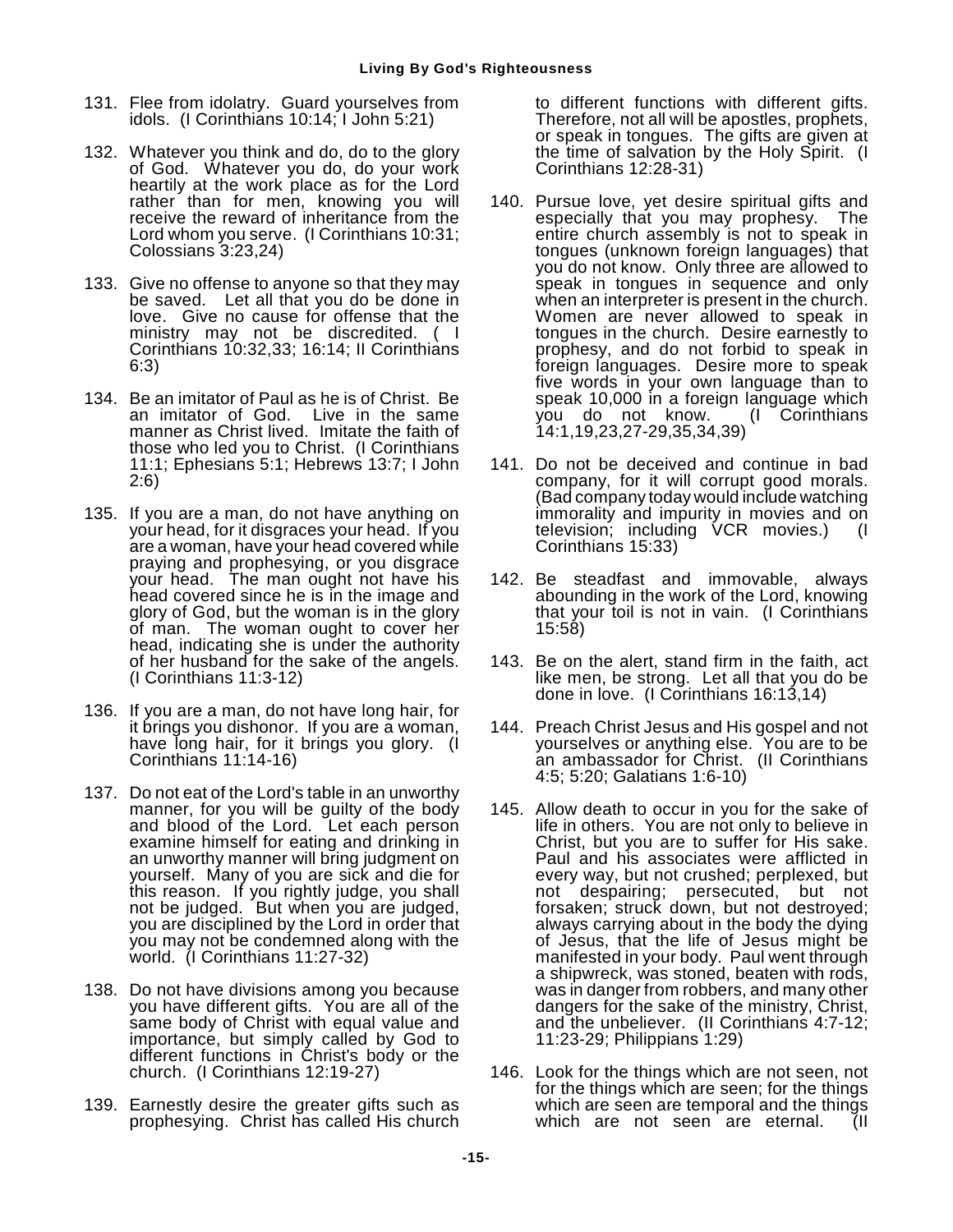Corinthians 4:18)

- 147. Walk by faith and not by sight. Be of good courage, and prefer to be absent from the body and present with the Lord. Therefore, your ambition whether here in the body or absent from the body with the Lord, is to be pleasing to Him. For you must appear before the judgment seat of Christ where everyone will be recompensed for his deeds in the body according to what he has done, whether good or bad. (II Corinthians 5:7- 10)
- 148. Live for Christ and no longer for yourselves, for He died for all and rose again for your behalf. (II Corinthians 5:14,15)
- 149. Act as ambassadors for Christ with the ministry of reconciliation of others to Him. (II Corinthians 5:20,21)
- 150. Give no cause for offense in anything, in order that the ministry be not discredited, but in everything commend yourselves as servants of God, in much endurance, afflictions, hardships, distresses, beatings, imprisonments, sleeplessness, hunger, purity, knowledge, patience, kindness, the Holy Spirit, genuine love, the word of truth, and the power of God. Do so by the weapons of righteousness for the right hand and the left, by glory and dishonor, by evil report and good report; regarded as deceivers and yet true; as unknown yet well-known, as dying yet behold, you live; as punished yet not put to death, as sorrowful yet always rejoicing, as poor yet making many rich, as having nothing, yet possessing all things. Corinthians 6:3-10)
- 151. Make no partnerships with unbelievers such as in marriage, business, or the ministry. (II Corinthians 6:14)
- 152. Sow bountifully, not sparingly, and in God's direction, to reap bountifully. You are not to lose heart in doing good, for you will reap in due time if you do not grow weary. You are to sow to God and not to the world. You cannot reap what you do not sow, and you will only reap in the direction you sow. (II Corinthians 9:6-8; Galatians 6:7-9)
- 153. Do not make war according to the power of the flesh even though you are in the flesh. The weapons of your warfare are divinely powerful for the destruction of fortresses. But bring every thought and action captive in obedience to Christ, and let God fight the warfare. (II Corinthians 10:3-5)
- 154. Be content with weaknesses, with insults, with persecutions, with difficulties, for Christ's sake; for when you are weak you are strong. In your weakness, the power of Christ will dwell in you. Christ may keep you weak through a thorn in the flesh to buffet you; and keep you from boasting and exalting yourself. God's grace is sufficient for you. (II Corinthians 12:5-10)
- 155. Do not have any of the following found in you: strife, jealousy, angry tempers, disputes, slanders, gossip, arrogance, and disturbances. Be sure to repent of any impurity, immorality, and sensuality. Corinthians 12:20,21)
- 156. Test yourselves to see if you are in the faith. (II Corinthians 13:5a)
- 157. You have begun in the spirit when you were saved by faith; you are to continue to live in the spirit by faith and not by sight as you used to live. If you live by the law again, you become transgressors of the law. (Galatians 2:18; 3:3)
- 158. You are to die to the control of the law. You are now to live by faith in Christ Jesus as you have been co-crucified with Him. (Galatians 2:19,20; Philippians 3:9)
- 159. You, as the righteous of God, are to live by faith, for no one is justified by keeping the law. Keep standing firm in a walk of faith and do not become subject to the law again as a yoke of slavery. (Galatians 3:11,12; 5:1)
- 160. Do not turn your freedom into an opportunity of the flesh because you have been called to freedom. But through love serve one another. You are to love others as you love yourself. (Galatians 5:13,14)
- 161. Do not become involved in sexual sin and immorality such as adultery, fornication, uncleanness, or homosexualities. Consider the members of your earthly body as dead to immorality, impurity, passion, evil desires, and greed which is idolatry. Abstain from sexual immorality, impurity, and lustful patterns. Make your conduct with your body towards sanctification and honor. Do not defraud a brother or sister in this matter for the Lord will avenge. Be solemnly warned. Abstain from every form of evil.

If widows or anyone gives themselves to wanton pleasures, they are dead while they live. Abstain from fleshly lusts which war against the soul. Keep your behavior excellent among the Gentiles so if they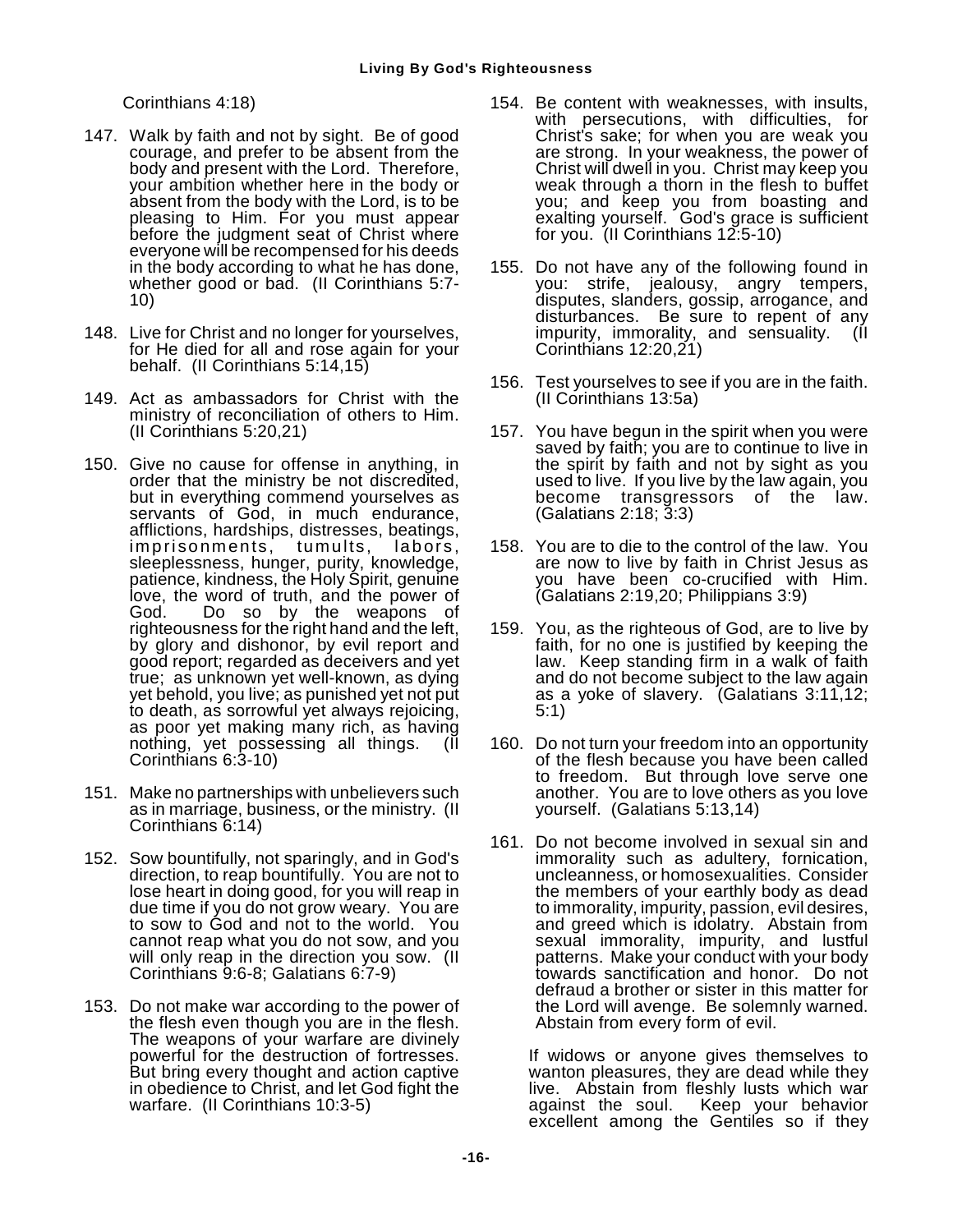slander you, it will be because of good deeds. (Galatians 5:19; Ephesians 5:3,5; Colossians 3:5; I Thessalonians 4:1-7; 5:22; I Timothy 5:6; I Peter 2:11,12)

- 162. Since you live by the spirit, walk by the spirit. (Galatians 5:25)
- 163. Do the works of God that He has chosen for you to do beforehand (before the foundation of the world). (Ephesians 2:10)
- 164. Walk in a manner worthy of your calling with all humility, gentleness, and patience, showing forbearance to one another in love, being diligent to preserve the unity of the Spirit in the bond of peace. Conduct yourself worthy of the gospel of Christ; stand firm in one spirit striving together for the faith of the gospel. (Ephesians 4:1-3; Philippians 1:27)
- 165. Do not let an unwholesome word proceed from your mouth. Do not use foul language. Put aside all anger, wrath, malice, slander, lying, and abusive speech from your mouth. Let your speech always be with grace, seasoned with salt, so that you may know how to respond to each person. (Ephesians 4:29; Colossians 3:8-10; 4:6)
- 166. Do not partake of the deeds of darkness in secret, but rather expose them. (Ephesians 5:11)
- 167. Be filled with the Holy Spirit of God, letting the Word of God richly indwell you and control your conduct. Speak to one another in Psalms and hymns and spiritual songs, singing and making melody in your heart to the Lord, giving thanks in the name of the<br>Lord Jesus. (Ephesians 5:18-20; Lord Jesus. (Ephesians 5:18-20; Colossians 3:16)
- 168. Husbands are to love their wives as Christ loved the church and gave Himself for it; and wives are to be subject to their husbands in obedience as unto the Lord. Husbands are to act in an understanding way to their wives as the weaker vessel; husbands are to grant wives honor as fellow heirs to the grace of life so that the husband's prayers may not be hindered. (Ephesians 5:22-33; Colossians 3:18,19; I Peter 3:1-7)
- 169. Children are to obey their parents in the Lord and give honor to their fathers and mothers. Fathers are not to provoke their children. (Ephesians 6:1-3; Colossians 3:20,21)
- 170. Slaves and employees are to obey their

masters and employers. Masters are to grant slaves and workers justice and fairness knowing that you have a master in heaven. Let slaves and workers regard their masters as worthy of honor so that the name of God and your doctrine may not be spoken against. This is to be particularly true if the masters are believers. Bondslaves are to be subject to their masters (the Christian is a bondslave to Christ) in everything, to be well pleasing, not argumentative, not pilfering, but showing good faith that they may adorn the doctrine of God your Savior in every respect. (Ephesians 6:5-9; Colossians 3:22; 4:1; I Timothy 6:1,2; Titus 2:9,10)

- 171. Believers are to put on the whole armor of God using the shield of faith to trust God and use the sword of the Spirit, which is the Word of God. (Ephesians 6:11-20)
- 172. Do nothing from selfishness or empty deceit, but with humility let each regard one another as more important than himself. Do not look out only for your own interests, but also the interests of others. (Philippians 2:3,4)
- 173. You are to believe that you cannot live the god role of managing your own lives. You are to take on the attitude of a bond servant to God even if it means your death, such as Christ going to the cross. You may be poured out as a drink offering in suffering and death for the sake of Christ. (Philippians 2:5-8,17,29,30)
- 174. Do all things without grumbling and disputing. In this manner you will prove yourselves blameless and above reproach in this crooked and perverse generation. (Philippians 2:14,15)
- 175. You are to consider all things of the world worthless and for loss that you may gain and know Christ. To know Him, you should be willing to suffer the loss of all things in this world. You want to be found in Him, not having a righteousness of your own, but one that comes from Him on the basis of faith in Christ that you may know Him, the power of His resurrection, and the fellowship of His sufferings being conformed to His death in order that you may obtain the resurrection from among the dead. (Philippians 3:8-11)
- 176. Press forward to the goal for the prize of the upward call of God in Christ Jesus. (Philippians 3:14)
- 177. Rejoice in the Lord always; again I say rejoice. (Philippians 4:4; I Thessalonians 5:16)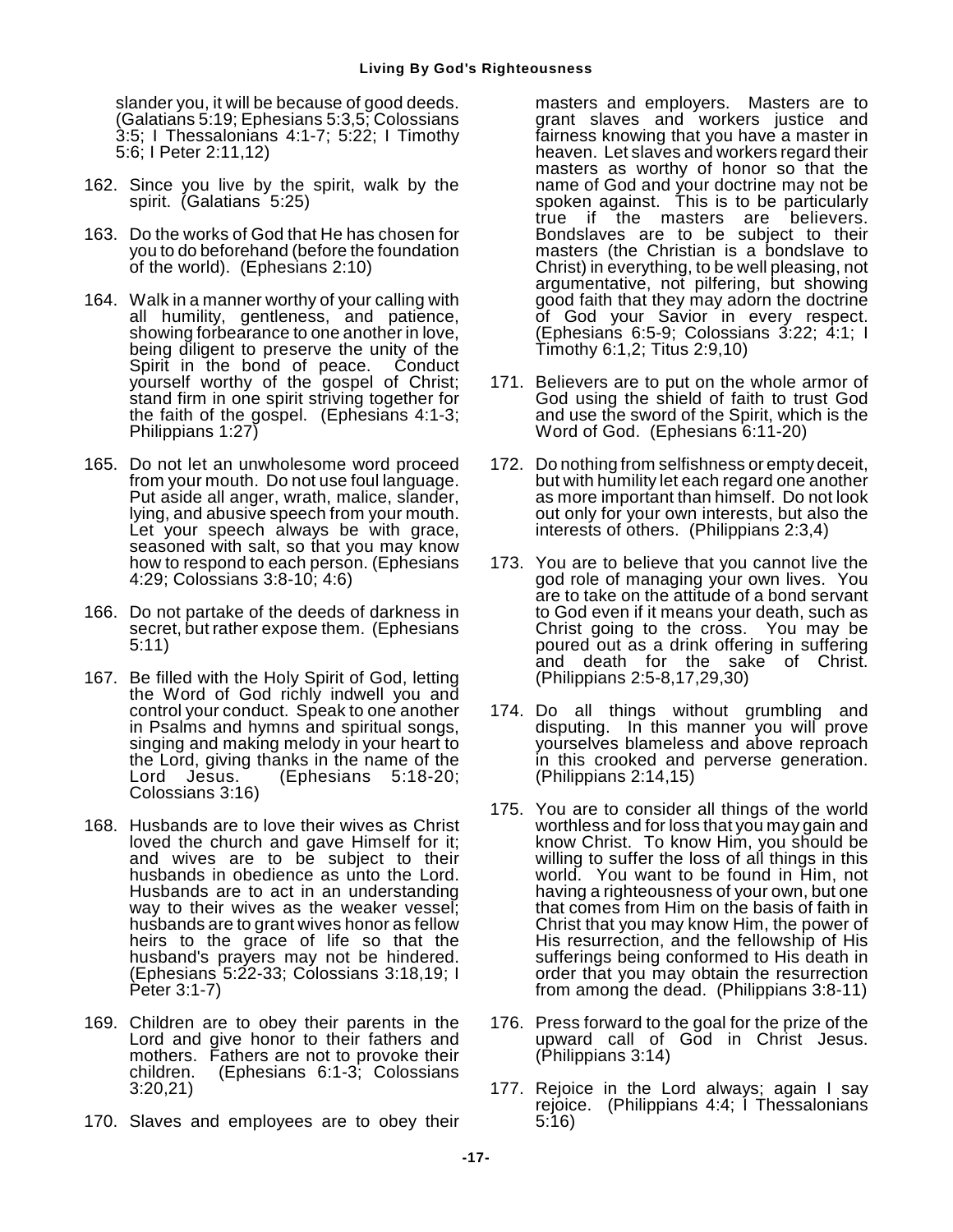- 178. Be anxious for nothing, but in everything by prayer and supplication with thanksgiving, let your requests be made known to God, and the peace of God which surpasses all comprehension shall guard your hearts and<br>minds in Christ Jesus. Pray without minds in Christ Jesus. ceasing. Men in every place are to pray, lifting up holy hands, without wrath or dissension. (Philippians 4:6,7; I Thessalonians 5:17; I Timothy 2:8)
- 179. Let your mind dwell on the things that are true, honorable, right, pure, lovely, of good repute, excellent, and worthy of praise. (Philippians 4:8)
- 180. Learn to be content in whatever circumstances you are in. Be prepared to know how to get along in both humble and prosperous means; having to go without and having abundance. (Philippians 4:11,12)
- 181. Do all things through Christ who strengthens you. (Philippians 4:13)
- 182. Cease not to continue to pray for others that they be filled with the knowledge of His will with all spiritual wisdom and understanding so that they may walk in a manner worthy of the Lord, bearing fruit in good works and increasing in the knowledge of God. (Colossians 1:9,10)
- 183. Strive for the purpose, according to the power of God which works in you, to proclaim Christ, admonishing and teaching every man with all wisdom to present every<br>man complete in Christ. (Colossians man complete in Christ. 1:28,29)
- 184. Be careful not to follow the philosophies of the world which produce empty deception according to the traditions of men. (Colossians 2:8)
- 185. Being a Christian, keep on seeking the things above where Christ is seated at the right hand of God. Do not seek the things of this world for you will be revealed with Him in His glory. (Colossians 3:1-4)
- 186. Put on a heart of compassion, kindness, humility, gentleness, and patience; bearing with one another, forgiving one another. Forgive those against whom you have a complaint, just as the Lord has forgiven you. (Colossians 3:12,13)
- 187. Be careful not to do wrong for you will receive the consequences of the wrong which was done and that without partiality. (Colossians 3:25)
- 188. Devote yourselves to prayer, keeping alert in it with an attitude of thanksgiving. Pray for others that God may give them an open door to the ministry. Pray for the workers in the ministry. Pray that the Word of the Lord may spread rapidly and be glorified just as it did with you and that the workers may be delivered from perverse and evil men; for not all have faith. (Colossians 4:2,3; I  $(Colossians 4:2,3; 1)$ Thessalonians 5:25; II Thessalonians  $3:1,2$ )
- 189. Carry out the great commission of Christ to take His gospel to and disciple all the earth's Do this even under great mistreatment, affliction, and opposition to please God and not men. Do not seek glory from men, and be steadfast in the Lord. Suffer hardship as a good soldier of Christ. Do not entangle yourself in the affairs of everyday life so you may please Christ who enlisted you as a soldier.

You must endure all things for the sake of those who are chosen to salvation. If you deny Him to carry out this work, He will deny you. If you endure with Him for the sake of the elect, you will reign with Him. Preach the word in season and out of season; reprove, rebuke, and exhort with great patience and instruction. Endure hardship, do the work of the ministry, and fulfill your ministry. Thessalonians 2:2-4,6; 3:3-4,7,8; II Timothy 2:3,4,10,11; 4:2,5)

- 190. Exhort others to walk in a manner worthy of God who calls you into His kingdom and glory. Hold fast to what is good. (I Thessalonians 2:11,12; 5:21)
- 191. Show love towards one another. Make it your ambition to lead a quiet life, attend to your own business, and work with your hands. In this manner you may behave properly towards outsiders and not be in any need. (I Thessalonians 4:9-12)
- 192. Appreciate those who labor diligently among you and have charge over you in the Lord and give you instruction. Esteem them very highly in love because of their work. Live in peace with one another. Obey your leaders and submit to them, for they keep watch over your souls as those who will give account. Let them do this with joy and not with grief, for this would be unprofitable to you. (I Thessalonians 5:12,13; Hebrews 13:17)
- 193. Admonish the unruly, encourage the faint hearted, help the weak, and be patient with all men. (I Thessalonians 5:15)
- 194. In everything give thanks, for this is the will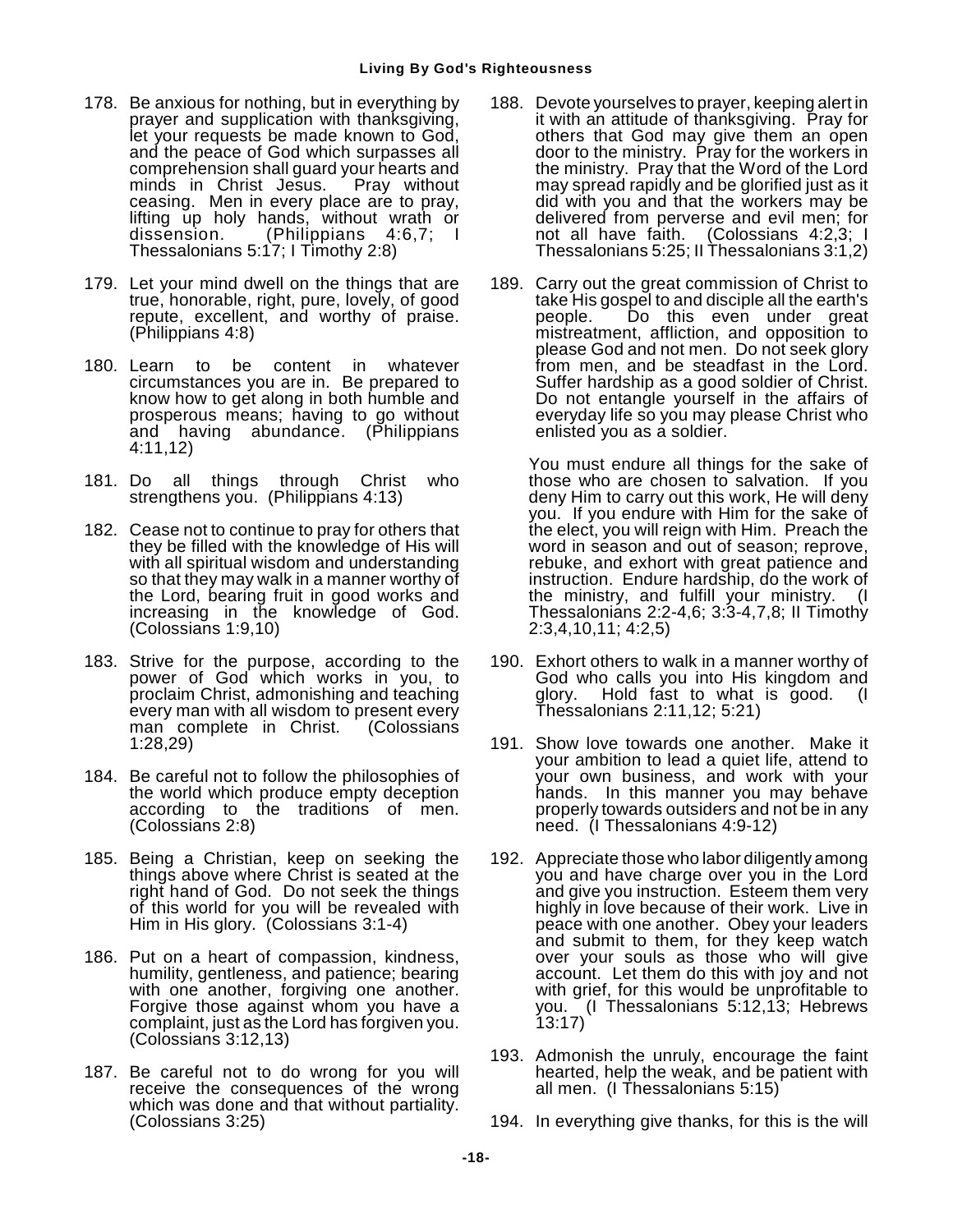of God for you in Christ Jesus. (I Thessalonians 5:18)

- 195. You are commanded in the name of the Lord Jesus to stay aloof from every brother who leads an unruly life and not according to the teachings of the Bible. Thessalonians 3:6)
- 196. Do not give food to those who will not work; those who have an undisciplined life doing no work at all acting like busybodies. Do not associate with such persons so that they may be put to shame. Do not treat them as enemies, but admonish them as brothers. (II Thessalonians 3:8-15)
- 197. Pray for all men and those who are in authority in government, that you may lead a tranquil and quiet life in all godliness and dignity. (I Timothy 2:1,2)
- 198. Women are to adorn themselves with proper clothing, modestly and discretely, not with braided hair, gold, pearls, or costly garments. Let women have good works as befits them making a claim to godliness. Let women receive quiet instruction with entire submissiveness. (I Timothy 2:9-11)
- 199. Do not allow women to teach or to exercise authority over men; let them remain quiet. (I Timothy 2:11,12)
- 200. Have nothing to go with worldly fables fit only for old women. Remind the people that they are to live this ministry hardship for the sake of the chosen, and solemnly charge them in the presence of God not to wrangle about words, which is useless, and leads to the ruin of the hearers. Avoid worldly and empty chatter, for it will lead to further ungodliness and its talk will spread like gangrene. Refuse foolish and ignorant speculations, knowing that they produce quarrels.

A Lord's bondservant must not be quarrelsome, but kind to all. He must be able to teach, and be patient when wronged, correcting those who are in opposition. Perhaps God may then grant them repentance leading them to the knowledge of the truth. Some may gain their senses and escape the snare of the devil having been held captive by him to do his will. Correct others in gentleness so that God may grant them repentance leading to the knowledge of the truth. Speak the things which are fitting<br>for sound doctrine. Shun foolish for sound doctrine. controversies, genealogies, strivings, and disputes about the law for they are unprofitable and worthless. (II Timothy

2:14,16,17,23-26; Titus 2:1,9)

- 201. Discipline yourself for the sake of godliness. Bodily discipline is only of little profit, but godliness is profitable for all things since it holds promise for the present life and also for the life to come. (I Timothy 4:7,8)
- 202. Do not look down at the youthfulness of<br>Christian workers. They are to show They are to show themselves as an example to those who believe by their speech, conduct, love, faith, and purity. (I Timothy 4:12)
- 203. Give attention to the public reading of Scripture, to exhortation, and to teaching. Do not neglect the spiritual gift that God has put within you. Guard the ministry which has been entrusted to you. Pay close attention to yourself and to your teaching (spiritual gift), persevere in these things; for as you do this you will insure salvation for both yourself and those who hear you. (I Timothy 4:14,16; 6:20)
- 204. Do not sharply rebuke an older man, but rather appeal to him as a father; appeal to the younger men as brothers; the older women as mothers; and the younger women as sisters, in all purity. Honor widows who are widows indeed. (I Timothy 5:1-3)
- 205. Widows are to practice piety towards their families of children and grandchildren. Children are to make some return to their parents, for this is acceptable in God's sight. Younger widows are to get married, bear children, keep house, and give the enemy no occasion for reproach. (I Timothy 5:4,14)
- 206. If any one does not provide the needs for his own and especially those of his household, he has denied the faith, and is worse than an unbeliever. (I Timothy 5:8)
- 207. Give double honor to those elders who rule well, especially to those who work hard at preaching and teaching. (I Timothy 5:17,18)
- 208. Do not receive an accusation against an elder except on the basis of two or three witnesses. Those who continue to sin, Those who continue to sin, rebuke in the presence of all, so that the rest<br>may be fearful of sinning. (I Timothy may be fearful of sinning. 5:19,20)
- 209. Do not appoint elders or leaders too hastily by the laying on of hands and thus share responsibility for their sins; keep yourself from sin. (I Timothy 5:22)
- 210. No longer drink water exclusively, but use a little wine for the sake of your stomach and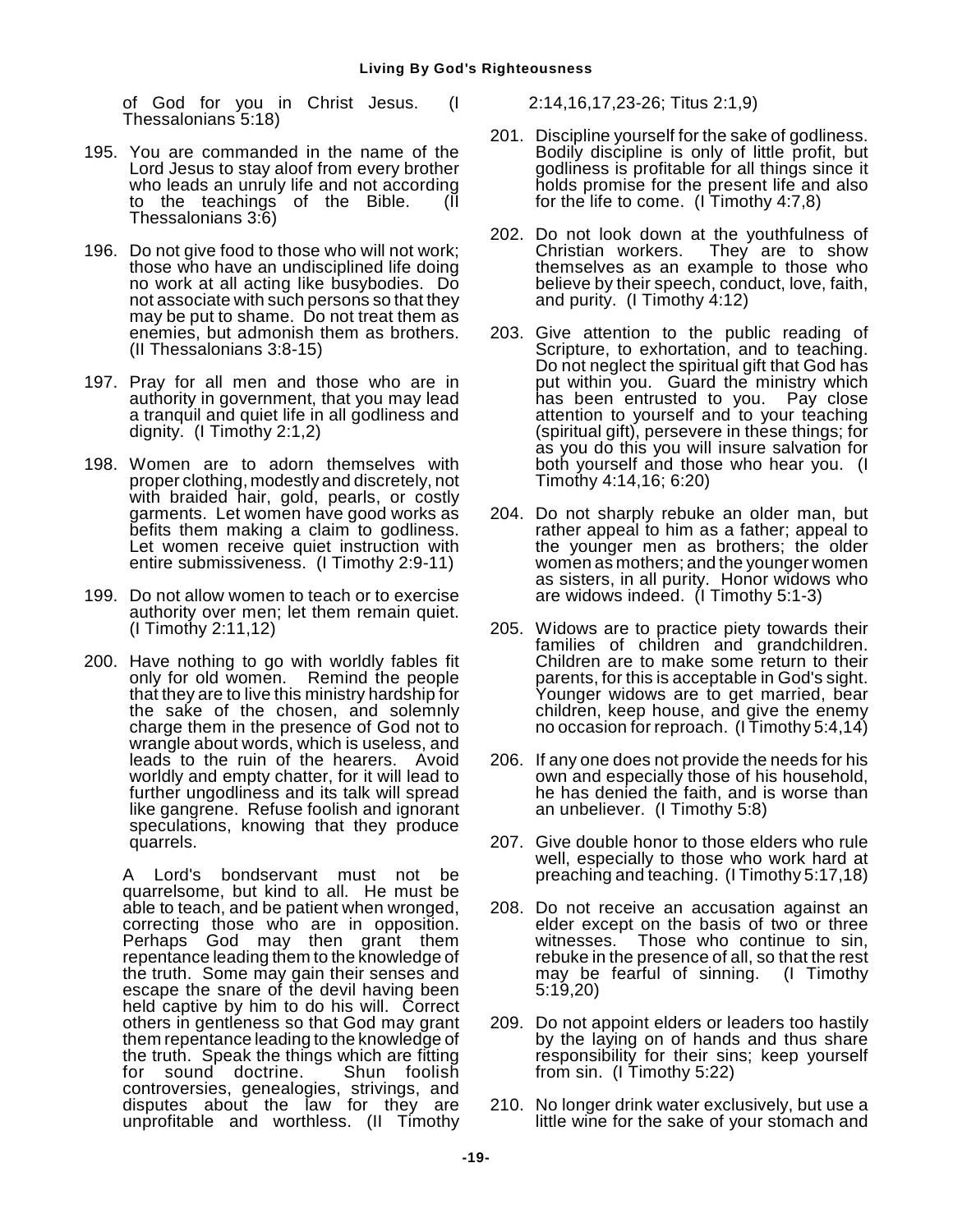your frequent ailments. (I Timothy 5:23)

- 211. Have contentment with your godliness and it will be the means of great gain. You have brought nothing into this world. You will take nothing out when you die. (I Timothy 6:6,7)
- 212. Flee from the love of riches and pursue after righteousness, godliness, faith, love, perseverance, and gentleness. Fight the good fight and take hold of the eternal life to which you have been called. Instruct those who are rich not to be conceited and fix their hopes in riches. But let them fix their hopes in God who richly supplies you with all things to enjoy. Instruct them to be rich in good works storing up treasures in heaven. Let your life be free from the love of money being content with what you have. Christ has promised that He will never desert nor forsake you. Those who want to get rich fall into temptation and a snare and many foolish and harmful desires which plunge men into ruin and destruction. The love of money is a root of all sorts of evil and some longing for it, have wandered away from the faith and pierced themselves with many a pang. (I Timothy 6:9-12,17-19; Hebrews 13:5)
- 213. Entrust to faithful men who are able to teach others what you have been taught. This will expand and continue the ministry. Suffer hardship with me as a good soldier of Christ Jesus. No soldier in active service entangles himself in the affairs of everyday life so he may please the One (Christ) who enlisted him as a soldier. (II Timothy 2:2-4)
- 214. Suffer hardship and endure all things even imprisonment as a criminal (but the Word of God is not imprisoned) for the sake of those who are chosen so that they may also obtain the salvation which is in Christ Jesus and with it eternal glory. And if you endure for the sake of the chosen, you shall reign with Him. (II Timothy 2:9,10,12)
- 215. Let everyone who names the name of the Lord abstain from wickedness. Cleanse yourself from all forms of dishonor to be a vessel for honor, sanctified and useful to the master for every good work. (II Timothy 2:19-21)
- 216. Flee from youthful lusts and pursue after righteousness, faith, love, and peace with those who call upon the Lord with a pure heart. Do not imitate what is evil, but what is good. The one who does good is of God; the one who does evil has not seen God. (II Timothy 2:22; III John 1:11)
- 217. Older men are to be temperate, dignified, sensible, sound in faith, love, and perseverance. Older women likewise are to be reverent in behavior, not malicious gossips, nor enslaved to much wine, teaching what is good that they may encourage the young women to love their husbands and their children, and to be sensible, pure, workers at home, being kind, subject to their own husbands, that the word of God many not be dishonored. (Titus 2:2- 5)
- 218. Young men are to be sensible in all things showing themselves to be good examples with purity in doctrine, with dignity. They are to be sound in speech which is above reproach in order that their opponent may be put to shame, having nothing bad to say about you. (Titus 2:6-8)
- 219. Deny ungodliness and worldly desires and live sensibly, righteously, and godly in this present age denying ungodliness and worldly desires. Look for the blessed hope and the appearing of the glory of your great God and Savior, Christ Jesus, who gave Himself to you that He might redeem you from every lawless deed and purify for Himself a people for His own possession, zealous for good deeds. (Titus 2:11-14)
- 220. Be subject and obedient to the rulers and authorities over you to be ready for every good deed. Younger men are to be subject to their elders and clothe themselves with humility. Malign no one, be uncontentious, gentle, showing every consideration for all men. For you were once yourself in that state. (Titus 3:1-3; I Peter 2:13-17; 5:5)
- 221. Reject a factious man after a first and second warning knowing that such a man is perverted and is sinning, being self condemned. (Titus 3:10,11)
- 222. Be diligent to enter the rest of God through being obedient to His promises lest anyone fall as they did in the wilderness times of the Old Testament. (Hebrews 4:1,11)
- 223. Since you have a perfect high priest in Christ, draw near with confidence to the throne of grace that you may receive mercy and may find grace to help in time of need. (Hebrews 4:14-16)
- 224. Lay aside the elementary teaching about Christ and press on towards maturity, not continually relying just on the foundation of salvation in Christ. (Hebrews 6:1-3)
- 225. Let the love of the brethren continue. Do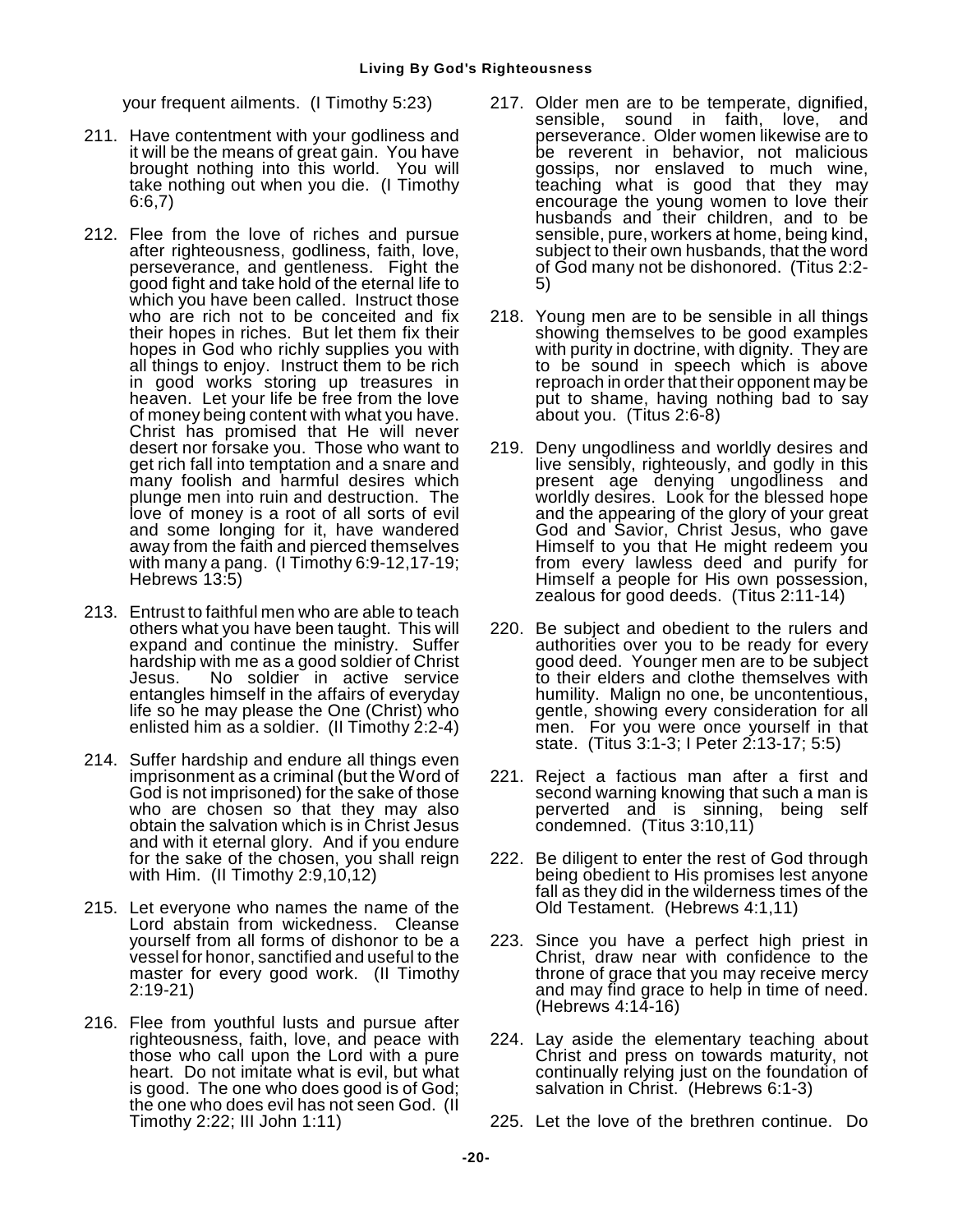not neglect to show hospitality to strangers. Remember the prisoners as though you were in prison with them, particularly those who are mistreated. (Hebrews 13:1-3)

- 226. Let marriage be held in honor among all and let the marriage bed be undefiled, for fornicators and adulterers God will judge. (Hebrews 13:4)
- 227. Consider it all joy when you encounter various trials knowing that the testing of your faith produces endurance. And let endurance have its perfect result, that you be perfect and complete, lacking in nothing. Do not be surprised at the fiery ordeals among you which come upon you for your testing as though some strange (and unwanted) thing were happening to you. Keep rejoicing that you may rejoice at His exultation at His revelation when you share in the sufferings of Christ. (James 1:2-4; I Peter 4:12,13)
- 228. If you lack wisdom ask of God in faith not being double-minded and unstable in all your ways. Persevere under trials, for you will be blessed. For once you have been approved, you will receive the crown of life which the Lord has promised to all who love Him. If you desire to have, be sure you ask of God. If you want to receive from God, be sure to ask with right motives. (James 1:5- 8,12; 4:2b,3)
- 229. Let the brother of humble circumstances glory in his high position, and let the rich man glory in his humiliation because like flowering grass he will pass away. (James 1:10,11)
- 230. Let no man say he is tempted by God, for He tempts no one. Each one when he is tempted is carried away by his own lusts and when lust is conceived it gives birth to sin. And when sin is accomplished it brings forth death. Therefore do not be deceived my beloved brethren. (James 1:13-16)
- 231. Be quick to hear, slow to speak, and slow to anger. For the anger of a man does not achieve the righteousness of God. (James 1:19)
- 232. Prove yourselves doers of the word and not hearers only who delude themselves. The effectual doer of the word will be blessed by what he does. (James 1:22-25)
- 233. Bridle your tongue to have your religion worthwhile. A person who does not bridle his tongue deceives himself. For the words of the tongue can be full of deadly poison.

It can bless God or it can bring evil to men. (James 1:26; 3:2-12)

- 234. It is a pure and undefiled religion in the sight of God to visit orphans and widows in their distress. Keep yourself unstained from the world. (James 1:27)
- 235. Love everyone on an equal basis and show no partiality. Make no status distinctions between people. (James 2:1-9)
- 236. Let your wisdom and understanding be shown by good behavior in deeds in the gentleness of wisdom. If you act in bitter jealousy and selfish ambition and so lie against the truth, this wisdom is not from God, but earthly, natural, and demonic. There is disorder and evil things where jealousy and selfish ambition exist. But the wisdom from above is first pure, then peaceful, gentle, reasonable, full of mercy and good fruits, unwavering and free from hypocrisy. (James 3:13-18)
- 237. Do not be a friend of the world to do, have, and become what you desire for as a friend of the world you have become an enemy of God. Love not the world and the lusts of the world; for he who loves the world, the love of God the Father is not in him. (James 4:4; I John 2:15-17)
- 238. Be humble and not proud, for God gives grace to the humble and is opposed to the proud. Submit, therefore, to God. Resist the devil and he will flee from you. Draw near to God and He will draw near to you. Cleanse your hands and purify your hearts. Humble yourself in the presence of the Lord and He will exalt you. (James 4:6-10; I Peter 5:5-7)
- 239. Do not speak against another brother. He who speaks against his brother or judges his brother, speaks against the law and judges the law. If you judge the law, you are not a doer of the law. There is only one Lawgiver and Judge; one who is able to save or destroy; but who are you who judges his neighbor? Do not complain, brethren, Do not complain, brethren, against one another that you yourself may not be judged. (James 4:11,12; 5:9)
- 240. The one who knows the right thing to do, and does not do it, to him it is sin. (James 4:17)
- 241. Pray when you are suffering and sing praises when you are cheerful. (James 5:13)
- 242. Call for the elders if there is any one sick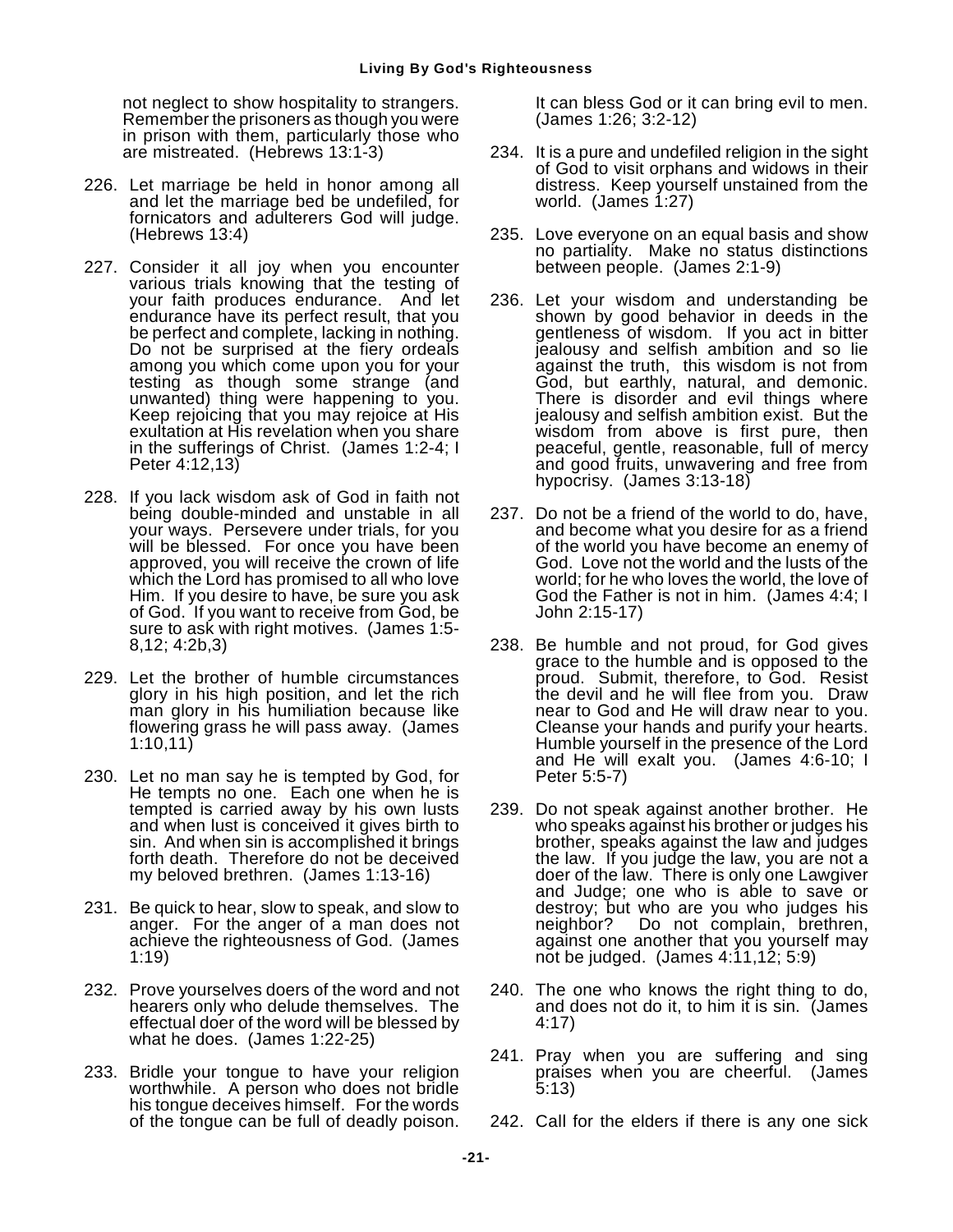among you, and let them pray over him, anointing him with oil in the name of the Lord. (James 5:15-16)

- 243. Suffer for the sake of righteousness and you will receive blessing. Do not fear the intimidation of others or be troubled by them. It is better that you suffer for doing what is right than for doing wrong. By no means suffer as a murderer or thief or evildoer or a troublesome meddler. Do good even if you are slandered so Christ will not be put to shame. Continue to love one another, for this covers a multitude of sins. Be hospitable to one another without complaint. And after you have suffered for awhile, the God of all grace, who called you to His eternal glory in Christ, will Himself, perfect, confirm, strengthen, and establish you. (I Peter 3:14-17; 4:8,9,15-19; 5:10)
- 244. Elders are to shepherd the flock, but not under compulsion, but voluntarily according to the will of God and not for sordid gain, but with eagerness. Do not lord over your flock, but live proving to be an example to them. (I Peter 5:1-4)
- 245. Be on your guard lest you be carried away by the error of unprincipled men, and you fall away from your steadfastness; so therefore grow in the grace and knowledge of your Lord and savior, Jesus Christ. To Him be glory, both now and to the day of eternity. (II Peter 3:17,18)
- 246. Lay down your life for the brethren as Christ laid down His life for us. By this we know love. (I John 3:16)
- 247. Love in deed rather than just in truth. Give to the needs of the brethren if you have this world's goods. Do not close your mind against those brothers in need. (I John 3:17,18)
- 248. Support the workers of the truth and those who preach the gospel. In this manner we are fellow workers in the truth. (III John 1:8)
- 249. Do not fear if you have to suffer for Christ. The devil may cast you into prison or be allowed to take your life. Be faithful unto death and Christ will give you the crown of life. Regardless what happens to you or in the world, hold fast until He comes. (Revelation 2:10,25)
- 250. Do not add any teachings to the Word of God or you will receive the plagues written<br>in Revelation. Do not take away any Do not take away any teaching from the Word of God or He shall take away your part from the tree of life and

from the holy city written in Revelation. (Deuteronomy 4:2; 12:32; 28:14; Proverbs 30:6; Revelation 22:18,19)

# **WE KNOW GOD BY KNOWING HIS ATTRIBUTES**

God has revealed many of His attributes that form His abilities and character qualities. We can love and trust God more by knowing and appreciating them. We can live by His life transforming character qualities that He allows us to use. These include love, grace, holiness, long<br>suffering, non changing, righteousness, righteousness, lovingkindness, mercy, and faithfulness. We can meditate on His attributes on a regular basis.

Many of God's attributes are as follows:

- 1. Love God is love. His love acts on the behalf of others. The fact that the Father was willing to lose fellowship with His Son on the cross to satisfy His justice demonstrated His great love for mankind. This kind of love may not be known by any other way. (John 3:16; Romans 5:8; I John 4:8,12)
- 2. Grace The fact that God through the cross was willing to forgive all sin, no matter how bad or ugly it was, and bring us into fellowship with Himself, demonstrates God's grace and mercy. Grace brings the best of God to those who do not deserve it. (Acts 11:23; 13:43; 14:26; 15:11; 20:24; Romans 3:24; 5:2; II Corinthians 4:15; 8:9; 9:8; Ephesians 1:7; 2:7- 9; II Timothy 1:9; Titus 3:7; Hebrews 4:16; I Peter 5:10,12)
- 3. Glory The totality of God's greatness, attributes, and character qualities is His glory. Believers can get a glimpse of it. (Psalm 19:1; 72:19; 104:31; 138:5; Isaiah 35:2b; Matthew 6:13b; Romans 5:2; 6:4)
- 4. Holiness God has perfect moral excellence. He is without sin or error. His holiness demands that everyone live holy lives or face judgment for breaking His spiritual laws. (I Samuel 2:2; Psalm 22:3; 99:9; Isaiah 6:3; Revelation 4:8; 15:4)
- 5. Immensity He fills the entire universe with His presence. (I Kings 8:27; Jeremiah 23:24)
- 6. Long Suffering God has long suffering kindness, patience, and forbearance to withhold His judgment for sin so that many will be led to repentance as He continues to draw people back into a personal relationship with Him in salvation and in spiritual growth. He does not desire that anyone go to the lake of fire. (Romans 2:1-8)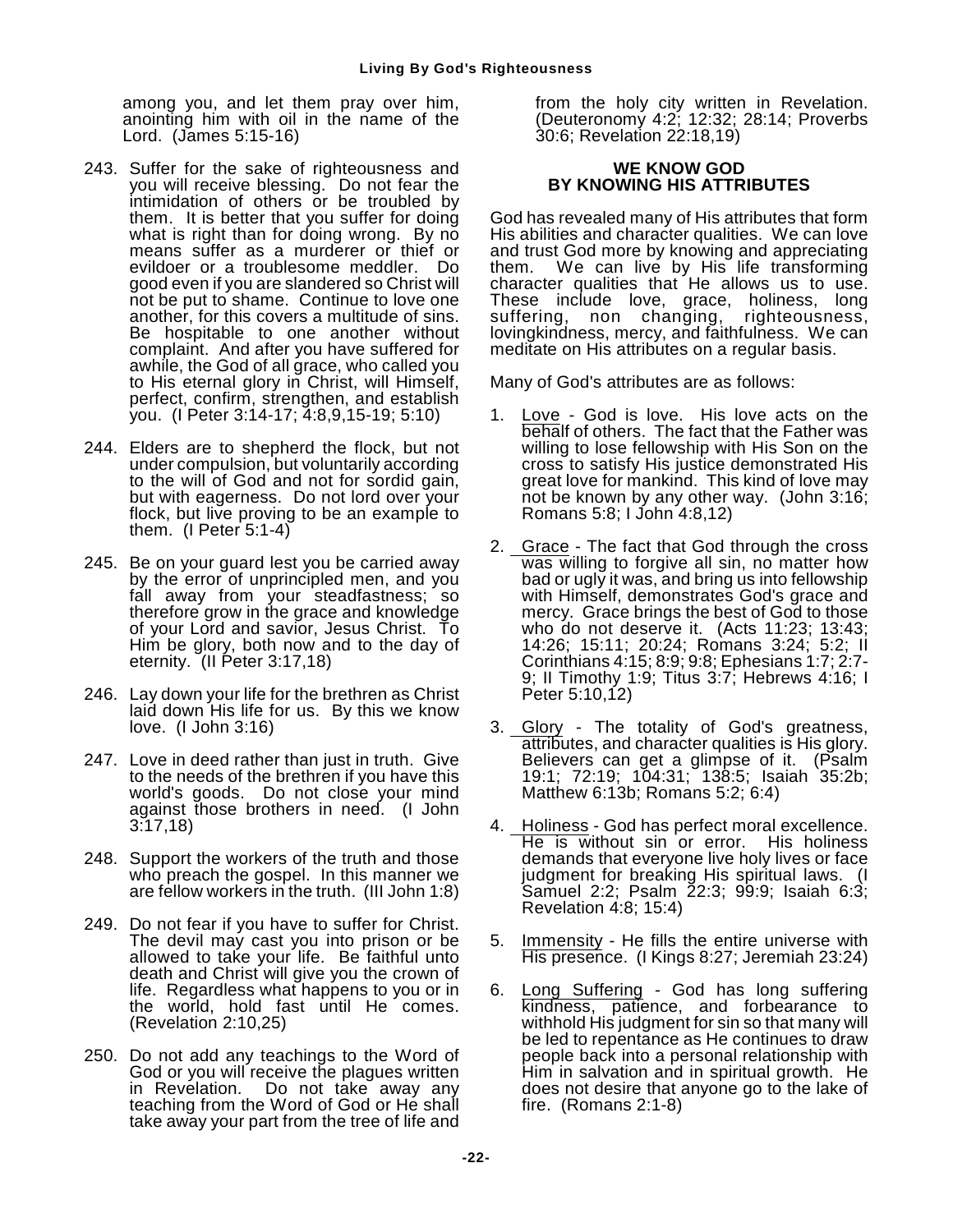- 7. Justice God's holiness and righteousness require that a penalty be paid for sin or the transgressed laws of God, and only perfect righteousness can satisfy this justice. (Job 36:6; Psalm 89:30-37; 111:7; Isaiah 42:1-4; 51:4; Amos 4:2; Jeremiah 4:2; 23:5; Matthew 12:18; Luke 7:29; Romans 3:21-30)
- 8. Omnipotence God's great power created the entire universe, the earth, people, and angels. He has infinite power to do anything. (II Chronicles 20:6; Jeremiah 32:17; Psalm 115:3)
- 9. Omnipresence God is everywhere throughout all universes. He deals with each person in the world at the same time, even though there are billions of people. (Psalm 139:7-12; Proverbs 15:13; Hebrews 4:13)
- 10. Omniscience God has always known everything that can ever be known, past, present, and future. (Job 37:16; Psalm 139:6; 145:3; Isaiah 40:28; 55:9; Romans 11:33; I John 3:20b)
- 11. Immutability God never changes. He can be relied upon to always act the same way according to His spiritual laws and character qualities. (I Samuel 15:29; Malachi 3:6; Hebrews 13:8; James 1:17)
- 12. Sovereignty God can do anything He wants in accordance with His character. (Exodus 15:18; Deuteronomy 10:14,17; I Chronicles 29:11,12; II Chronicles 20:6; Psalm 135:5,6; Luke 1:37; Acts 17:24-26; Hebrews 6:13)
- 13. Righteousness God's thoughts and actions are always done in perfection against perfect spiritual laws without sin or mistakes. He always thinks and acts in a right way. (Psalm 11:7; 111:3; 112:9; 119:142)
- 14. Truth God has the knowledge of absolute truth and laws of all kinds that make and run a perfect universe in every respect. He also is the truth. He is the only source of how to live perfectly without sin and breaking spiritual laws. All of His commandments, concepts and laws of interpersonal relationships constitute His truth. (Exodus 34:6; Psalm 31:5; 86:11; 108:4; 117:2; 119:142, 151,160; Isaiah 65:16; John 14:6; 17:17; Romans 3:8)
- 15. Lovingkindness He acts to help those who love Him and keep His commandments and will. God gives lovingkindness to afflicted<br>believers. From His lovingkindness he From His lovingkindness he provides salvation and help in need. God acts in lovingkindness toward His repentant subjects who turn toward Him from sin to obedience.

(Exodus 15:13; 20:6; 34:6,7; Numbers 14:18,19; Deuteronomy 5:10; 7:9,12; II Samuel 2:6; I Kings 3:6; 8:23; I Chronicles 16:34,41; II Chronicles 6:42; 7:3; 20:21; Ruth 2:20; Nehemiah 1:5; Psalm 5:7; 6:4; 25:7,10; 31:7,16; 33:5,22; 36:7,10; 40:10,11; 59:17; 61:7; 63:3; 64:3; 66:20; 69; 85:10; 86:5,13; 89:2; 95:18; 106:1; 107:1,8; 118:2; 119:76,88; 136; Lamentations 3:22; Romans 11:22; Ephesians 2:7; Titus 3:4; I Peter 2:3)

- 16. Provider God provides life's necessities to His own people as they obey Him and do His will. He also makes provision for all during<br>times of prosperity and testing. But His times of prosperity and testing. But His provision is withdrawn from those disobedience when His judgment comes. (Genesis 22:14; 45:11; 50:21; I Kings 17:4,9; Nehemiah 9:15,21; Psalm 78:20; Matthew 6:33; I Corinthians 10:13)
- 17. Light God provides His light to guide our lives in truth and righteousness. He is the light Himself. His light is His presence, His light is His presence, righteousness, and commandments we are to keep. The light He brings is to guide our paths into righteous living in intimate relationship with Himself. (Nehemiah 9:12,19; Psalm 4:6; 18:28; 27:1; 36:9; 37:6; 44:3; 78:14; 89:15; 90:8; 118:27; 119:105,130: Proverbs 6:23; 29:13; Isaiah 9:2; 60:19,20; Matthew 4:16; John 1:4-9; 3:19; 8:12; 9:5; 12:35,36,47; II Corinthians 4:6; Ephesians 5:13; I Timothy 6:16; I Peter 2:9; I John 1;5; Revelation 21:24; 22:5)
- 18. Mercy God's mercy provides for us when we do not deserve anything, have sinned, and are in great need. He brings us salvation by His mercy. He provides for us by His mercy. When we deserve judgment, he holds back and give us another chance. (Ezekiel 39:25; Daniel 4:27; Habakkuk 3:2; Luke 1:54, 78; Romans 9:16,18; 11:32; 15:9; I Corinthians 7:25; Ephesians 2:4; Philippians 2:27; I Timothy 1:2,13; II Timothy 1:2,18; Titus 3:5; Hebrews 4:16; I Peter 1;3; Jude 1:21)
- 19. Self Existence (Eternal Life) Self existence is God's independent eternal life within Himself whereby He has existence throughout all eternities of past, present, and future. This self existence and eternal life is independent<br>of any outside entity. Because of self of any outside entity. existence, God has always existed and will always exist. As such He is able to impart eternal life to others as they draw life from Him. (Genesis 21:33; Psalm 9:7; 41:13; 102:12; Job 36:26; Isaiah 40:28; 57:15a; Daniel 4:34; John 5:26; I John 5:11)
- 20. Faithfulness God is faithful to act by His character, do what He says, stand by the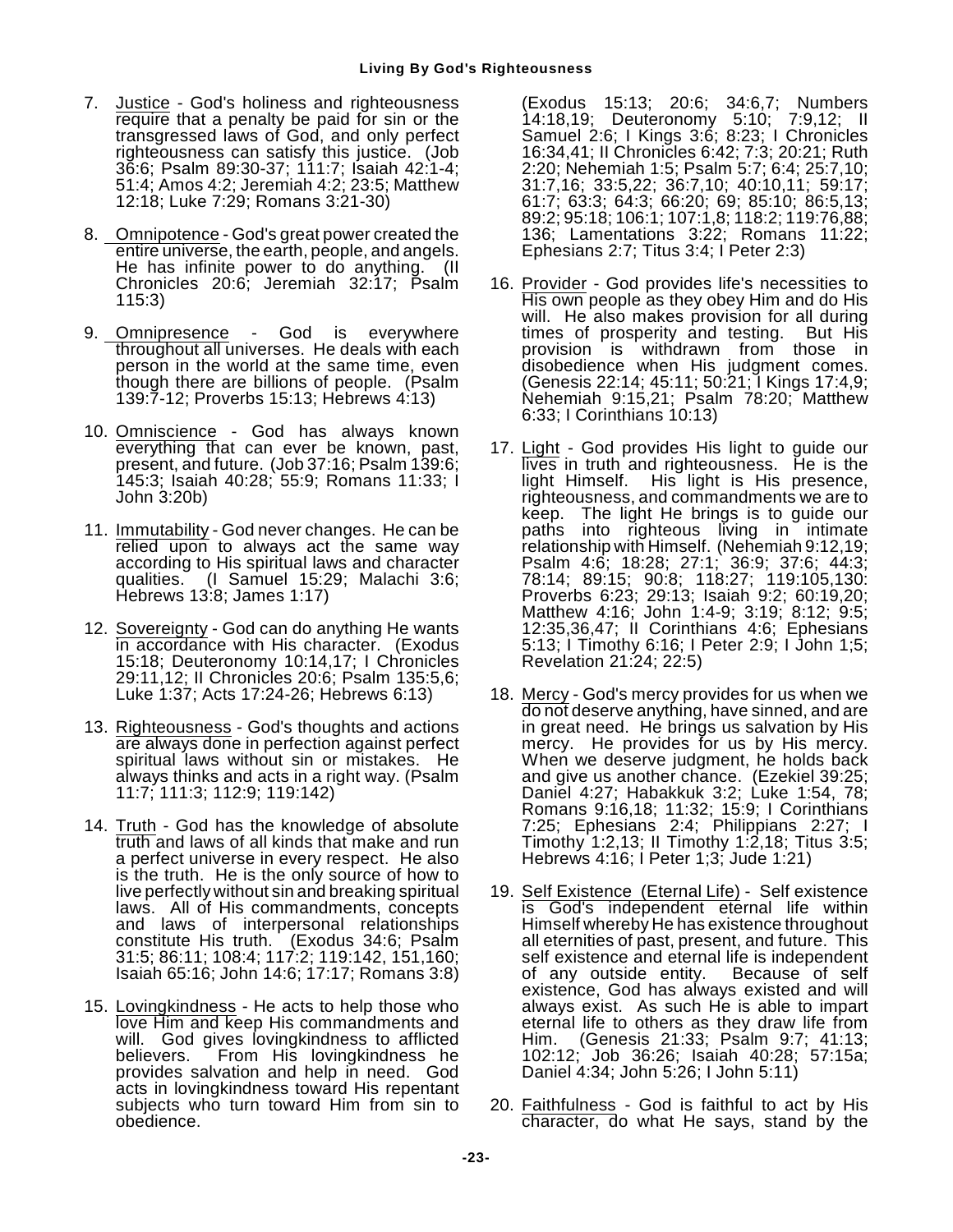righteous, and to inflict judgment on unrepentant sinners. Great is the faithfulness of the Lord. (Deuteronomy 32:4; Psalm 36:5; 40:10; 89; 91:4; 100:5; 119:75,90,138; 143:1; Lamentations 3:23; Romans 3;3)

# **GOD DESIRES US TO MEET HIS ELDER AND DEACON QUALIFICATIONS**

God has given us spiritual qualifications to meet if we are to be leaders as elders and deacons. These qualifications should be the goal of every Christian because they are signs of Christian maturity. We can regularly review and use them to make spiritual changes in our lives. To be appointed to ministry, the elder and deacon must:

- 1. Be above reproach There are no grounds for accusing him of improper Christian behavior. It is impossible to sustain a charge of wrongdoing by impartial examination. He has no shady business dealings or relationships with people. In this he should be fully tested. (Elder: I Timothy 3:2; Titus 1:6,7; Deacon: I Timothy 3:10)
- 2. Be a one-woman man He is a loyal husband to only his wife, living in pure marriage relationship, without impure or adulterous attitudes, physical actions or sexual fantasies toward any other woman. He is not a bigamist, nor does he enter into illicit<br>prostitutional relationships (which were prostitutional relationships prevalent in New Testament times). He needs to be committed to his wife until death without any mental or overt disloyalty and has absolutely no intention for sexual disloyalty or divorce. This Scripture in the Greek does not require a person to have had only one wife in his lifetime. It does require a current single exclusive devotion to his wife. (Elder: I exclusive devotion to his wife. Titus 1:6; Deacon: I Timothy 3:2;<br>Timothy 3:12)
- 3. Be temperate and self-controlled He is a person who has a balanced life without being given to excess in any area of life. He is a person who is master over his own will and actions. He is a person not in bondage to the desires of the flesh. He does not give way to hysteria or panic. He does not lose control of his spirit. (Elder: I Timothy 3:2; Titus 1:8; Deacon: I Timothy 3:12)
- 4. Be prudent He is a person who is spiritually sensible, of sound mind, wise in judgment and objective. He is not given to quick and superficial decisions based upon immature spiritual thinking. He thinks and acts, obeying God's Word. (Elder: I Timothy 3:2; Deacon: No stated requirement)
- 5. Be respectable and have dignity He has an

orderly life and demonstrates good behavior. He is serious of mind and character. (Elder: I Timothy 3:2; Deacon: I Timothy 3:8,11)

- 6. Be hospitable He is a person who unselfishly shares his home and blessings with others. His lifestyle is characterized by sharing his life goods in fellowship with others. He regularly invites people to his home. (Elder: I Timothy 3:2; Titus 1:8; Deacon: no stated requirement)
- 7. Be able to teach He is able to communicate<br>God's Word to others without being Word to others without being quarrelsome and exhort others in all gentleness to follow and obey sound doctrine. He does not require the spiritual gift of teaching, but he does require a knowledge of sound and correct doctrine and the ability to use it to instruct and refute others to lead them to the knowledge of the truth. (Elder: I Timothy 3:2; Titus 1:9; II Timothy 2:24,25; Deacon: II Timothy 2:24,25)
- 8. Be not addicted to wine He can drink wine, but He should not be a drunkard and should not spend much time drinking wine or any other alcoholic beverage. He is a person who does not have great desire to regularly drink alcoholic beverages such as participating in habitual social drinking. (In application this requirement could apply to narcotics and drugs.) (Elder: I Timothy 3:3; Titus 1:7; Deacon: I Timothy 3:8)
- 9. Be not pugnacious He should not be quarrelsome, pick arguments, or have a quick temper. He should not be a striker in either physical, literary, or verbal violence; but, rather, he is noted by his forbearance,<br>politeness, and tenderness. (Elder: I politeness, and tenderness. Timothy 3:3, Titus 1:7; Deacon: no stated requirement)
- 10. Be a gentle person He should handle people with kindness and tenderness, firmly, and lovingly. (Elder: I Timothy 3:3; Deacon: no stated requirement)
- 11. Be uncontentious He should not constantly criticize, have verbal quarrels, and selfish argumentation. (Elder: I Timothy 3:3; Deacon: no stated requirement)
- 12. Be free from the love of money and not fond of sordid gain - His life should not be primarily concerned with the amassing of material things, money, and wealth. This should not be his prime goal or occupy most of his time. He should use his wealth to support his family and to do the work of the ministry. (Elder: I Timothy 3:3; Titus 1:7; I Peter 5:2; Deacon: I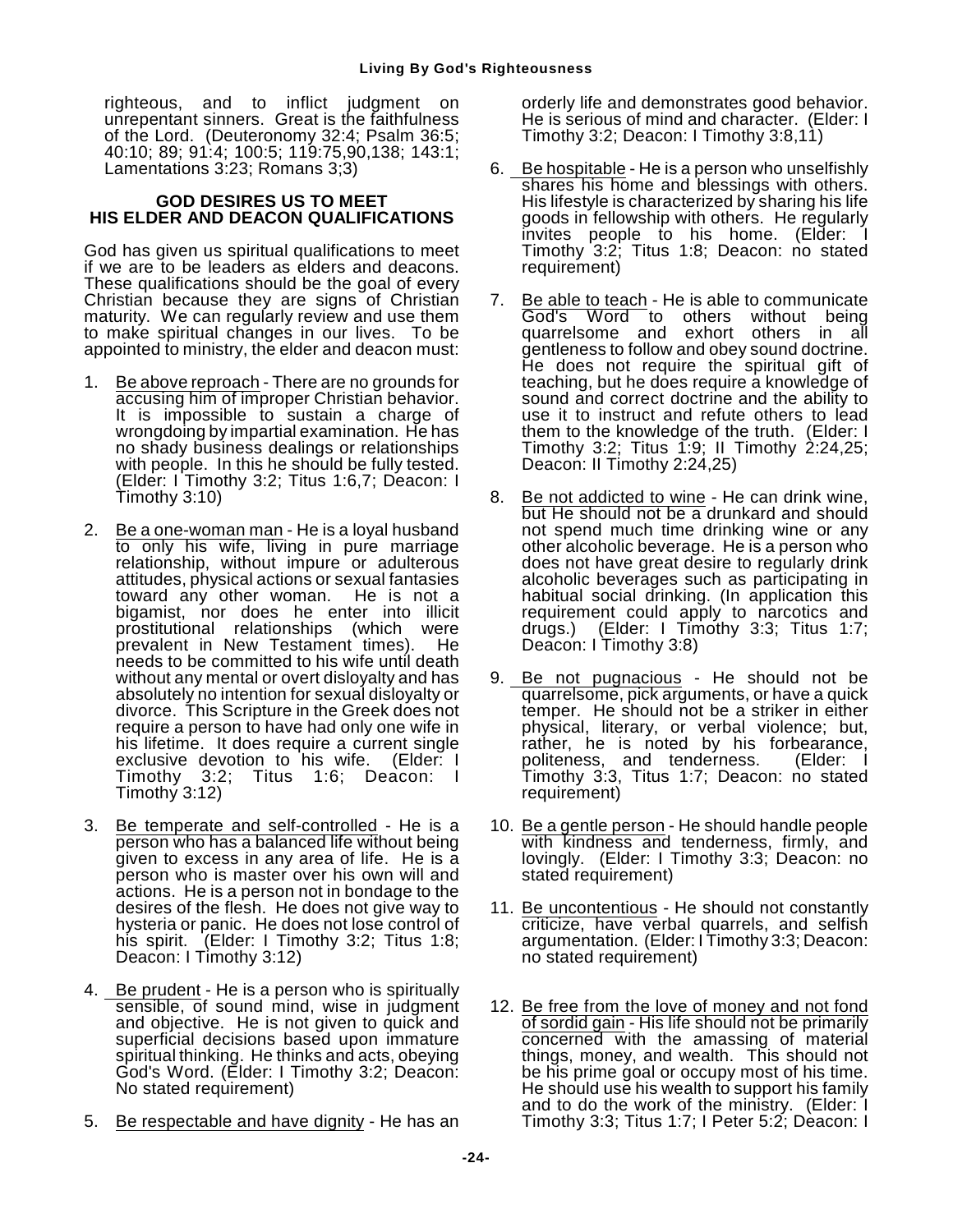Timothy 3:8)

- 13. Be a good manager of his own children and household, keeping his children under control in all dignity -He should have the respect of his family and be recognized by his family to be a leader of his own household. His children should be obedient so as not to be accused of dissipation or rebellion. His family need not be perfect, but it should be well managed. (This requirement does not mean that his children must believe in Christ.) The Bible goes on to say, "But if a man does not know how to manage his own household, how will he take care of the church of God?" It implies that elders and deacons who manage the church are married men with older children. (Elder: I Timothy 3:4,5; Titus 1:6; Deacon: I Timothy 3:12)
- 14. Be not a new convert, and fully tested He needs to be proven, through testing, to be a mature Christian. He must not be a new Christian, but rather one proven in the faith. He must have been a Christian for some time, long enough to be tested and demonstrate his loyalty to God and to Christ. Then he will not become conceited and fall into condemnation incurred by the devil. (Elder: I Timothy 3:6; Deacon: I Timothy 3:10)
- 15. Have a good reputation with those outside the church - Unbelievers and those who work with him in the secular world should think highly of him. He must not live a hypocritical life. Unbelievers should respect his character and integrity. He cannot live wrongly outside the church and rightly inside the church. In this manner, he will not fall into reproach and the snare of the devil. (Elder: I Timothy 3:7; Deacon: no stated requirement)
- 16. Not be self-willed He needs to be interested in God's will and seek unity among the elders. He must not be insensitive, always forcing his own ideas and opinions on other people; stubborn, or one who always tries to have his own way. (Elder: Titus 1:7; Deacon: no stated requirement)
- 17. Not be quick tempered He must not be one who quickly gets angry and flies off the handle. He must be able to control his own spirit. (Elder: Titus 1:7; Deacon: no stated requirement)
- 18. Love what is good He should follow after what is good and righteous according to God's will. He must desire to do God's will. He must not follow after things (mentally or physically) that are evil and sinful. (Elder: Titus 1:8; I Peter 5:2; Deacon: no stated requirement)
- 19. Be sensible He must do things by the Spirit of God rather than always by the letter of the Law. It is the Spirit that brings life. (Elder: Titus 1:8; Deacon: no stated requirement)
- 20. Be just He must be objective and fair based on Biblical, spiritual principles. He must give men their due under God in fairness and with impartiality. (Elder: Titus 1:8; Deacon: no stated requirement)
- 21. Be devout He must perform his duty and obey God. He should act and think in a holy manner, which is to be separated from sin. He has no planned or long term toleration of sin. (Elder: Titus 1:8; Deacon: no stated requirement)
- 22. Hold fast to the faithful Word of God In clear conscience, he should hold fast the faithful Word. As he learns the teachings of God's Word, he should begin to practice them. He should not have a guilt complex or broken fellowship with God or with any believer. He needs to maintain fellowship with everyone as far as it depends upon him. He must obey God's Word rather than only professing to believe it. (Elder: Titus 1:9; Deacon: I (Elder: Titus 1:9; Deacon: I Timothy 3:9,11)
- 23. Have children who believe, and are not accused of dissipation or rebellion - All of his children must be believers in the Lord Jesus Christ as savior. The implication is that they are following Christ in the faith of their father. His children must not be in rebellion toward God or toward him. This implies that an elder must be married and have children proven in the faith. (Elder: Titus 1:6; Deacon: no stated requirement)
- 24. Live as an example to others and not lord over others - He must be a person who obeys God using His word from faith and be a constant example to others that they may follow him. He never tries to lord over others, but he provides them leadership by example, being a servant to them. Since the elder is an example to others, he must also meet all of the qualifications for deacon as well as for elder. (Elder: I Peter 5:2; Deacon: no stated requirement)
- 25. Not be double-tongued He should speak in constancy to what he believes and for which he stands. He needs to always act consistently toward all people as to what is He does not act in a two-faced manner in thought or deed toward different people because of circumstances. (Elder: no stated requirements; Deacon: I Timothy 3:8)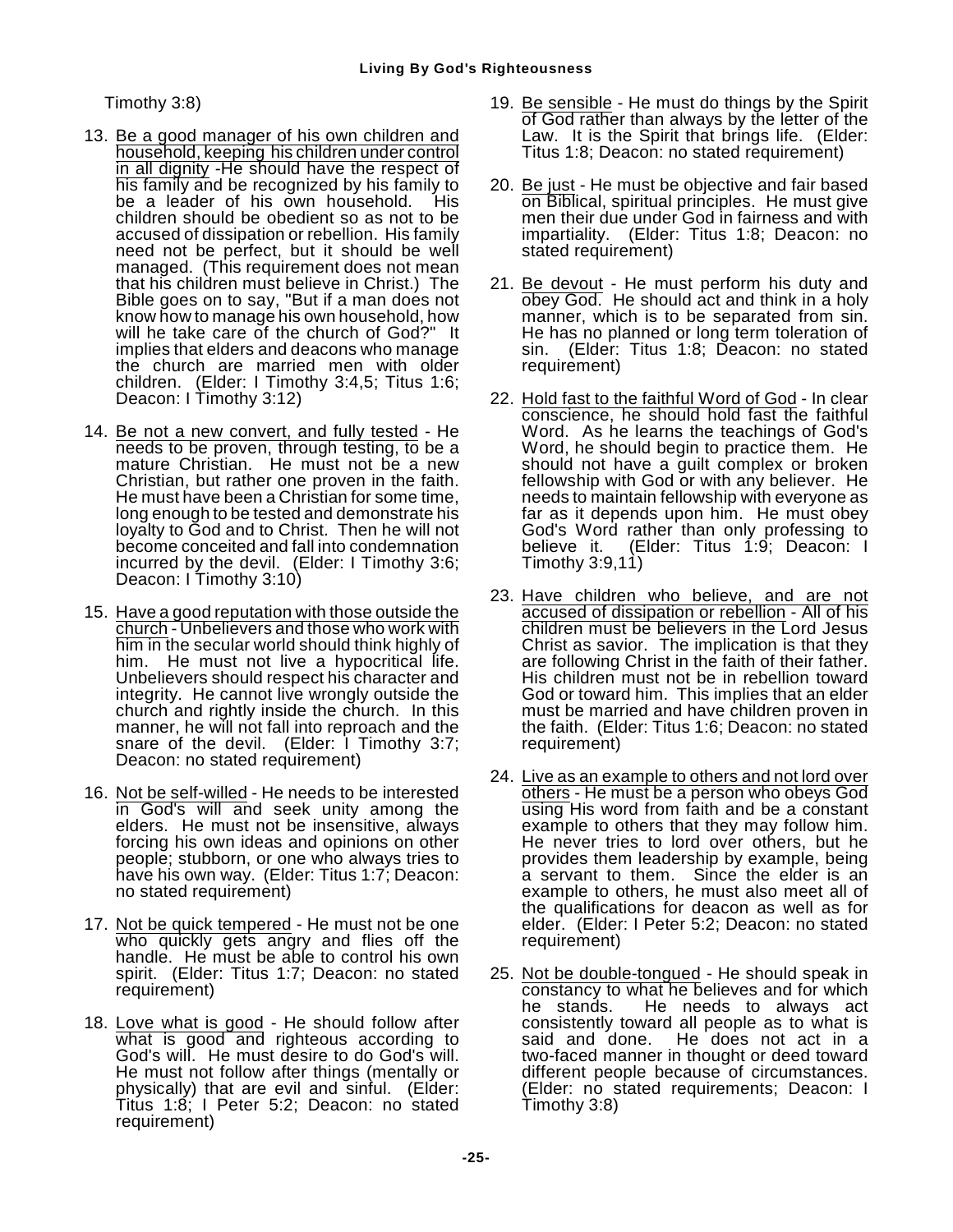- 26. Not be a malicious gossip Men and women of God should not gossip regarding other people, including in times of group prayer. They must not damage the reputations of others in any conscious or unconscious, malicious sense by passing on bad things or things that should not be said about others. (Elder: no stated requirement; Deacon: I Timothy 3:11)
- 27. Have a good reputation among those inside the church - He needs to be a man who is held in esteem, approval, and in good reputation by the whole congregation; that is, the chosen deacon (or elder) should be known and approved of good reputation by the congregation at large and not by just a few people. (Elder: no stated requirement; Deacon: Acts 6:3,5)
- 28. Be a man full of spirit and wisdom He needs to be a person who is filled with spirit and wisdom. This means that he is a man of great faith who is already doing a God-chosen ministry and trusting God for everything. He is a man who has transferred his direction from himself, based on reasoning, to God through faith based on God to perform. Being filled with spirit and wisdom involves the person in God's work through faith to fulfill the great commission of Matthew 28:19,20; Mark 16:15; Luke 24:47; and Acts 1:8. People outside the faith will not be able to cope with the wisdom and spirit with which he will<br>speak. (Elder: no stated requirement: (Elder: no stated requirement; Deacon: Acts 6:3,5,8,10)

# **WE ARE TO HAVE LOVE CHARACTERISTICS IN OUR LIVES**

God desires that we love Him and others. His love characteristics are given in I Corinthians 13:1-8,13. We are to learn and implement them. As we do, we abandon our self life and live a life of sacrificial service to others. The principles of love can only be lived in the servant role. Love is:

- 1. Patient (forebearing, longsuffering) never retaliates, not willing that any should perish, never attacks the other person, has forgiveness, never holds grudges, and never takes revenge even if it can. If we live by what God desires rather than by what we desire, then we cannot get impatient. Our patience reveals our love for God and one another.
- 2. Kind (merciful) gives things to enemies in sweetness, does not mind being walked on if someone else is helped - such as Christ going to the cross, does kind things for people through sacrifice, is never rude, is not critical, is pleasant, and helpful to others.
- 3. Not jealous (not envious) does not desire to have what others have, willing to listen to others better who are better, does not steam over others' successes, not glad for the failure of another, and is satisfied with God's provisions.
- 4. Does not brag (does not boast or vaunt itself) - is not boastful and does not verbalize pride, does not have intellectual pride, does not put others down if they do not believe the way it does, and does not blow its own horn about important and impressive accomplishments. No one can truthfully brag anything because whatever we have received, we have received from God without earning it.
- 5. Is not arrogant (is not conceited or puffed up, and does not put on airs) - does not believe it is better than others since what it has, came from God for His purposes. Love says, "I desire to know all about you, for I care for you." Even if we have superior knowledge, we think close relationships are more valuable.
- 6. Does not act unbecomingly (does not behave disgracefully, dishonorably, or indecently) does not act rudely, tactlessly, or like a theological hothead or know-it-all, does not say, "I will do things whether you like it or not." Love is not critical, blunt, sharp, or pungent; the end does not justify the means.
- 7. Does not seek its own (is not selfish to have things for self) - is selfless and looks out for the interests of others. Love looks to serve others before self; does not look for reward.
- 8. Is not provoked is selfless, tolerant, forgiving, kind, gracious, and patient. Love does not get upset and irritated with others even when time is usurped. It does not get mad at people.
- 9. Does not take into account a wrong suffered does not take revengeful actions. Does not reckon, calculate, or take into account bad or evil things. Love thinks others are wonderful and lets God take any revenge needed. Love does not let the mind become a depository of resentment or bitterness.
- 10. Does not rejoice in unrighteousness (never rejoices in sin, with injustice, wickedness, or wrong doing) - does not brag about sin. Hates when God's name is taken in vain. Does not gossip about others who sin; likes to hide the sins and errors of people. Our heart is broken and grieved when we or our loved ones greatly sin or are rebellious.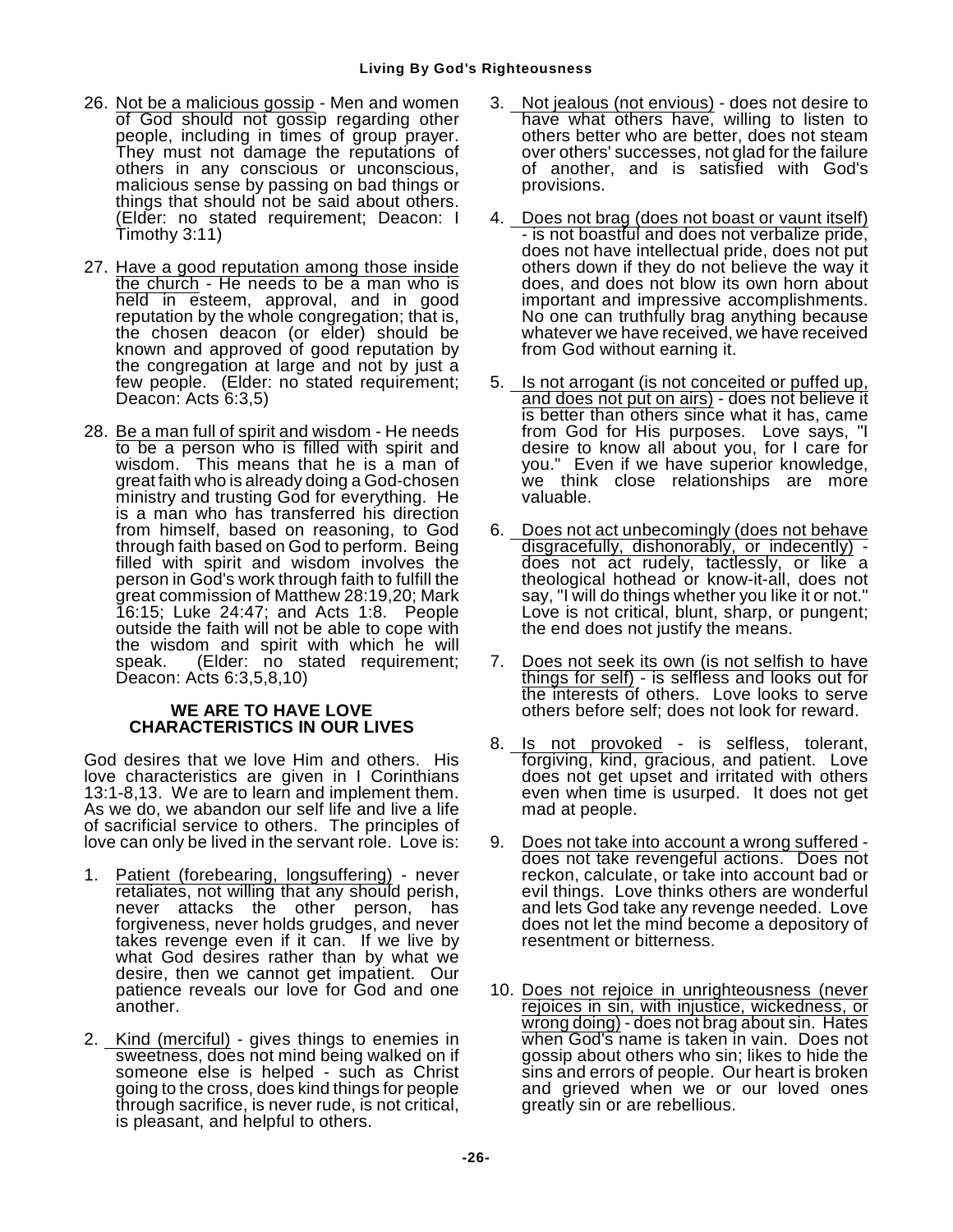- 11. Rejoices with the truth loves the truth and hates sin. Love cannot stand errors in doctrines or compromises with the truth. Love will not compromise the truth. Appreciates the triumph of ordinary people who live in God's truth. Love does what is right and walks in accord with the commandments.
- 12. Bears all things (covers, passes over, stands, endures) - does not gossip about sin, but rather covers over and puts a blanket around others' faults and sins. Love has redemptive quality, is never judgmental or condemning. (Proverbs 10:12; 12:16; I Peter 4:8)
- 13. Believes all things it believes things will turn out all right; believes children will turn out all right. It believes in the people with whom we work; it thinks the best of people.
- 14. Hopes all things it never stops hoping and refuses to accept failures as final.
- 15. Endures all things it continues even if rejected, bears pain, or is attacked. Love hangs on in spite of opposition.
- 16. Never fails it continues forever based on the character doing the loving regardless of what the other person does.

# **GOD DESIRES US TO PRAY**

# **Prayer Is Communicating With God**

God greatly desires us to pray in order to have a<br>mutual intimate relationship. Prayer is mutual intimate relationship. communicating with God in harmony with His will and Word. The quality and effectiveness of our prayer depends upon our attitudes and esteem for God. True prayer admits that God alone can direct our lives and work all things together for good. Righteous prayers bring glory to God; they are God centered. God answers prayers through the revelation of His Word, life circumstances, and experiences in harmony with the Bible's teachings.

## **God Has Given Many Promises To Encourage Us To Pray**

God's gives us many prayer promises that reveal the basis for His response:

Isaiah 65:24 - "It will also come to pass that before they call, I will answer; and while they are still speaking, I will hear."

Jeremiah 33:3 - 'Call to Me, and I will answer you, and I will tell you great and mighty things, which you do not know.'

Matthew 21:22 - "And all things you ask in prayer, believing, you shall receive."

Philippians 4:6,7 - Be anxious for nothing, but in everything by prayer and supplication with thanksgiving let your requests be made known to God. And the peace of God, which surpasses all comprehension, shall guard your hearts and your minds in Christ Jesus.

Hebrews 4:16 - Let us therefore draw near with confidence to the throne of grace, that we may receive mercy and may find grace to help in time of need.

I John 5:14,15 - And this is the confidence which we have before Him, that, if we ask anything according to His will, He hears us. And if we know that He hears us in whatever we ask, we know that we have the requests which we have asked from Him.

#### **God Gave Definite Structure And Purpose For Our Prayers**

Prayers are to be addressed to God the Father (Matthew 6:6,9; 26:53; John 15:16; 14:16; 16:23; 17:1; Ephesians 5:20; 3:14; Colossians 1:3; I Peter 1:17), in the name of the Lord Jesus Christ John 14:13,14; 15:16; 16:23; 24:26; Ephesians 5:20), and in the power of the Holy Spirit John 14:16; Romans 15:13; Ephesians 6:18; Jude 1:20). Prayers are given in the name of the Lord Jesus Christ, for He is our mediator to the Father. We cannot go to God in our own names.

I Timothy 2:5 - For there is one God, and one mediator also between God and men, the man Christ Jesus,

The Bible does not authorize prayers addressed to the Holy Spirit. The Lord Jesus Christ does not address the Holy Spirit in any of His prayers. On most occasions in the Bible, prayers are addressed to the Father who is the source of all things. Two Scriptures addressed prayers to the Lord Jesus Christ (Acts 7:59; I Corinthians 1:2). The Lord Jesus said that we could pray to the Lord of the harvest (Matthew 9:38; Luke 10:2). The Lord of the harvest most likely refers either to the Father or to Christ. God (the Father) brings the growth in the harvest (I Corinthians 3:6). The Lord of the harvest is the one who sends the workers. The Father sent the Son. The great commission states that Christ sends His church to be workers in the world. Generally, all prayers are to be addressed to the Father in the name of the Son, since all things come from the Father and through the Lord Jesus Christ.

I Corinthians 8:6 - yet for us there is but one God, the Father, from whom are all things, and we exist for Him; and one Lord, Jesus Christ, by whom are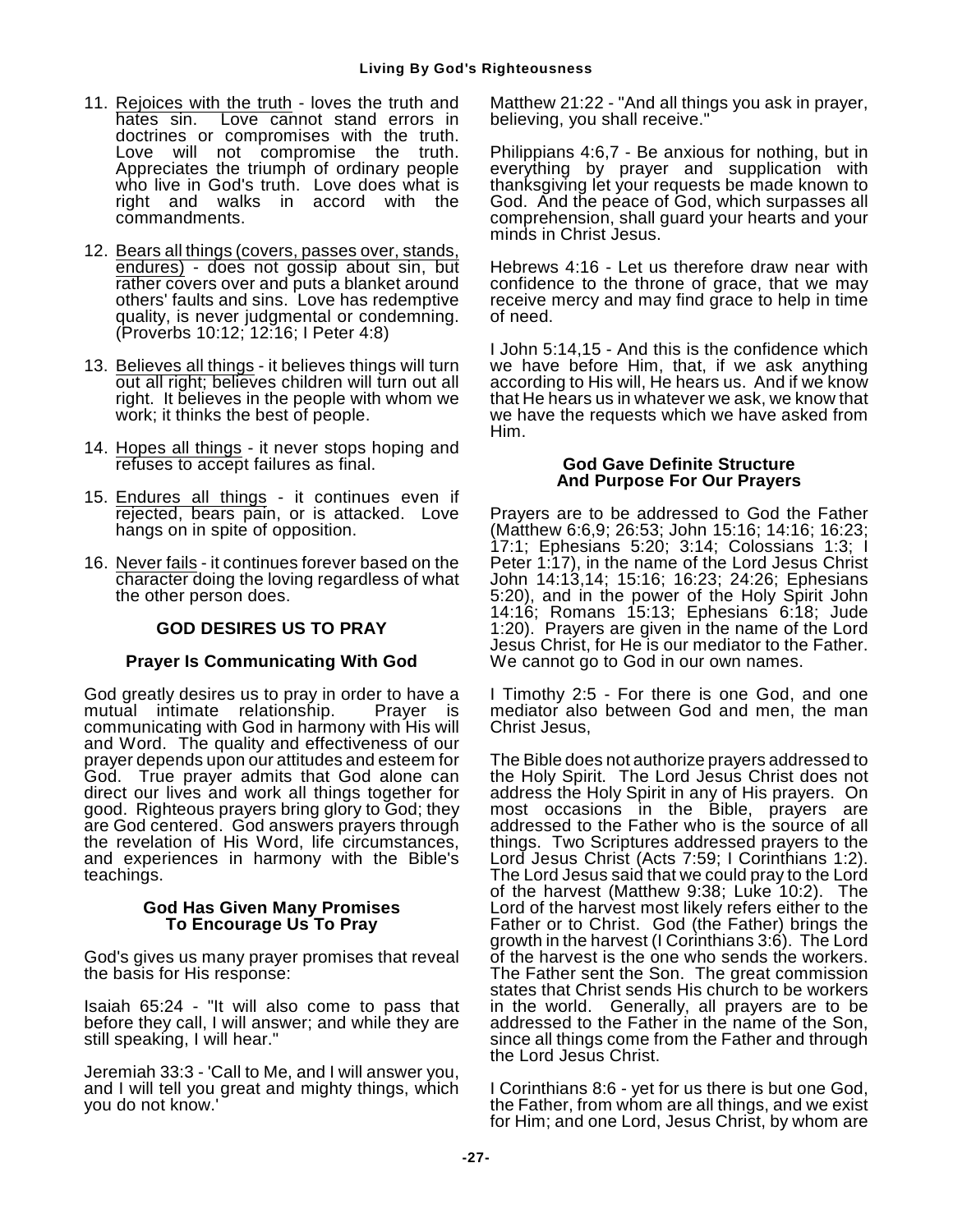all things, and we exist through Him.

Our prayers are to bring glory to God, whether they refer to God's works or attitude fruit in our lives. Attitude fruit are the fruit of the Holy Spirit. They are love, joy, peace, patience, kindness, goodness, faithfulness, gentleness, and self control (Galatians 5:22,23) I John 5:14,15 states that God answers prayers according to His will. Our prayers must be according to God's plan for our lives. Prayers are for God's and not our selfish purposes (James 4:3).

We can pray using Scripture such as the Psalms to bring our praise to God. If we need wisdom, we can use James 1:5. We can begin by searching the Scriptures to discover God's truths. If we need a job, we can use Matthew 6:33, praying that God will lead us to seek His kingdom and righteousness. We can begin by learning the commandments and obeying them.

James 1:5 - But if any of you lacks wisdom, let him ask of God, who gives to all men generously and without reproach, and it will be given to him.

Matthew 6:33 - "But seek first His kingdom and His righteousness; and all these things shall be added to you.

We should put into faith-obedience what we are praying about to give God additional cause to act and a wider channel through which to work. This brings living faith to our prayers. If we need wisdom, we must search for wisdom. If we need a job, we must look for a job believing that God will produce Scripture's claims. Our prayers come more alive if we bring God's Word alongside our praises, thanksgivings, and requests. God's Word brings our prayers alongside God's will. demonstrates our desire to pray according to God's will and purposes rather than according to our own. For example:

Matthew 22:37 - .... "You shall love the Lord your God with all your heart, and with all your soul, and with all your mind."

Ephesians 5:25 - Husbands, love your wives, just as Christ loved the church and gave Himself up for her;

We can pray that we will love God with our total being, and as husbands, that we will love our wives as Christ loved the church and gave Himself up for her. As we do, we can obey God's commandments and take steps to demonstrate our love.

It may be best to speak rather than just think our prayers. This invokes a stronger cause for God to respond to our thoughts as the source and our vocalizing as the embodiment.

## **God Gives Prayer Methods, Places, And Times In The Bible**

The Scriptures have many teachings regarding prayer. As examples, we can pray:

- 1. Aloud. (Luke 22:42; John 11:41-44; 17:1)
- 2. Secretly. (Matthew 6:6)
- 3. Without ceasing. (I Thessalonians 5:17)
- 4. Bowing our knees to the Father. (Luke 22:41; Ephesians 3:14)
- 5. Lifting up eyes to heaven. (Matthew 14:19; Luke 9:16; John 11:41; 17:1)
- 6. Persistently. (Matthew 7:7,8; Luke 11:5-10; John 8:7; I Thessalonians 3:10; 5:17)
- 7. Only three times for important personal matters if the answer is a definite no. (Matthew 26:36-45; II Corinthians 12:7-10)
- 8. Briefly in public. (Matthew 6:5-7; 23:24)
- 9. At length in private. (Luke 6:12,13; John 17)
- 10. Not to be seen of men. (Matthew 6:5-7; 23:14; Mark 12:40)
- 11. Lifting up holy hands (Pray from a holy life). (I Timothy 2:8)
- 12. In every place. (I Timothy 2:8)
- 13. Early in the morning in a lonely place when it is still dark. (Mark  $1:35$ )
- 14. Alone in the evening. (Matthew 14:23; Mark 6:45,46)
- 15. All night, particularly when making major decisions. (Luke 6:12,13)
- 16. In the same place according to personal custom. (Luke 11:1; 22:39,40)

# **God Gave Us Many Reasons To Pray**

We are to pray according to reasons given in the Bible; this is praying according to God's will.

- 1. Confession of sin. (Psalm 139:23,24; I John 1:9)
- 2. Thanksgiving. (Romans 1:8; Ephesians 5:20; Philippians 4:6,7; I Thessalonians 5:18)
- 3. Intercession for others. (John 14:16; 16:26; 17:9,20 ; Acts 8:24; Romans 1:9; 15:30; II Corinthians 8:4; Ephesians 1:16; 6:18;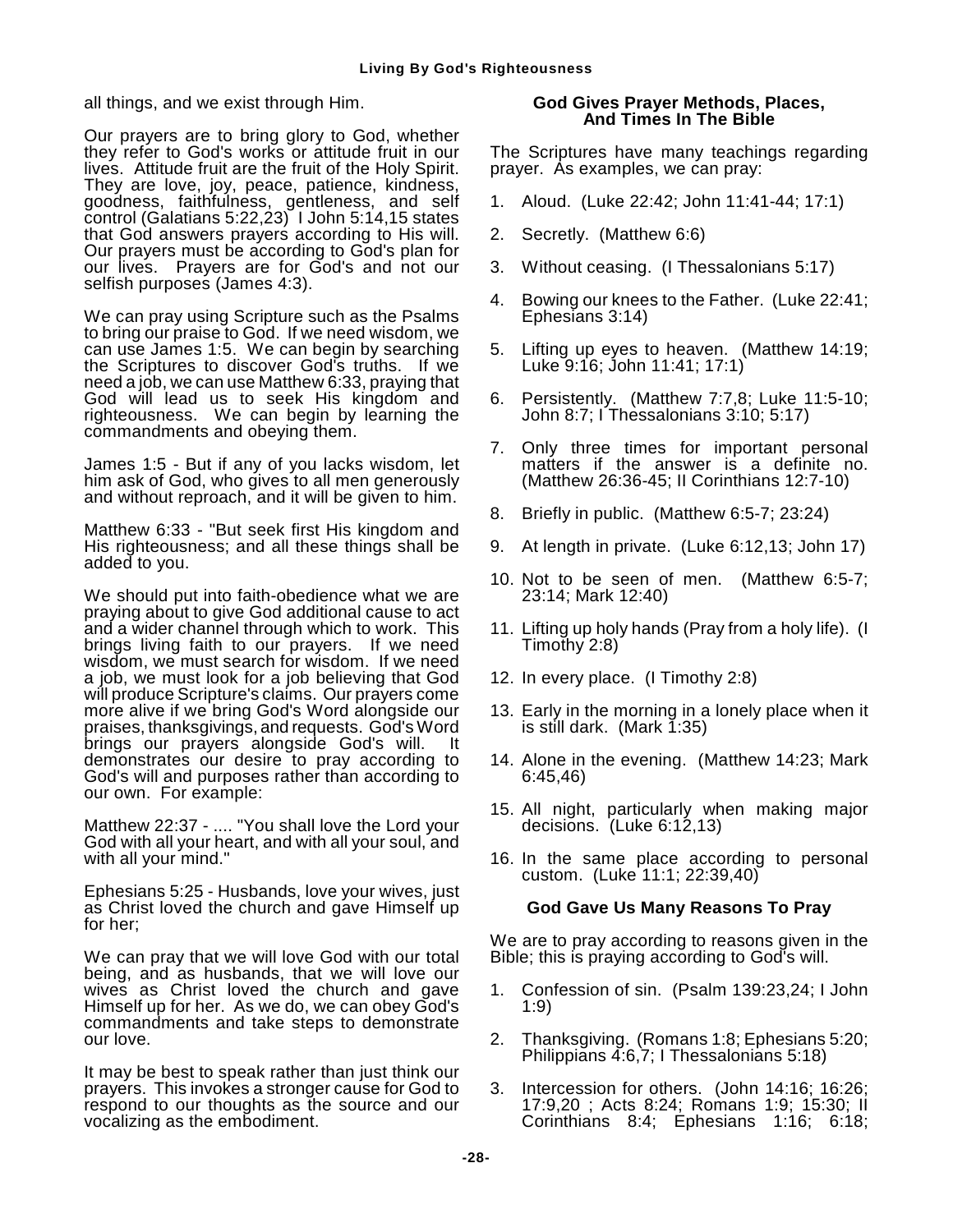Philippians 1:9; Colossians 1:3,9; 4:12; Thessalonians  $1:2; 5:25;$  II Thessalonians  $1:11;$ 3:1; II Timothy 1:3; Hebrews 13:18)

- 4. Petition. (Proverbs 3:6; Jeremiah 33:3; Romans 1:10; Ephesians 6:18; Philippians 4:6,7; Hebrews 4:16; James 1:5; 4:2)
- 5. Praise and adoration. (I Chronicles 29:10-13; Acts 4:24; Ephesians 1:3;6,20-23; Hebrews 13:15)
- 6. Forgiveness. (Acts 8:22; I John 1:9)
- 7. Healing, suffering. (James 5:13,14)
- 8. Help for other saints. (I Thessalonians 3:10)
- 9. Wisdom. (James 1:5)
- 10. Help for saints held unjustly in prison. (Acts 12:12)
- 11. Help for the ministry. (Acts 6:4)
- 12. Fulfillment of God's promises in Scripture. (Daniel 9)
- 13. Help for enemies and those who despitefully use us. (Luke 6:28; 23:34; Acts 7:40)
- 14. That we will not lose heart. (Luke 18:1)
- 15. That we will not enter into temptation that is too strong for our flesh to handle. (Matthew 6:13; 26:41; Mark 14:38; Luke 22:40,46)
- 16. Avoidance of difficulties that come upon the world. (Luke 21:34-36)
- 17. Insight and revelation of Christ and God's Word. (Ephesians 1:15-18; Philippians 3:8- 10; Colossians 1:9,10)
- 18. Love to abound. (Philippians 1:8-10)
- 19. Things occur according to God's will. (James 4:2)
- 20. God's work and help for the saints. (Romans 1:10-12)
- 21. Revival. (Psalm 85:6)
- 22. Avoidance of our doing evil. (II Corinthians 13:7)
- 23. Tranquil and quiet life to be lived in godliness and dignity as a result of prayers for those in authority. (I Timothy 2:2)

# **Situations When God Desires Us To Pray**

Christ demonstrated various situations when He desires us to pray (I John 2:6):

- 1. Before making major decisions; pray all night. (Luke 6:12-15)
- 2. Alone before teaching disciples. (Luke 9:18)
- 3. While being water baptized. (Luke 3:21)
- 4. Before ministering. (Mark 1:35-38; Luke 9:18)
- 5. Alone after ministering. (Matthew 14:23; Mark 6:45,46)
- 6. Before a crisis. (Luke 22:39-46)
- 7. When very busy. (Luke 5:15,16)

# **God Gives Assurance That Our Prayers Will Be Answered**

God gives us ways to have assurance of answered prayer. Prayers that achieve the Prayers that achieve the following:

- 1. Glorifies the Father; we do things pleasing in His sight. (John 14:11-14; 15:7-11; I John 3:22-24)
- 2. Agrees with God's will. (I John 5:14,15)
- 3. Brings us fellowship with everyone. (Matthew 5:23,24)
- 4. Causes us to love one another. (I Peter 4:7,8)
- 5. Helps those who call upon the Lord in truth. (Psalm 145:18)
- 6. Helps those who pray believing. (Matthew 21:22; Mark 11:24 with Hebrews 11:6)
- 7. Occurs while Christ's words abide in us. (John 15:7-11)
- 8. Confesses Christ before men. (Matthew 6:14,15)
- 9. Comes after we forgive others. (Matthew 6:14,15)
- 10. Comes from being righteous and godly men. (Psalm 4:1-4; James 5:16)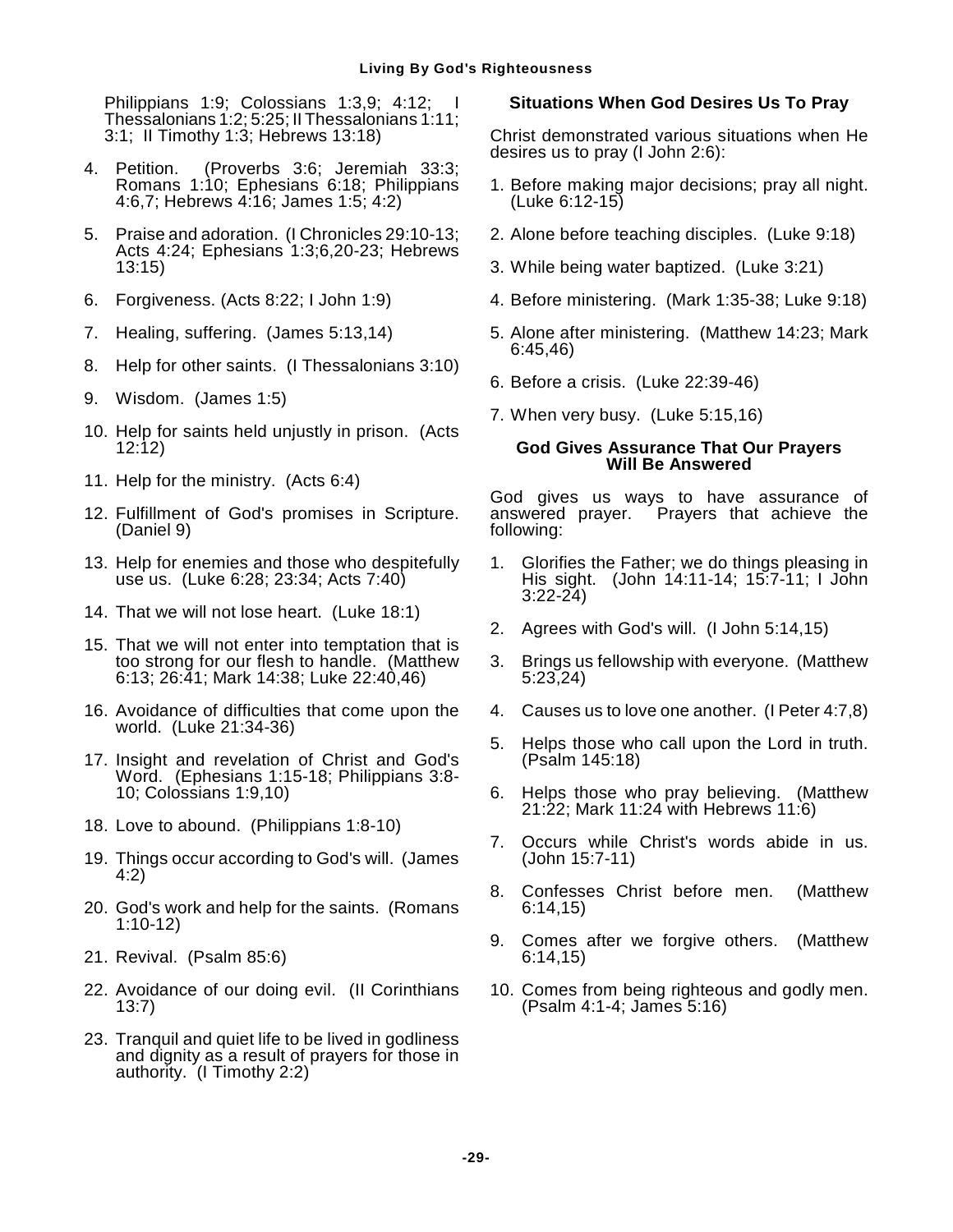## **Our Life Can Bring Hindrances For God To Answer Our Prayers**

God tells us that our conduct can hinder God from answering our prayers. These hindrances are:

- 1. Continuing with sin in our life and heart. (Psalm 66:18; Isaiah 59:1,2)
- 2. Being unforgiving of others. (Matthew 6:14,15; Mark 11:25)
- 3. Husbands not honoring their wives. (I Peter 3:7)
- 4. Praying while doubting. (James 1:5-8)
- 5. Asking with wrong motives such as for pleasures. (James 4:3)
- 6. Idolatry; having idols. (Ezekiel 14:1-11) (An idol is something or someone that we serve with higher priority than the true God. Our true god is the reason we desire to live - what drives us on.)
- 7. Having pride. (Job 35:12,13)
- 8. Not helping the poor; lack of compassion. (Proverbs 21:13)
- 9. Not confessing Christ before men. (Matthew 10:32,33)

#### **We Must Pray; Emphasizing our Relationships**

God desires our Christian lives to be lived in Scriptural dynamic relationships with God and people. Life's aspects of technology, health, finances, college, life's needs etc. are in logistic support to these relationships; they assist us in living these relationships. This is the mature perspective of life. Life's purpose is to be in relationships, not in seeking self interests. Self interests are benefits from the relationships rather than life's prime purpose. Seeking self interests first is an immature life perspective.

We must concentrate on God-directed relationships rather than on selfishly having, being, and becoming. Then we can fulfill God's<br>plan for maturity and ministry. But if we plan for maturity and ministry. concentrate on the world's pursuits, we may miss God's plan for our life.

We must live and pray according to relationship priorities. Our first priority is God, the second is spouse and parents, the third is family etc. The first priority in ministry is family, then the local church, and then the world. Priority in church ministry begins with the elder group, then with the worker group, then with the church fellowship, and

then with the world. We must live in and pray for all these relationships. If this is not done, our relationships with God and our family may suffer. Careers must not carry a higher priority than God or our family; otherwise our relationship with God may be lukewarm and our families may be neglected. Our families must have first priority in our ministry. If we do not live and pray according to these priorities, our lives and those around us will suffer. Even though we are to live by priorities, we must live all the relationships according to their<br>demands. These demands often require These demands often require immediate attention and pre-empt our relationship priority order for a time. But they never assume a priority rank. For example, our jobs may require occasional overtime. This places a demand on our life to which we must respond. Our wives and families are without our time for a period. But the job priority never replaces God or our families in the priority chain. If our family became very sick, we would leave our overtime work and tend to our family or get someone else to do it. Our family still remains in priority over the job.

#### **Prayer And Fasting Demonstrates Our Seriousness To God**

The Scriptures give counsel for our need of prayer and fasting (II Chronicles 20:1-13; Ezra 8:21; Nehemiah 1; Esther 4:3,9-17; 9:31; Isaiah 58; Jeremiah 36:4-10; Daniel 9:3; Joel 1:13-15; 2:12; Jonah 3:5; Matthew 6:17; 17:21; Acts 13:1-3; 14:23). God gives us direction as we pray and fast to meet important needs and difficult times. Fasting means that we only drink water for a specified time period such as for one or more days. Through fasting and long hours in prayer, we demonstrate great faith to God for Him to guide and direct our lives. The Lord Jesus prayed alone all night on a mountain before He chose His disciples (Luke 6:12-16).

The Bible shows people fasted when a major decision was to be made, great repentance was needed, and for great spiritual events to occur. They also prayed and fasted when danger was coming so God would protect them. They prayed and fasted when they realized God was bringing calamity war upon them in a day of the Lord judgment. The Jews prayed and fasted when Esther went before the king to get His permission for the Jews to return to Israel.

Daniel prayed and fasted when he was exiled to Babylon to have God return the Jews to the land and allow the temple and the city to be rebuilt. The church people prayed and fasted before they selected elders. While the church prayed and fasted, God said to separate out Barnabas and Saul (Paul) to the work to which God has called them.

Fasting in prayer times is going before the Lord in